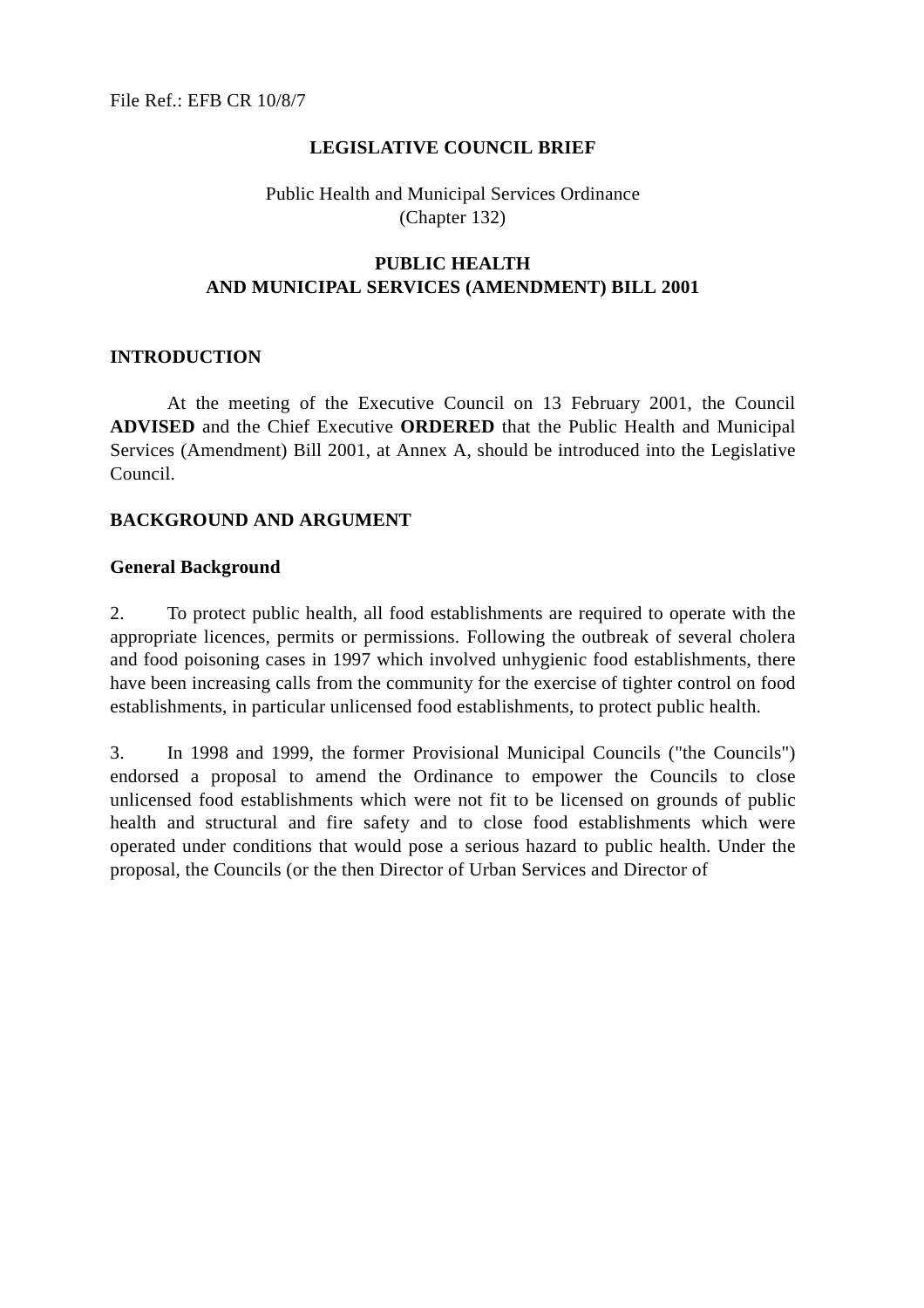Regional Services under delegated authority) would be empowered to close unlicensed and unhygienic food establishments without the need to apply for a court order.

## **Present Position**

## *Unlicensed Food Establishments*

4. The present closure process as provided for under the Ordinance is protracted and ineffective in dealing with unlicensed food establishments. As the licensing authority, the Food and Environmental Hygiene Department ("the Department") has, in the first instance, to prosecute the operator of an unlicensed food establishment by summons and secure a conviction before applying to the court for a Prohibition Order. The Department can apply for a closure order only if the Prohibition Order has been breached and the operator convicted. The whole process may take as long as nine months.

5. Unscrupulous operators take advantage of the time in between to operate smallscale and short-term food businesses on unlicensable premises. When a closure order is finally served, many would simply wind up the business and operate elsewhere. Others delay the closure process by changing the operator/proprietor of the food establishment or the type of food business. This makes it difficult for the Department to prove the breach of a Prohibition Order.

6. During the period between January and December 2000, the Department succeeded in applying for only one closure order out of 558 Prohibition Orders. Relevant statistics, including the number of unlicensed food establishments and the number of prosecutions taken against such establishments, are given at Annex B.

## *Unhygienic Food Establishments*

7. To prevent the spread of infectious diseases, the Director of Health is empowered under sections 19 and 24 of the Prevention of the Spread of Infectious Diseases Regulation (Cap. 141 sub leg.) to isolate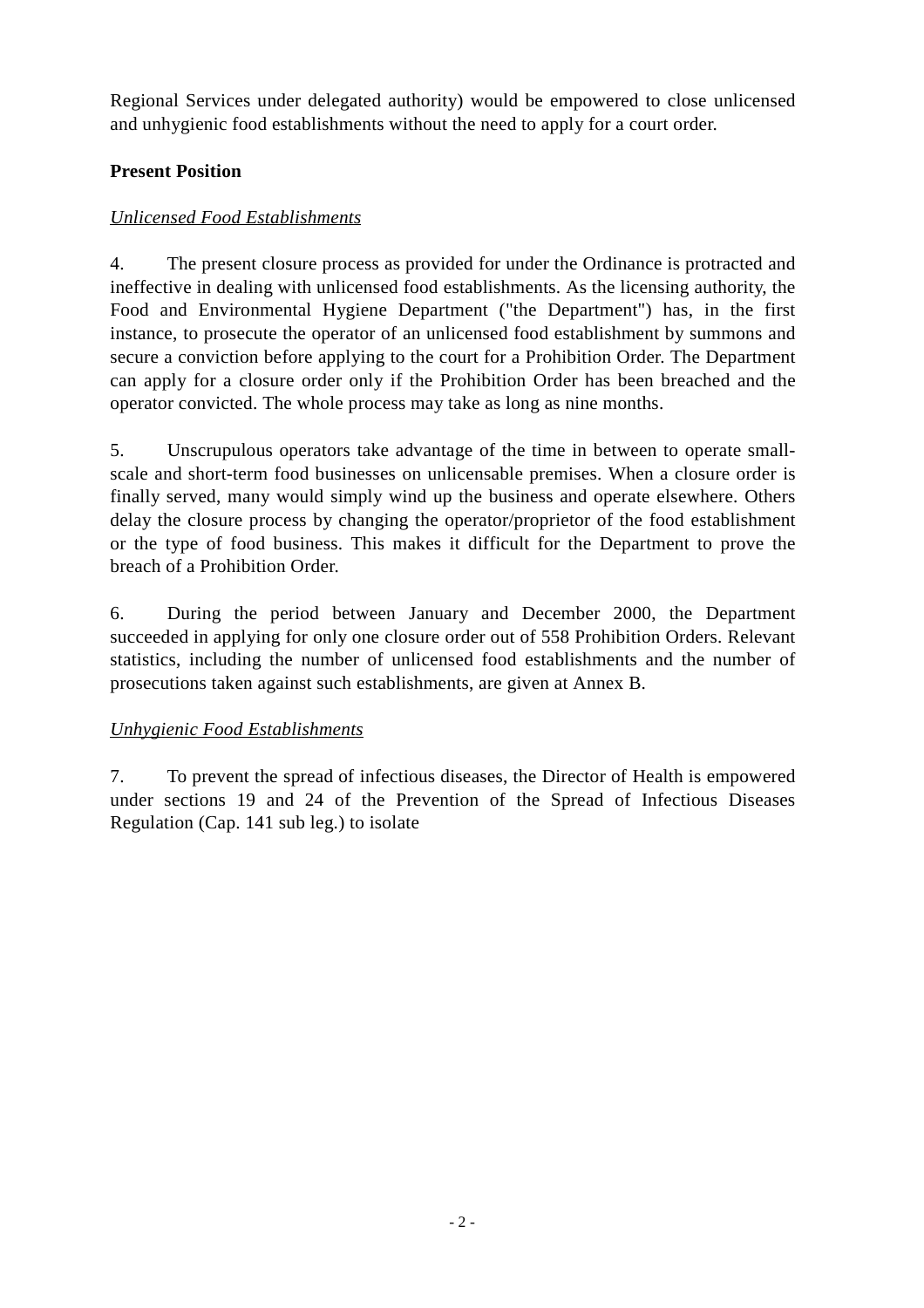and disinfect any premises including food establishments. However, that Regulation cannot be invoked to deal with food hygiene incidents caused by factors other than infectious diseases. Nor can it deal effectively with other cases where the hygiene conditions are so bad as to pose a serious or an immediate threat to public health and safety that immediate closure of the premises is called for.

8. The lack of power to close with immediate effect and to prohibit the use of such premises has undermined the Department's effort to ensure public health and safety.

## **The Proposal**

9. Our proposal consists of two parts as set out below.

## *Closure of Unlicensed Food Establishments*

10. To tackle the problem of unlicensed food establishments more effectively, we propose to add a new provision to the Ordinance to empower the Director of Food and Environmental Hygiene ("the Director") to make a direct application to the court for a closure order. The application will be based on the fact that the premises are operating without a licence, permit or permission. Under the proposed arrangement, applications for a closure order will no longer have to rely on evidence of breaches of a Prohibition Order. The time required to close an unlicensed food establishment is expected to be significantly reduced from nine months to one and half months. Unlicensable premises including flimsy structures being used for illegal slaughtering and roasting activities will be our immediate targets.

11. If the food establishment ceases to operate or an application for a licence, permit or permission has been made and all the requisite requirements are met, the closure order on the premises could be lifted through application to the court by the Director, the owner or the occupier concerned.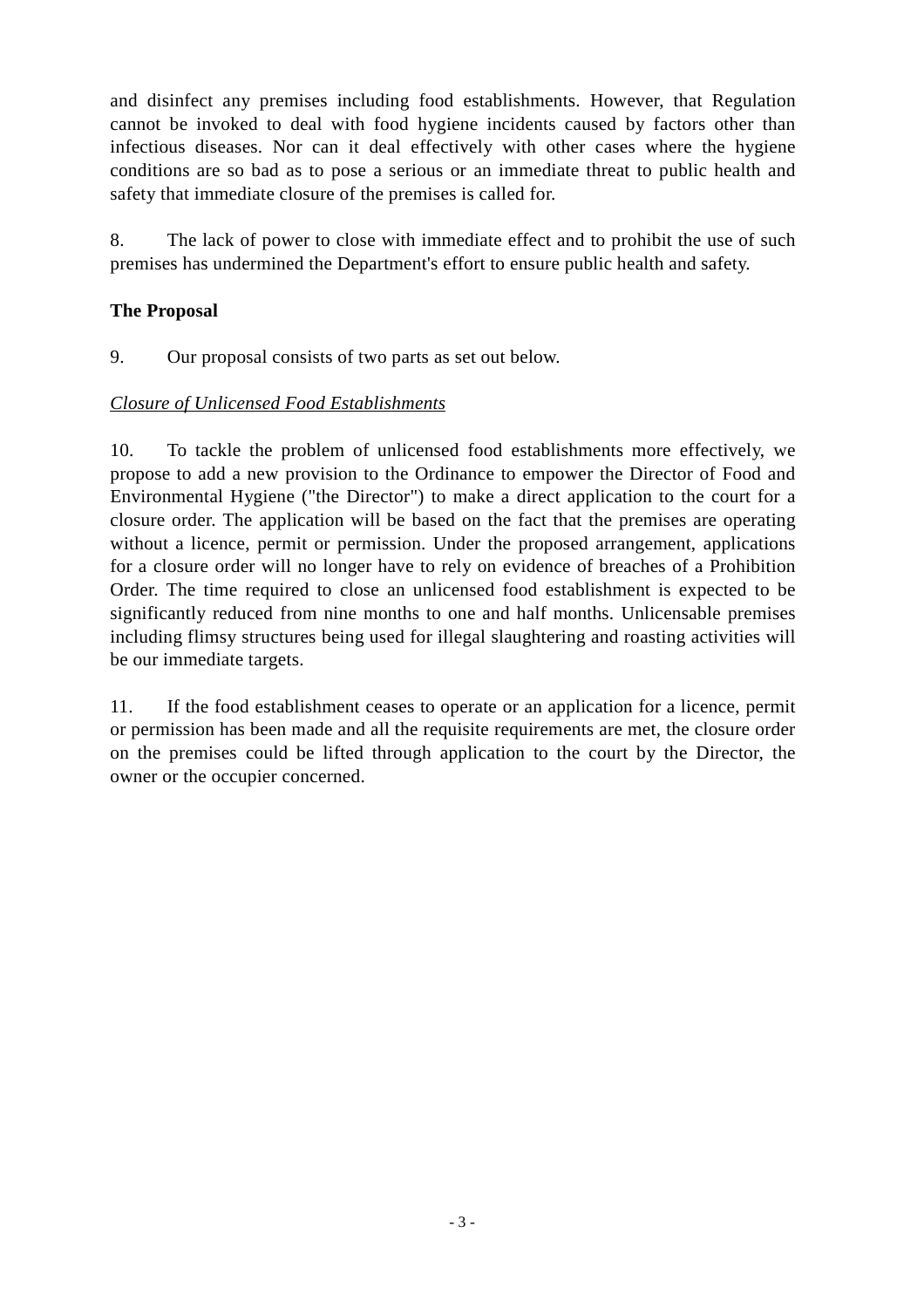## *Closure of Unhygienic Food Establishments*

12. To tighten the control on unhygienic food establishments, we propose to add a new provision to the Ordinance to empower the Director to close food establishments temporarily without recourse to court proceedings, on the ground of an immediate health hazard relating to food safety. If the Director has sufficient cause to believe that public health is under serious threat, she may order the immediate closure of the premises. The closure will enable all necessary investigations and the carrying out of cleansing, disinfestation, deratting, disinfection and other rectification measures to be taken immediately. The power will be exercised personally by the Director for the protection of food safety and public health on the advice of a medical officer. It will not be delegated. Any person who is aggrieved by the closure order imposed by the Director may within 7 days appeal to the court against the Director's decision.

13. The circumstances which may warrant an immediate closure include the following -

- (a) the location, construction or state of the premises, that renders any food on the premises so contaminated or tainted that it is unfit for human consumption;
- (b) the water used in preparing food or in washing utensils coming from a contaminated or unapproved source which renders any food prepared on the premises unfit for human consumption;
- (c) inspection findings including data from epidemiological investigation or other laboratory evidence show that any food supplied from or handled or sold on the premises is contaminated with either pathogens or chemical substances, thus rendering it unfit for human consumption; and
- (d) infestation of vermin to the extent that any food supplied from or handled or sold on the premises is contaminated or tainted and becomes unfit for human consumption.

14. The closure order will remain in force until the Director is satisfied that the health hazard on the premises has been eliminated and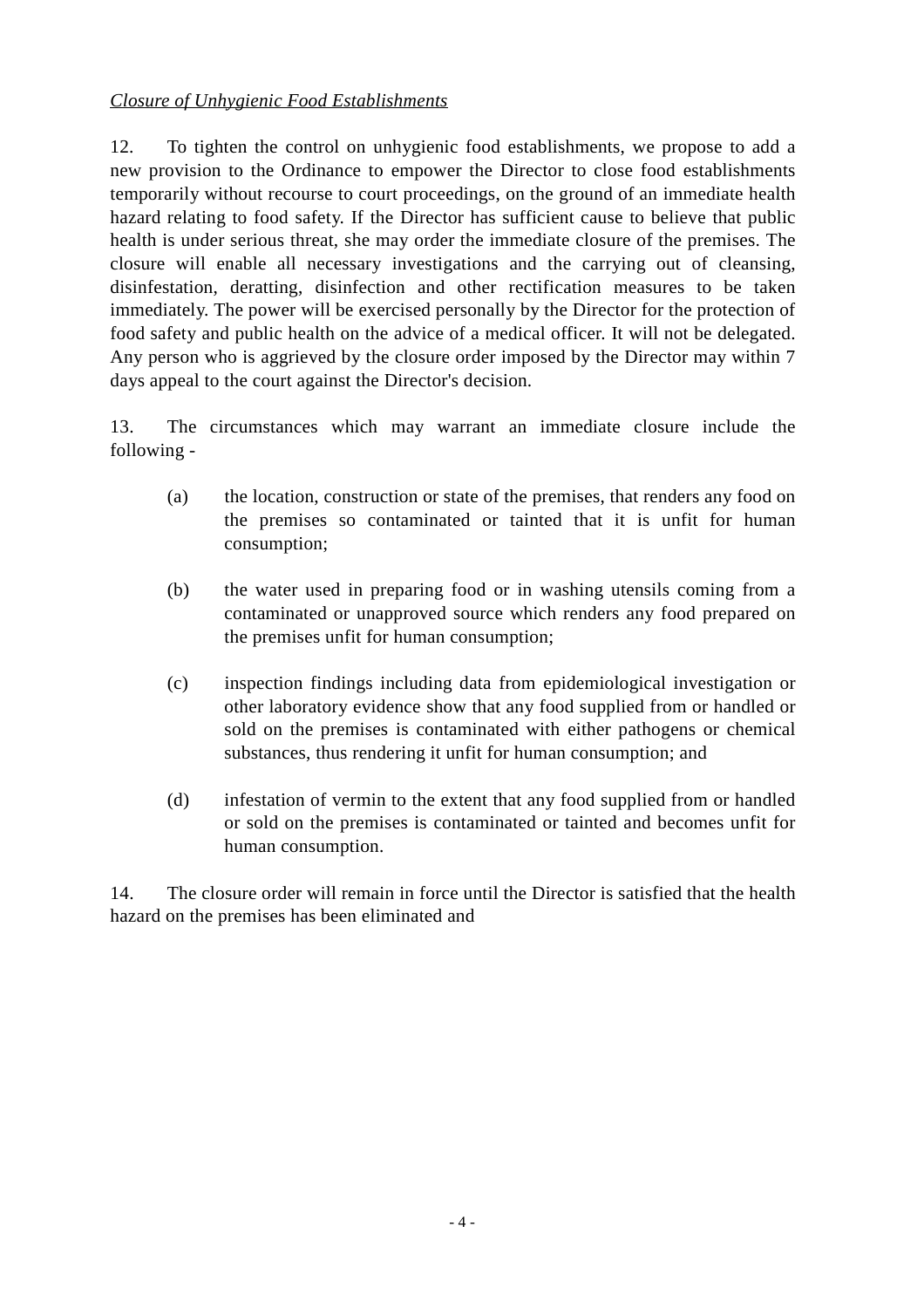the use of the premises has been licensed or permitted; or it can be proved to the satisfaction of the Director that the premises would not be used as a food establishment. Any person aggrieved by the decision of the Director of not rescinding the order may appeal to the court.

## **THE BILL**

- 15. The main provisions of the Bill are
	- a) **Clause 3** adds the following new sections to the Ordinance
		- (i) **S.128A** provides for the application of the newly added sections and defines the terms used in the new sections.
		- (ii) **S. 128B** empowers the court to close food establishments without the requisite licenses, permits or permissions on proof that the premises concerned are being used for carrying out food related business without a valid permit or licence and provides the procedures for rescinding the closure order.
		- (iii) **S. 128C** empowers the Director to close unhygienic food establishments that pose an immediate health hazard to the public and provides the procedures for rescinding the closure order. It also provides that any person aggrieved by the decision of the Director to make or not to rescind a closure order may appeal to the court.
	- b) **Clauses 4 and 5** amend the **Third Schedule** and the **Sixth Schedule** to the Ordinance to designate the Director as the Authority for the new sections **128B** and **128C** and to provide that the Director may bring proceedings for offences under the new sections.
	- c) **Clause 6** provides for forms to be used.
	- d) **Clause 7** amends the **Ninth Schedule** to specify the penalty for offences under the new sections.
	- e) **Clause 8** preserves the liability for offences committed under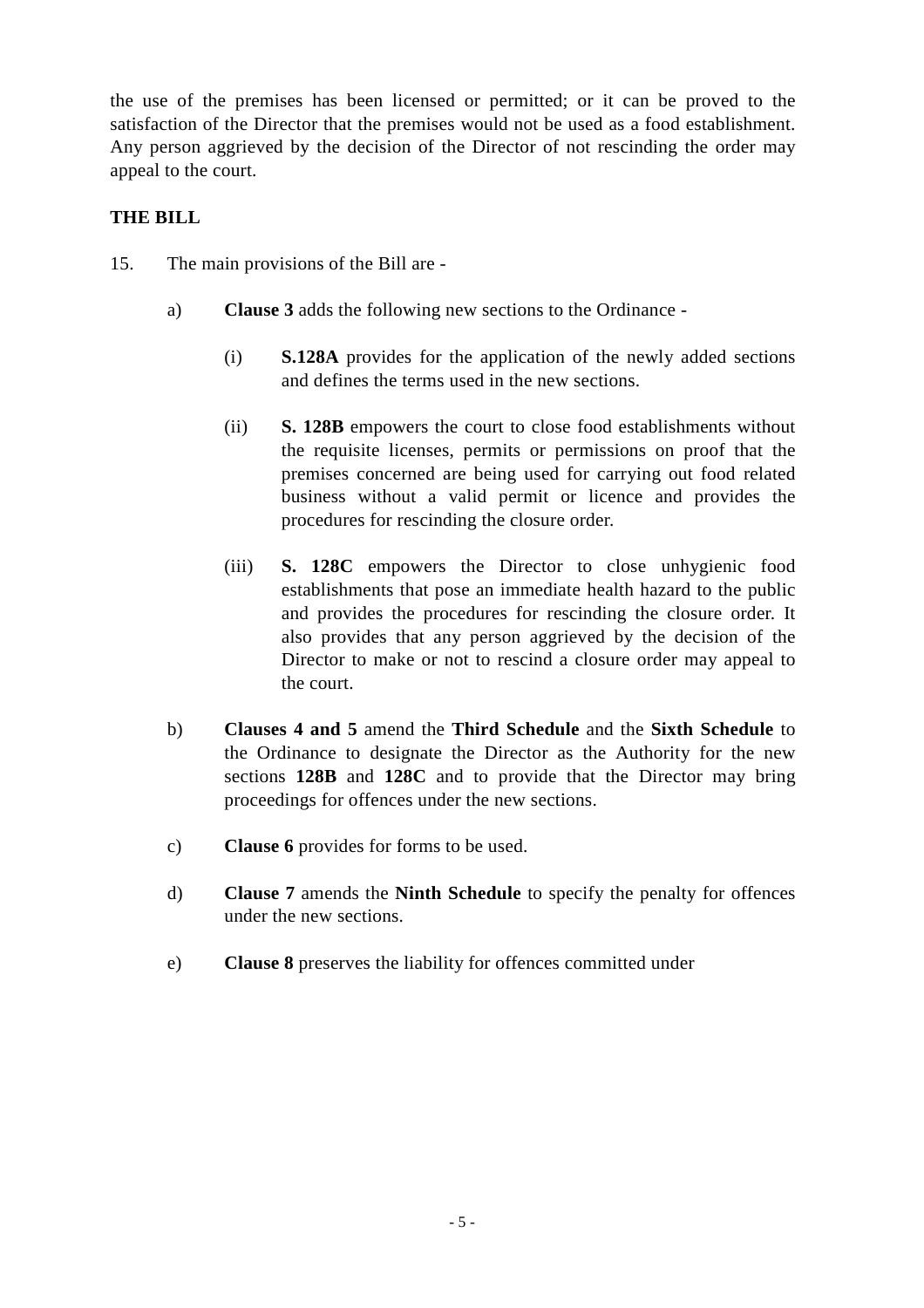section 128 and the power to prosecute for continuing offences committed under the same section, which has been amended by this Bill, and ensures that the Bill would not affect the validity of closure orders issued under the amended section before the commencement of the Bill.

#### **PUBLIC CONSULTATION**

16. In December 2000, we consulted the Advisory Council on Food and Environmental Hygiene and the trade on our proposal. The response was generally positive. The trade stressed that the use of the new power to close unlicensed food establishments must be supported by the efficient processing of licence applications and that the power of the Director in effecting an immediate closure of unhygienic food premises must be exercised with great care to prevent any unnecessary disruption to the normal operation of the trade.

17. We consulted the Legislative Council Panel on Food Safety and Environmental Hygiene in January 2001. Members also supported the proposals and urged Government to proceed with the legislative amendments as soon as possible.

## **BASIC LAW IMPLICATIONS**

18. The Department of Justice advises that the Bill does not conflict with those provisions of the Basic Law carrying no human rights implications.

#### **HUMAN RIGHTS IMPLICATIONS**

19. The Department of Justice advises that the Bill is consistent with the human rights provisions of the Basic Law.

### **BINDING EFFECT OF THE LEGISLATION**

20. The Bill does not contain any express binding effect provision.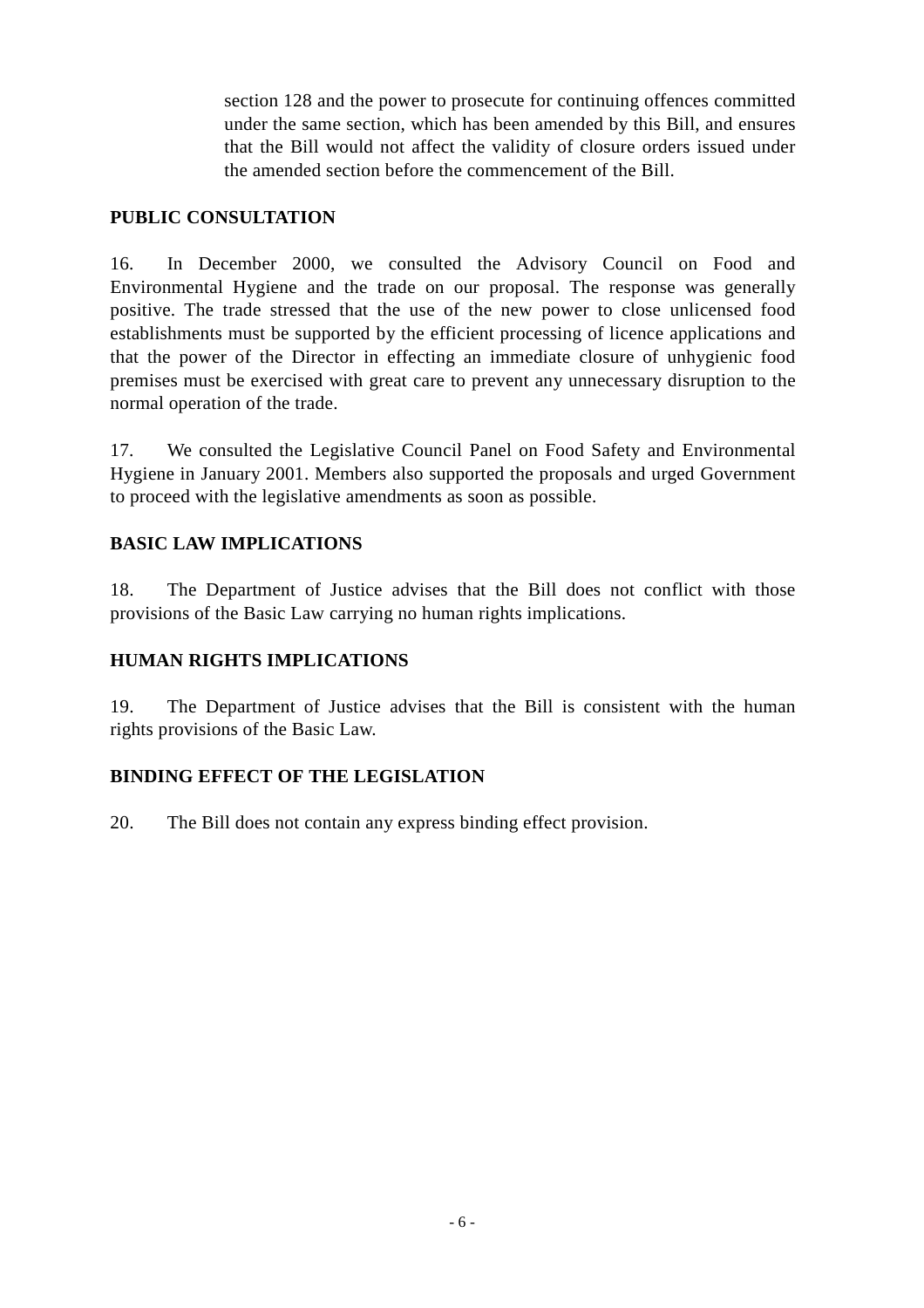## **FINANCIAL AND STAFFING IMPLICATION**

21. The Bill does not have any staffing and financial implications.

## **LEGISLATIVE TIMETABLE**

22. The legislative timetable is -

| Publication in the Gazette                  | 16 February 2001 |
|---------------------------------------------|------------------|
| First Reading and commencement of Second    | 28 February 2001 |
| Reading debate                              |                  |
| <b>Resumption of Second Reading debate,</b> | to be notified   |
| committee stage and Third Reading           |                  |

#### **PUBLICITY**

23. A press release will be issued on 14 February. A spokesman will be available for answering press enquiries.

### **ENQUIRIES**

24. Enquiries concerning the Bill may be directed to Ms Eva TO, Principal Assistant Secretary for the Environment and Food at 2136 3333.

Environment and Food Bureau

14 February 2001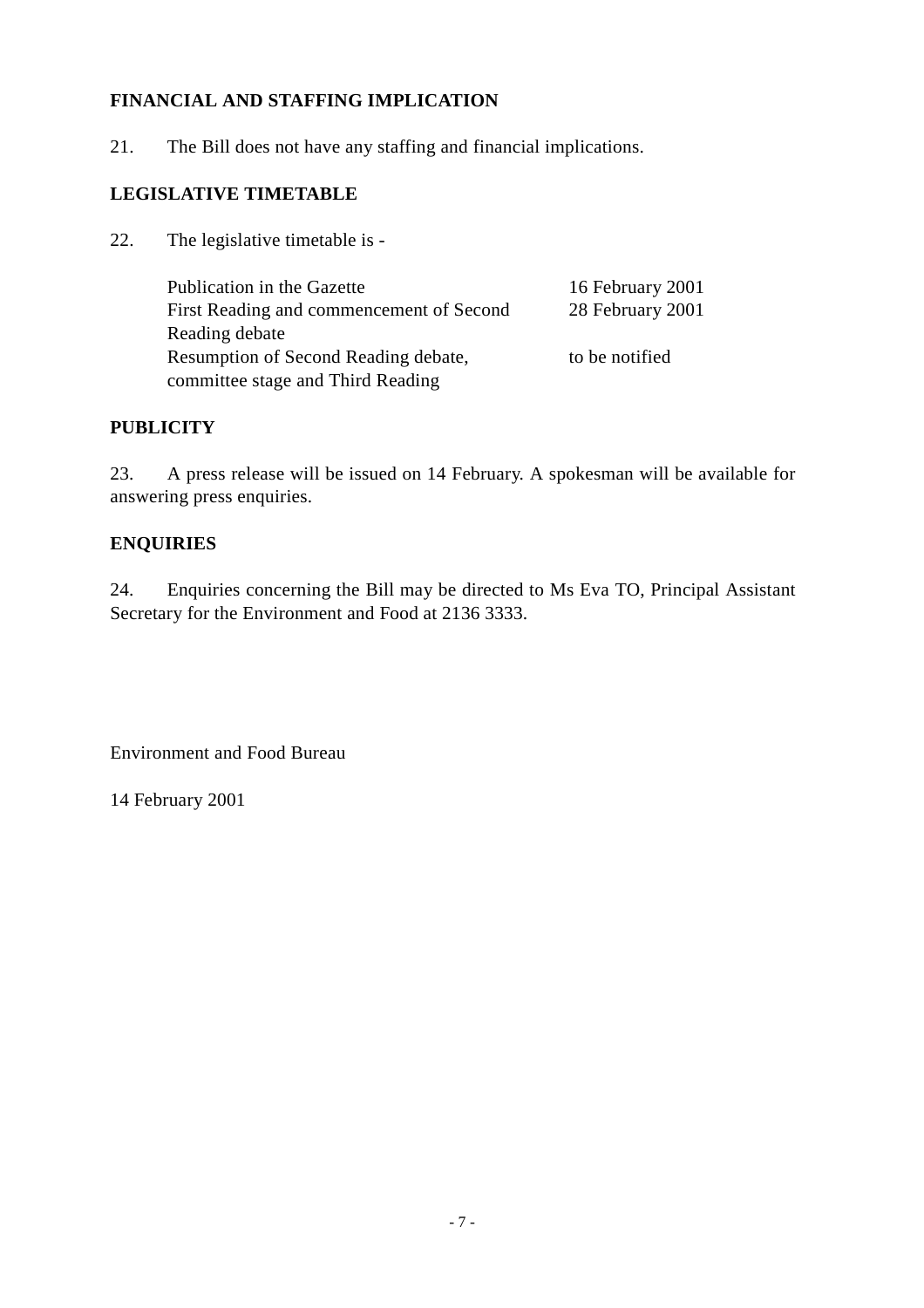Public Health and Municipal Services Ordinance (Chapter 132)

# **PUBLIC HEALTH AND MUNICIPAL SERVICES (AMENDMENT) BILL 2001**

## **ANNEXES**

| Annex A   | $\sim 100$        | Public Health and Municipal Services (Amendment) Bill 2001                                           |
|-----------|-------------------|------------------------------------------------------------------------------------------------------|
| Annex B   | $\sim 100$        | Figures on Unlicensed/Unpermitted Food Establishment                                                 |
| Annex $C$ | $\Delta \sim 100$ | Existing provisions of the Public Health and Municipal Services<br>Ordinance (Cap 132) being amended |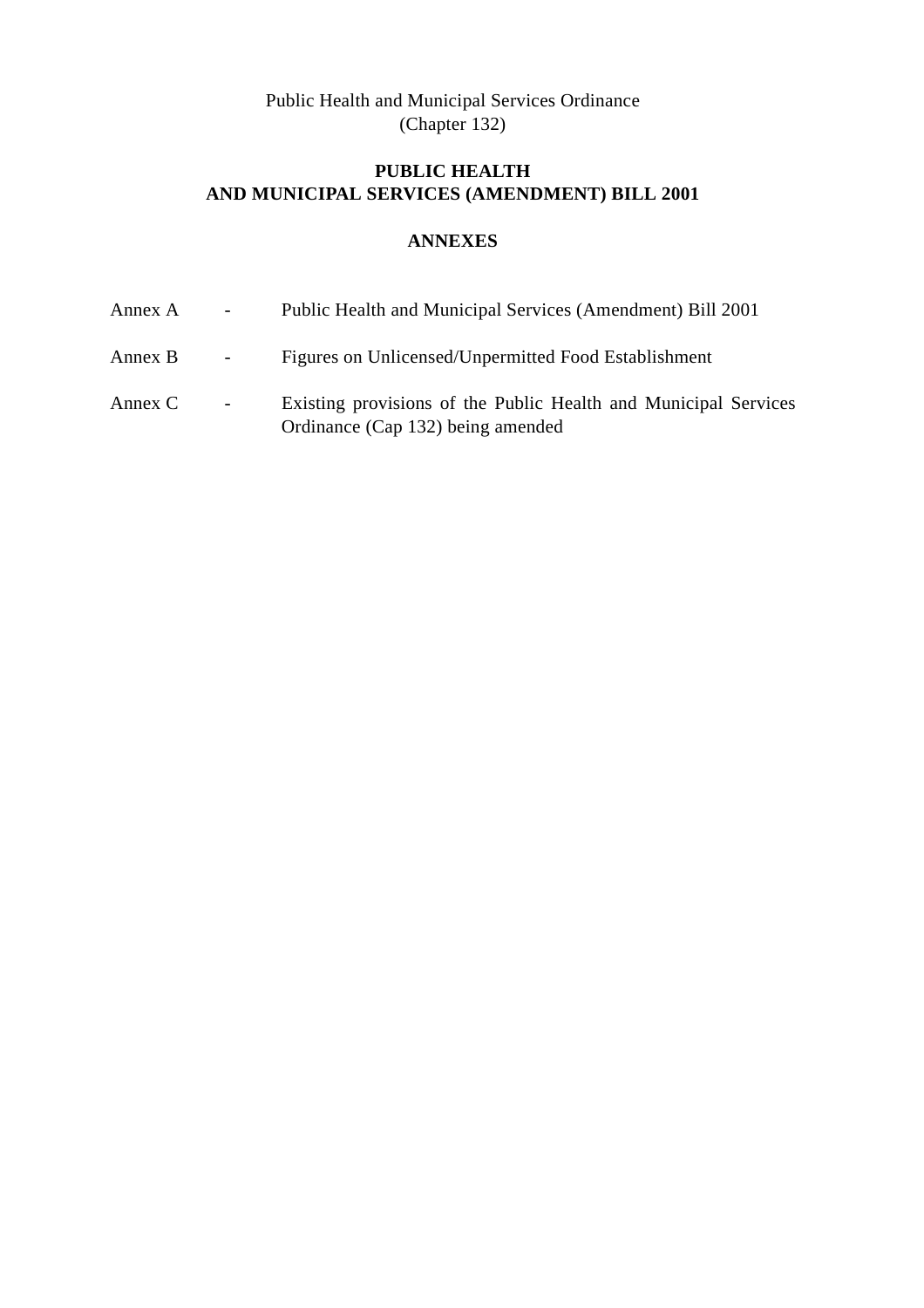#### Annex A

## **PUBLIC HEALTH AND MUNICIPAL SERVICES (AMENDMENT) BILL 2001**

## **CONTENTS**

| Clause |                                                                                    | Page         |
|--------|------------------------------------------------------------------------------------|--------------|
| 1.     | Short title                                                                        | $\mathbf{1}$ |
| 2.     | Power to close premises used in contravention of provisions of<br>Ordinance        | $\mathbf{1}$ |
| 3.     | Sections added                                                                     |              |
|        | 128A. Application and interpretation of this section and sections<br>128B and 128C | $\mathbf{1}$ |
|        | 128B. Power to close premises used without licence, permit or<br>permission        | 3            |
|        | 128C. Power to close premises posing immediate health hazard                       | 9            |
| 4.     | <b>Designated Authorities</b>                                                      | 14           |
| 5.     | Names in which proceedings for offences may be brought under section<br>131(1)     | 14           |
| 6.     | Forms                                                                              | 14           |
| 7.     | Penalties                                                                          | 21           |
| 8.     | Transitional                                                                       | 21           |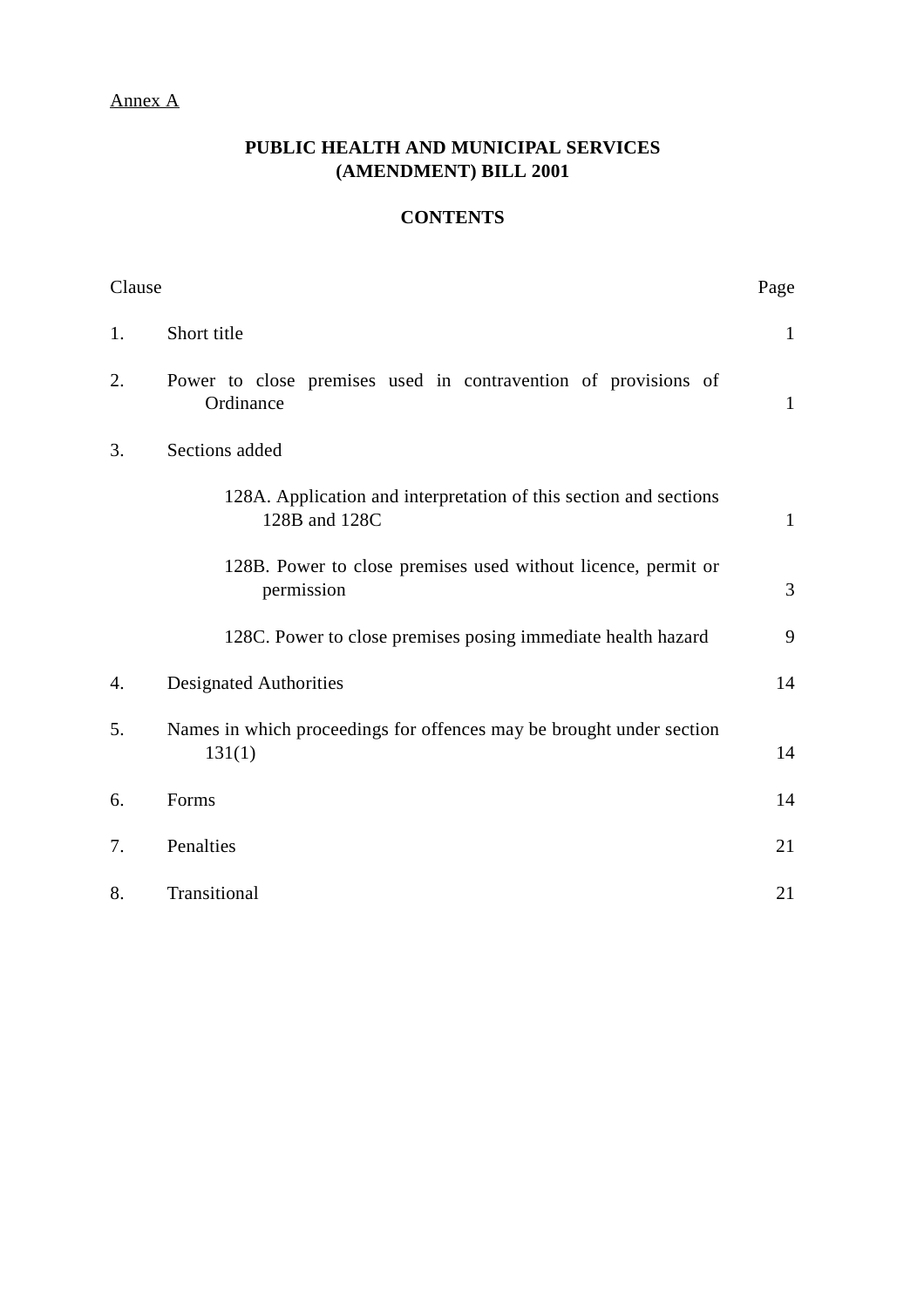A BILL

To

Amend the Public Health and Municipal Services Ordinance.

Enacted by the Legislative Council.

### **1. Short title**

This Ordinance may be cited as the Public Health and Municipal Services (Amendment) Ordinance 2001.

## **2. Power to close premises used in contravention of provisions of Ordinance**

Section 128 of the Public Health and Municipal Services Ordinance (Cap. 132) is amended -

- (a) in subsection (1), by repealing "Where" and substituting "Subject to subsection (1B), where";
- (b) by adding -

"(1B) This section does not apply to any premises to which sections 128A, 128B and 128C apply.".

### **3. Sections added**

The following are added -

## **"128A. Application and interpretation of this section and sections 128B and 128C**

- (1) This section, sections 128B and 128C apply to
	- (a) any premises used as food premises that are required to be licensed under the Food Business Regulation (Cap. 132 sub. leg.);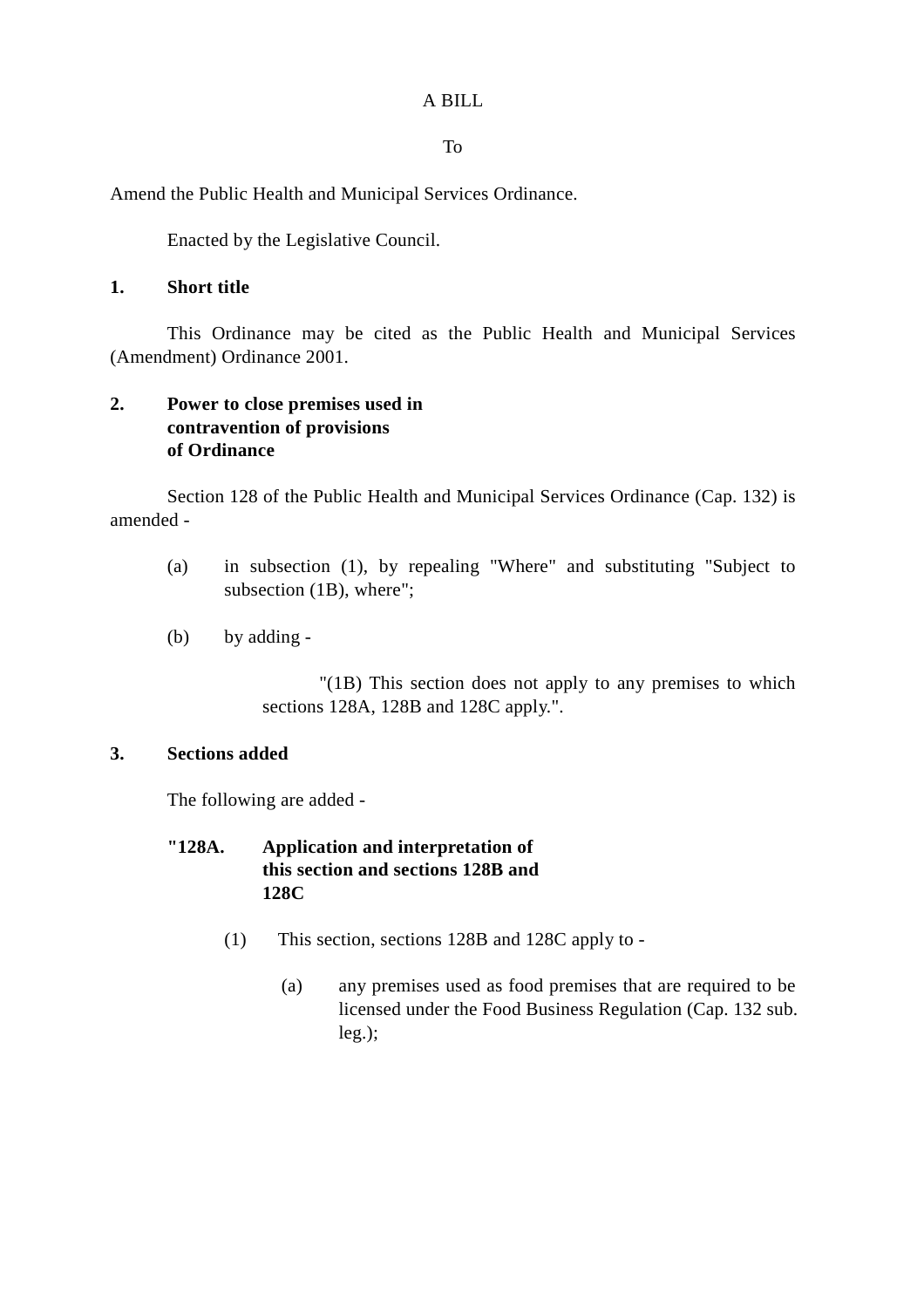- (b) any premises on or from which any restricted food specified in Schedule 2 to the Food Business Regulation (Cap. 132 sub. leg.) is sold or offered or exposed for sale;
- (c) any premises used as a slaughterhouse that is required to be licensed under the Slaughterhouses Regulation (Cap. 132 sub. leg.);
- (d) any premises on which there is carried on a business as a milk factory as mentioned in regulation 14(2) of the Milk Regulation (Cap. 132 sub. leg.);
- (e) any premises on which any frozen confection as defined in section 3 of the Frozen Confections Regulation (Cap. 132 sub. leg.) is manufactured.

(2) For the purposes of this section, sections 128B and 128C, unless the context otherwise requires -

"closed premises" (已封處所) means any premises mentioned in subsection (1) in respect of which a closure order has come into force and remains in force;

"closure order" (封閉令) means an order made under section 128B(1) or 128C(1), as the case may be;

"immediate health hazard" (對健康的即時危害) means any circumstances that cause or are likely to cause any food supplied from or handled or sold on any premises to be or to become a source of food-borne infection, contamination, intoxication or disease transmission;

"premises" (處所) includes any place, vessel and any part of a place or vessel.

(3) The circumstances referred to in the definition of "immediate health hazard" include the following -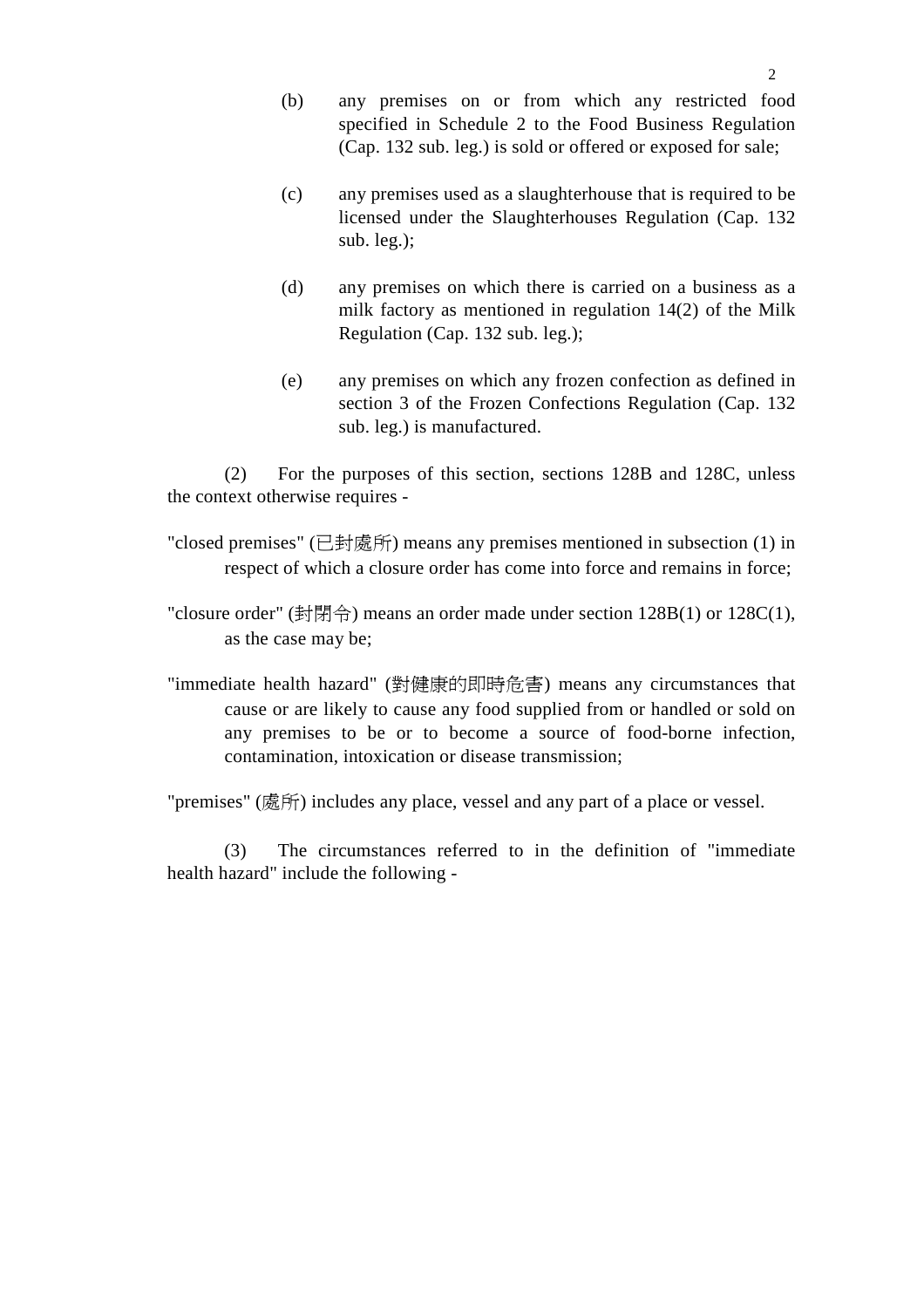- (a) because of the location, construction or state of the premises, the condition of the premises is such that it renders any food supplied from or handled or sold on the premises so contaminated or tainted that it is unfit for human consumption;
- (b) the water used in preparing food or in washing utensils comes from a contaminated or unapproved source, rendering any food supplied from or handled or sold on the premises to be unfit for human consumption;
- (c) as shown from inspection findings, data from epidemiological investigation or other laboratory evidence, any food supplied from or handled or sold on the premises is contaminated with pathogens, biotoxins, chemicals or other substances rendering the food unfit for human consumption; and
- (d) the premises are infested with vermin to such extent that any food supplied from or handled or sold on the premises is contaminated or tainted, and becomes unfit for human consumption.

## **128B. Power to close premises used without licence, permit or permission**

(1) Where under the Food Business Regulation (Cap. 132 sub. leg.), the Frozen Confections Regulation (Cap. 132 sub. leg.), the Milk Regulation (Cap. 132 sub. leg.) or the Slaughterhouses Regulation (Cap. 132 sub. leg.) -

- (a) the use of any premises to which this section applies; or
- (b) any activity mentioned in section 128A(1),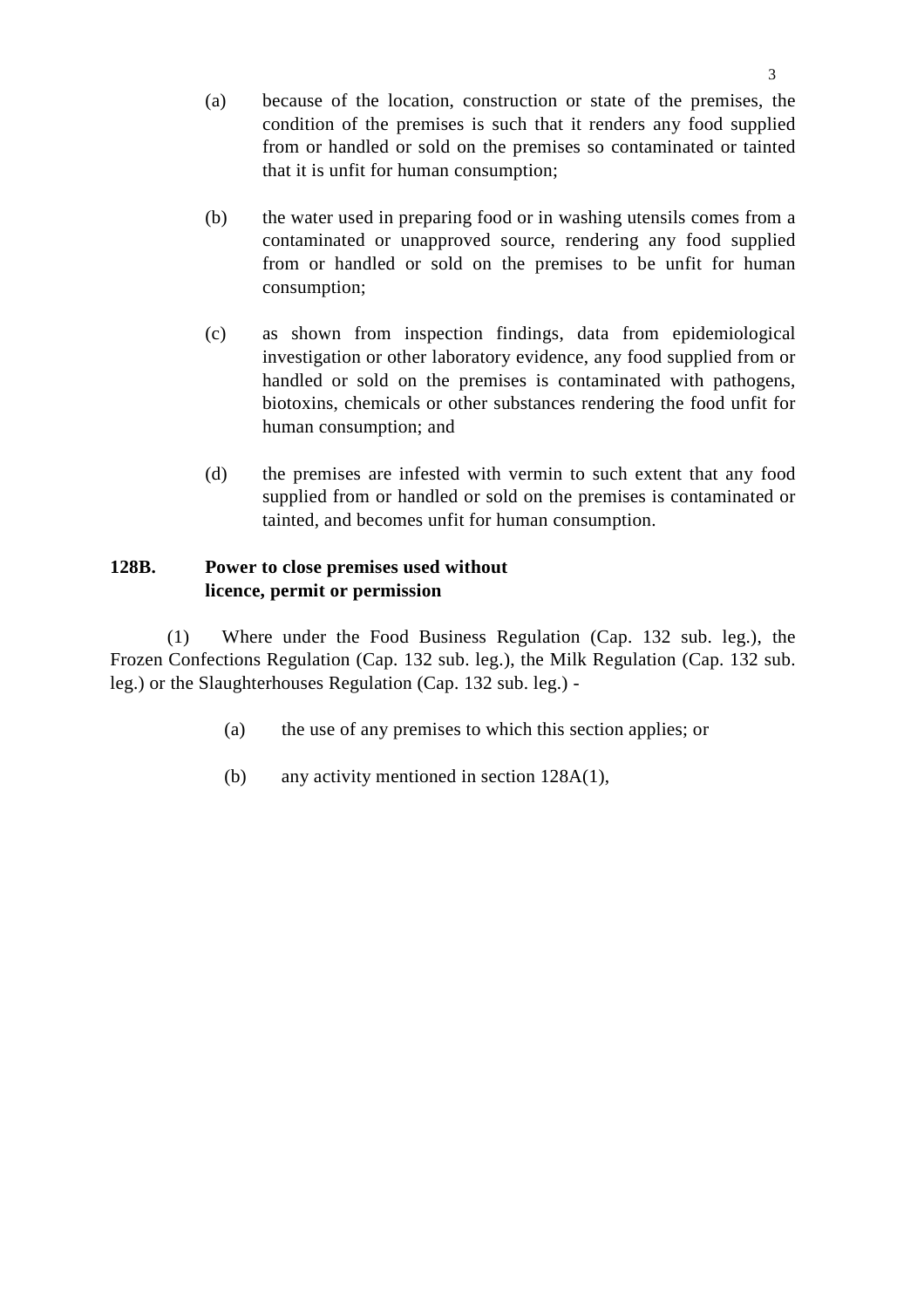is required to be permitted or licensed, a court on application by the Authority and on proof that the premises are so used or the activity is conducted (as the case may be) on any premises without the requisite licence, permit or permission shall, subject to subsection (2), make a closure order in Form H in the Seventh Schedule.

- (2) The court shall not make a closure order unless it is satisfied that
	- (a) a notice of intention to apply for the closure order, in both English and Chinese, was affixed at a conspicuous place on the premises at least 7 days before the date fixed for the hearing of the application;
	- (b) the notice stated the time and place set for the hearing of the application and advised that any person having a reasonable cause to be heard on the application was entitled to appear at the hearing and request to be heard; and
	- (c) every person having a reasonable cause to be heard on the application and requesting to be heard has had an opportunity to be heard.

(3) At the time and place set for the hearing of the application or such other time as soon as practicable thereafter, the court shall hear the applicant and every person who -

- (a) is present at the hearing;
- (b) has a reasonable cause to be heard; and
- (c) wishes to be heard,

and then proceed to make a decision.

- (4) A closure order shall not operate to
	- (a) prevent human habitation on the premises other than habitation by a servant, watchman or caretaker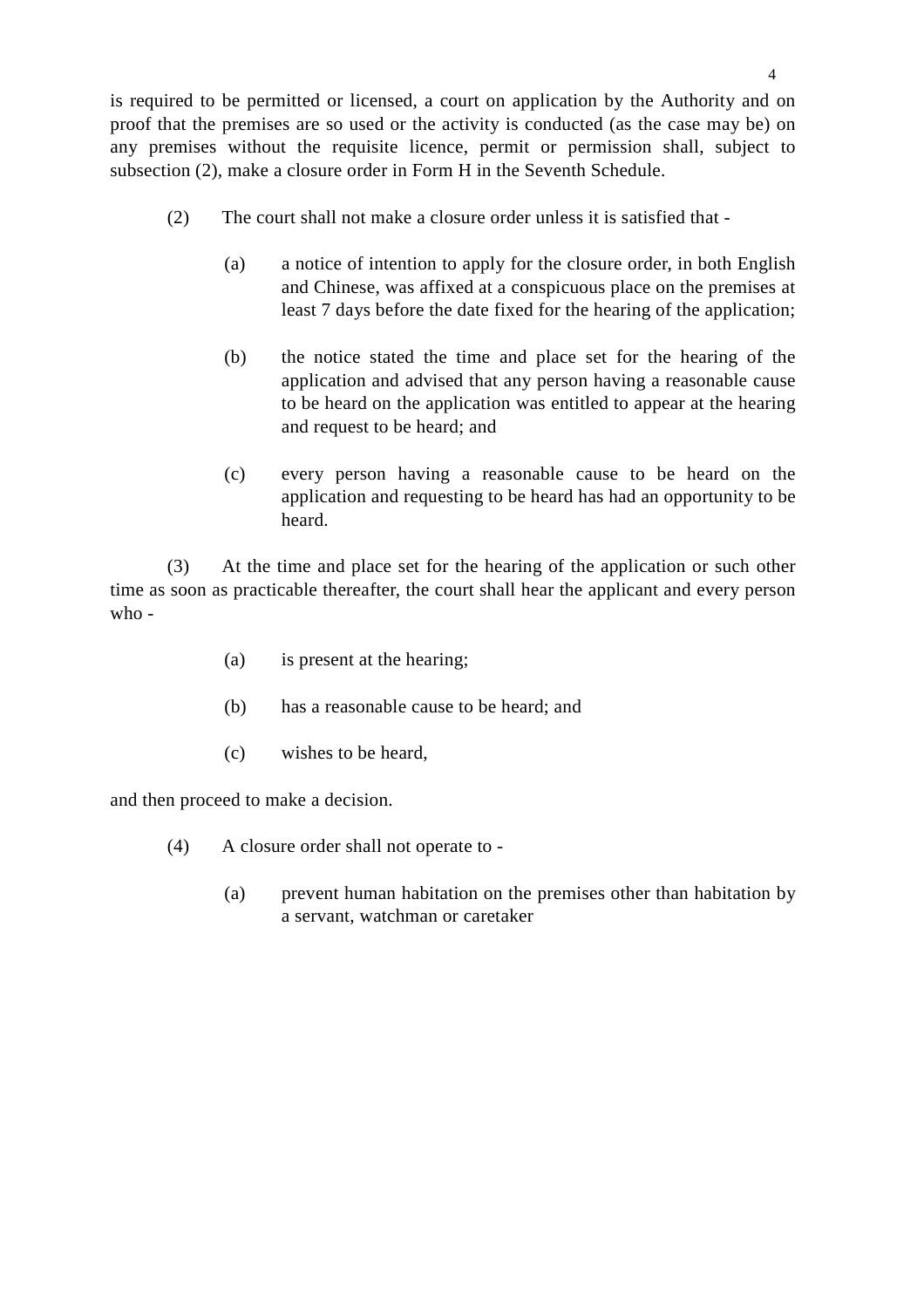employed by the person having the management or control of the premises immediately before the order is affixed on the premises under subsection (5);

(b) affect the use of any common area in any building or public place so as to cause obstruction to public passage or fire escape.

(5) A closure order comes into force on the beginning of the 8th day after the day on which a copy of it is affixed at a conspicuous place on the premises in respect of which it is made.

(6) A closure order shall remain in force until the court rescinds it on application by the Authority or any person having an interest in the premises in respect of which the order is made.

- (7) The court shall rescind a closure order if it is satisfied that
	- (a) the use of the premises or the activity in respect of which the order has been made has been permitted or licensed under any of the subsidiary legislation mentioned in subsection (1); or
	- (b) the premises will not be used for any purpose mentioned in section 128A(1) and no activity mentioned in subsection (1) will be conducted on the premises in contravention of any of the subsidiary legislation mentioned in subsection (1).

(8) Subject to subsection (4), when a closure order in respect of any premises comes into force, the Authority shall lock or seal, or cause to be locked or sealed, all or any of the entrances to or exits from the premises and may disconnect or cause to be disconnected all gas, water and electricity supplies to those premises.

(9) Subject to subsection (10), no person, other than a public officer in the course of his duty, may enter or remain on any closed premises.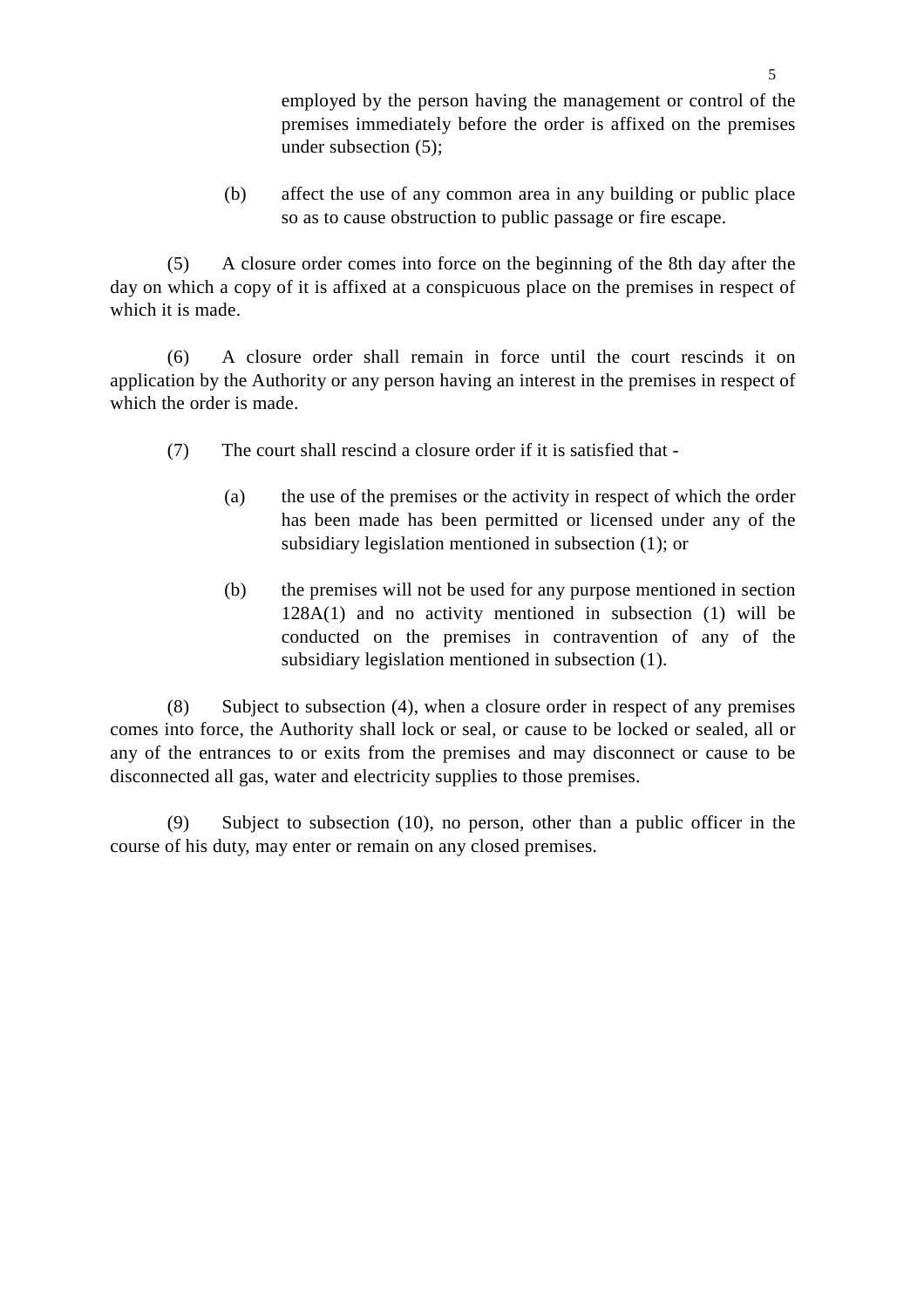- (10) The Authority may
	- (a) permit in writing any person to enter and remain on any closed premises for such purpose as is specified in the permission;
	- (b) impose such conditions on the permission as he thinks fit;
	- (c) revoke the permission if he thinks that the purpose for which the permission was granted no longer exists or any condition imposed under paragraph (b) has been breached;
	- (d) request any person found on any closed premises to leave the premises, and if the person refuses to leave, remove the person from the premises with or without the assistance of police officers and use such force as is reasonably necessary.
- (11) Any person who, without lawful authority or reasonable excuse
	- (a) removes or defaces any copy of a closure order affixed under subsection (5);
	- (b) breaks or interferes with any lock or seal made under subsection (8); or
	- (c) contravenes subsection (9),

commits an offence.

- (12) The Authority may
	- (a) dispose of
		- (i) any perishable food or any article or thing found on any closed premises that requires to be immediately disposed of as he thinks fit;
		- (ii) any live animal, bird or fish that is found on the premises as he thinks fit;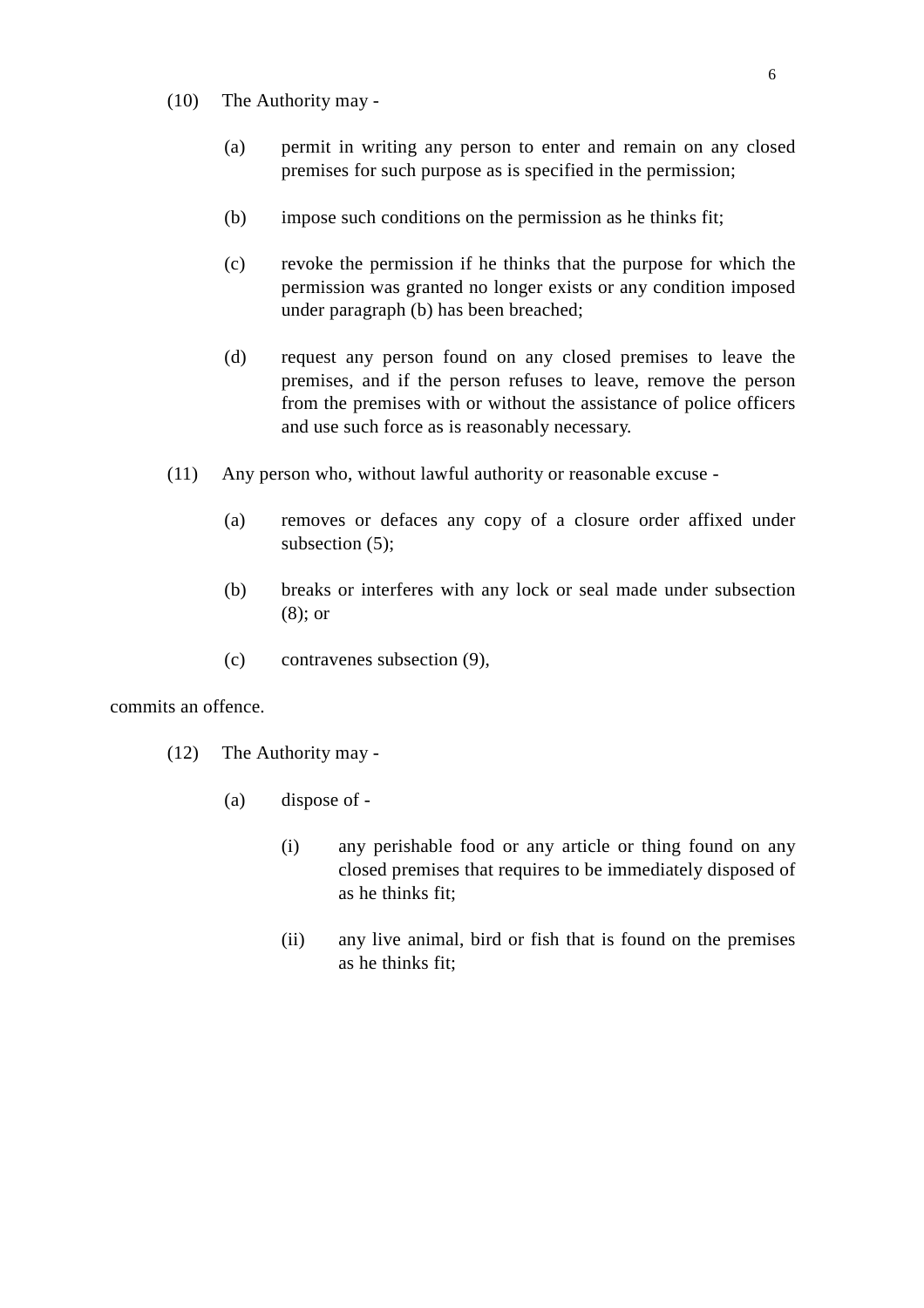- (b) remove
	- (i) any food, article or thing found on any closed premises that is likely to create a fire hazard or constitute a danger to life or health if left on the premises;
	- (ii) any live animal, bird or fish found on the premises;
- (c) make such arrangements with regard to any live animal, bird or fish removed under paragraph (b) as he thinks fit;
- (d) affix a notice in both English and Chinese at a conspicuous place on the closed premises -
	- (i) setting out the details of any food, article, thing, live animal, bird or fish removed under paragraph (b) that he thinks can be returned; and
	- (ii) calling for the submission to him of any claim for the return of such food, article, thing, live animal, bird or fish within 7 days of the affixing of the notice.
- (13) Where a claim mentioned in subsection  $(12)(d)(ii)$  is made, the Authority -
	- (a) shall refuse to return the food, article, thing, live animal, bird or fish if he is not satisfied that the claimant is either the owner or a person entitled to the possession of it or the live animal, bird or fish is dead; or
	- (b) may return the food, article, thing, live animal, bird or fish as claimed and recover as a civil debt from a claimant to whom it is returned any expenses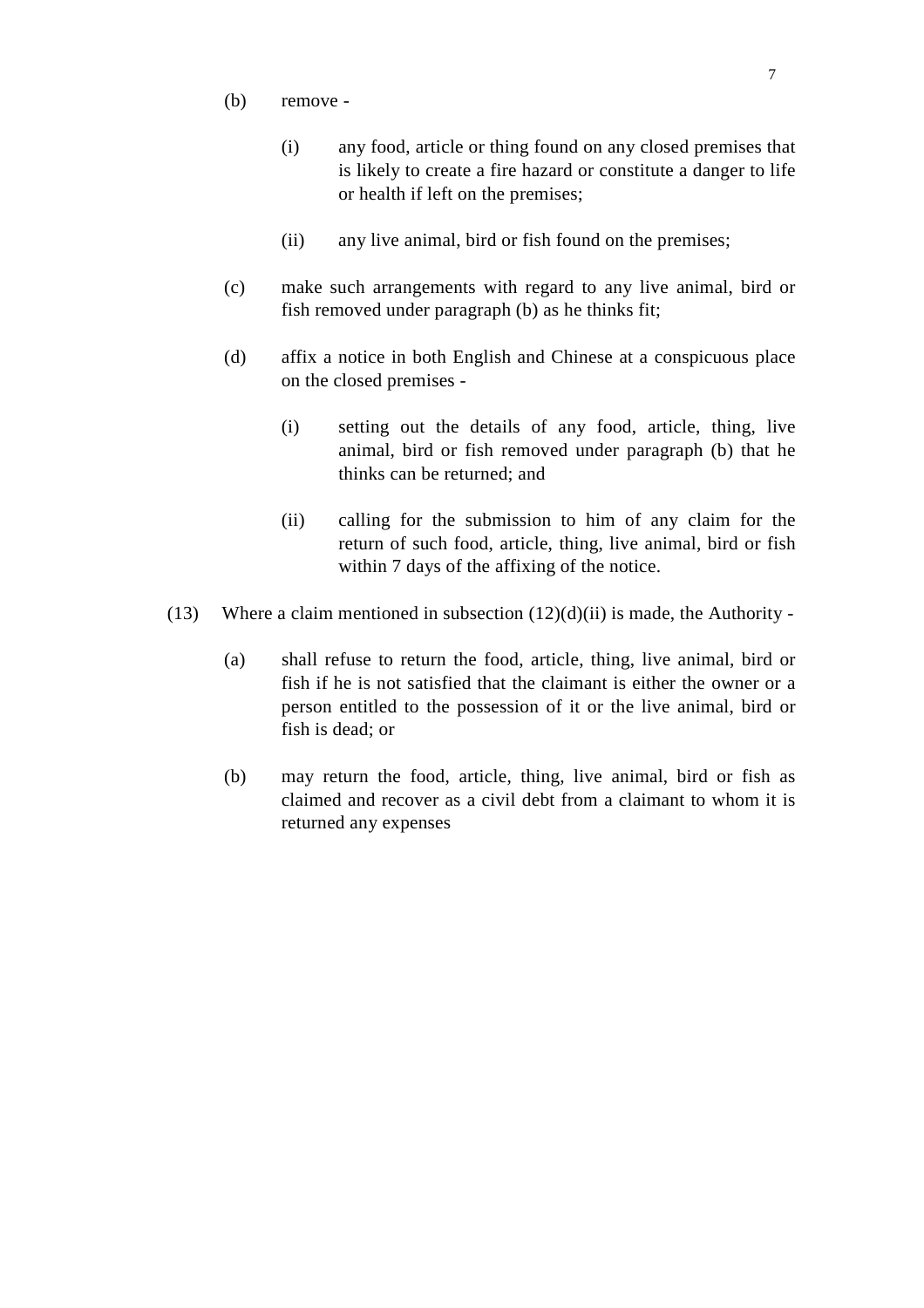incurred in the removal and storage of it or removal and attendance to it.

(14) Any food, article, thing, live animal, bird or fish removed by the Authority under subsection (12)(b) and not claimed within the time specified in subsection  $(12)(d)(ii)$ , or which the Authority refuses to return in accordance with subsection  $(13)(a)$ , may be sold by public auction or, upon the order of a court, otherwise sold or disposed of as the court directs, and any proceeds arising from the sale shall be retained by the Authority and applied in payment of any expenses incurred in connection with the enforcement of the closure order and the surplus (if any) paid, on demand made within 90 days of the sale, to the owner of the food, article, thing, live animal, bird or fish.

(15) Any surplus not demanded in accordance with subsection (14) shall be paid into the general revenue.

(16) The Authority may recover as a civil debt from the person having the management or control of any premises (or the master of the vessel if the premises are a vessel or any part of a vessel) immediately before the closure order in respect of the premises came into force the cost of -

- (a) any work carried out on the premises under subsection (8);
- (b) removing any food, article, thing, live animal, bird or fish from the closed premises under subsection (12)(b); and
- (c) any arrangements made under subsection (12)(c),

which is not met out of the proceeds of any sale under subsection (14).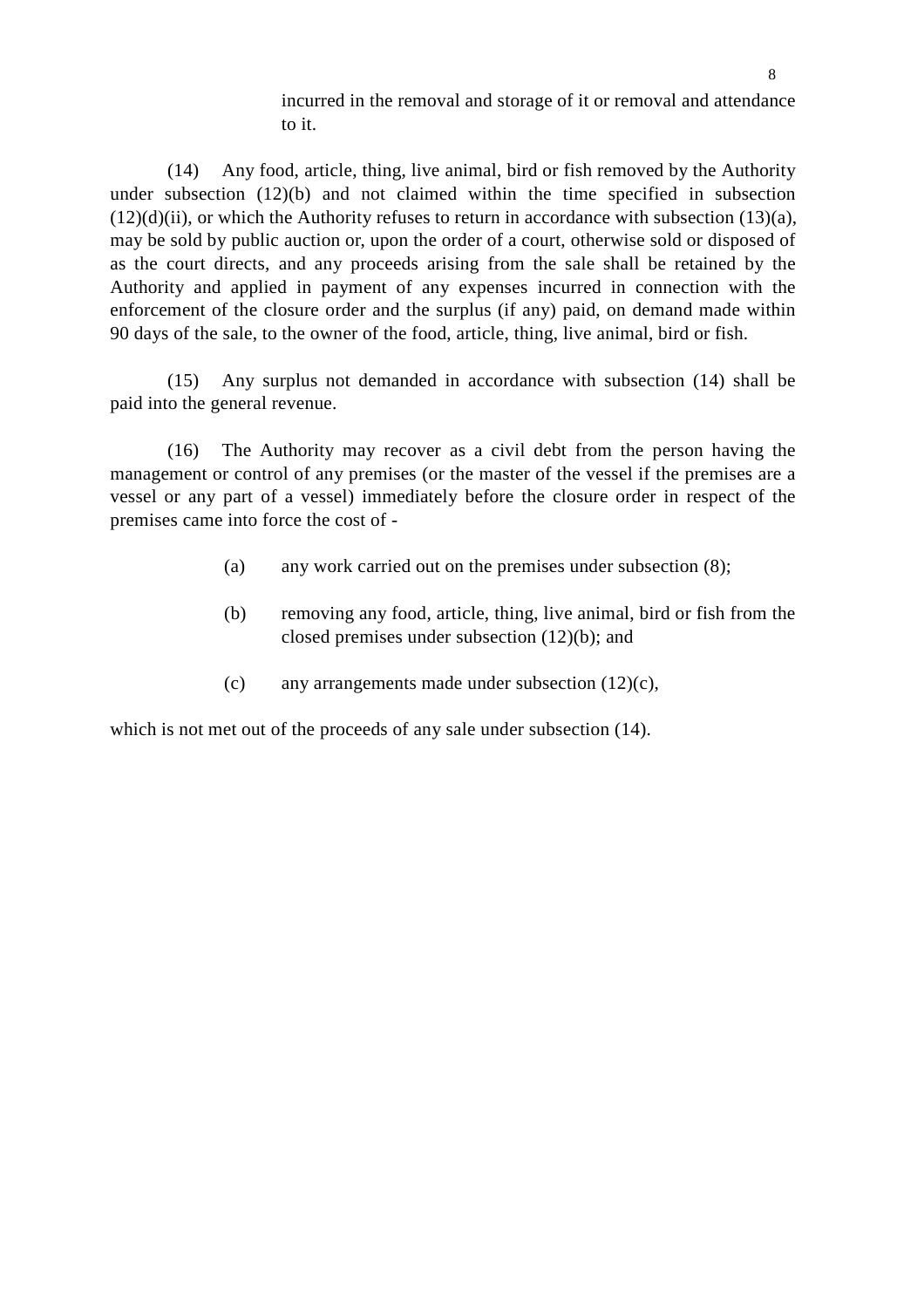#### **128C. Power to close premises posing immediate health hazard**

(1) If the Authority has reasonable cause to believe that the use of any premises to which this section applies or any activity conducted on those premises to which this section applies poses an immediate health hazard, he may make a closure order in Form I in the Seventh Schedule to close the premises immediately.

- (2) A closure order shall not operate to
	- (a) prevent human habitation on the premises other than habitation by a servant, watchman or caretaker employed by the person having the management or control of the premises immediately before the order comes into force;
	- (b) affect the use of any common area in any building or public place so as to cause obstruction to public passage or fire escape.

(3) A closure order comes into force immediately after a copy of it is affixed at a conspicuous place on the premises in respect of which it is made.

(4) A closure order shall remain in force until a notice is issued by the Authority made under subsection (6).

(5) Any person having an interest in any premises in respect of which a closure order has been made may apply in writing to the Authority to rescind the order.

(6) Whether or not an application has been made under subsection (5), if the Authority is satisfied that -

> (a) in respect of any premises in respect of which a closure order has been made, the immediate health hazard has been eliminated and the use of the premises or the activity to be conducted on the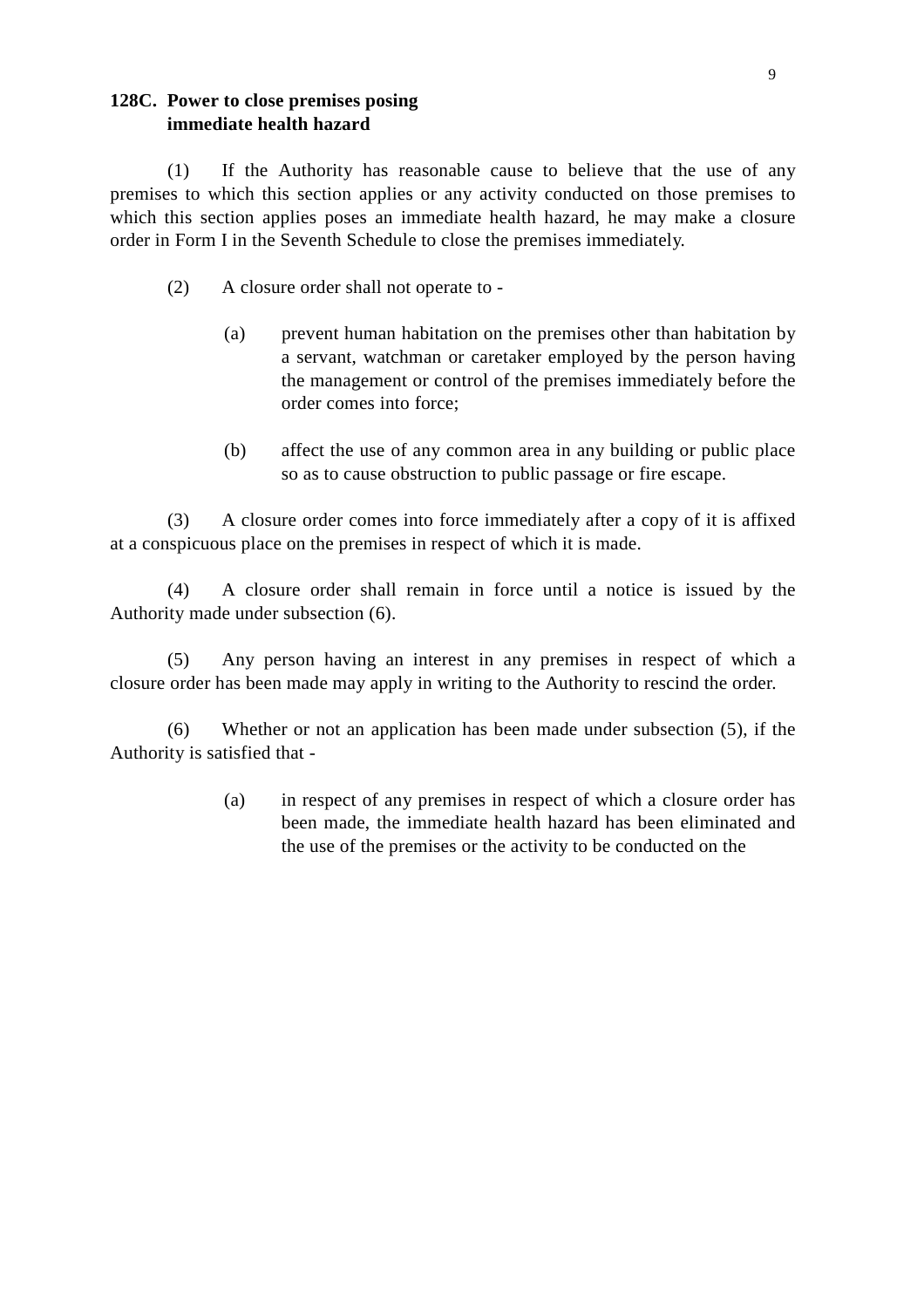premises has been permitted or licensed under any of the subsidiary legislation mentioned in section 128B(1); or

(b) the premises will not be used for any purpose mentioned in section 128A(1) or no activity mentioned in section 128A(1) will be conducted on the premises in contravention of any of the subsidiary legislation mentioned in section 128A(1),

the Authority shall issue a notice in Form J in the Seventh Schedule to rescind the closure order with immediate effect.

(7) If the Authority refuses to issue a notice under subsection (6) as applied, he shall serve a notice of his refusal on the applicant and the applicant may, within 7 days of such service or such longer time as the court may allow, appeal to the court against the Authority's decision.

(8) On an appeal under subsection (7) the court shall either confirm the Authority's decision or order the Authority to issue a notice under subsection (6).

(9) The lodging of an appeal under subsection (7) does not operate as a stay of execution of a closure order unless the court otherwise orders.

(10) The decision of the court under subsection (8) is final.

(11) Subject to subsection (2), when a closure order in respect of any premises comes into force, the Authority shall lock or seal, or cause to be locked or sealed, all or any of the entrances to or exits from the closed premises and may disconnect or cause to be disconnected all gas, water and electricity supplies to those premises.

(12) Subject to subsection (13), no person, other than a public officer in the course of his duty, may enter or remain on any closed premises.

(13) The Authority may -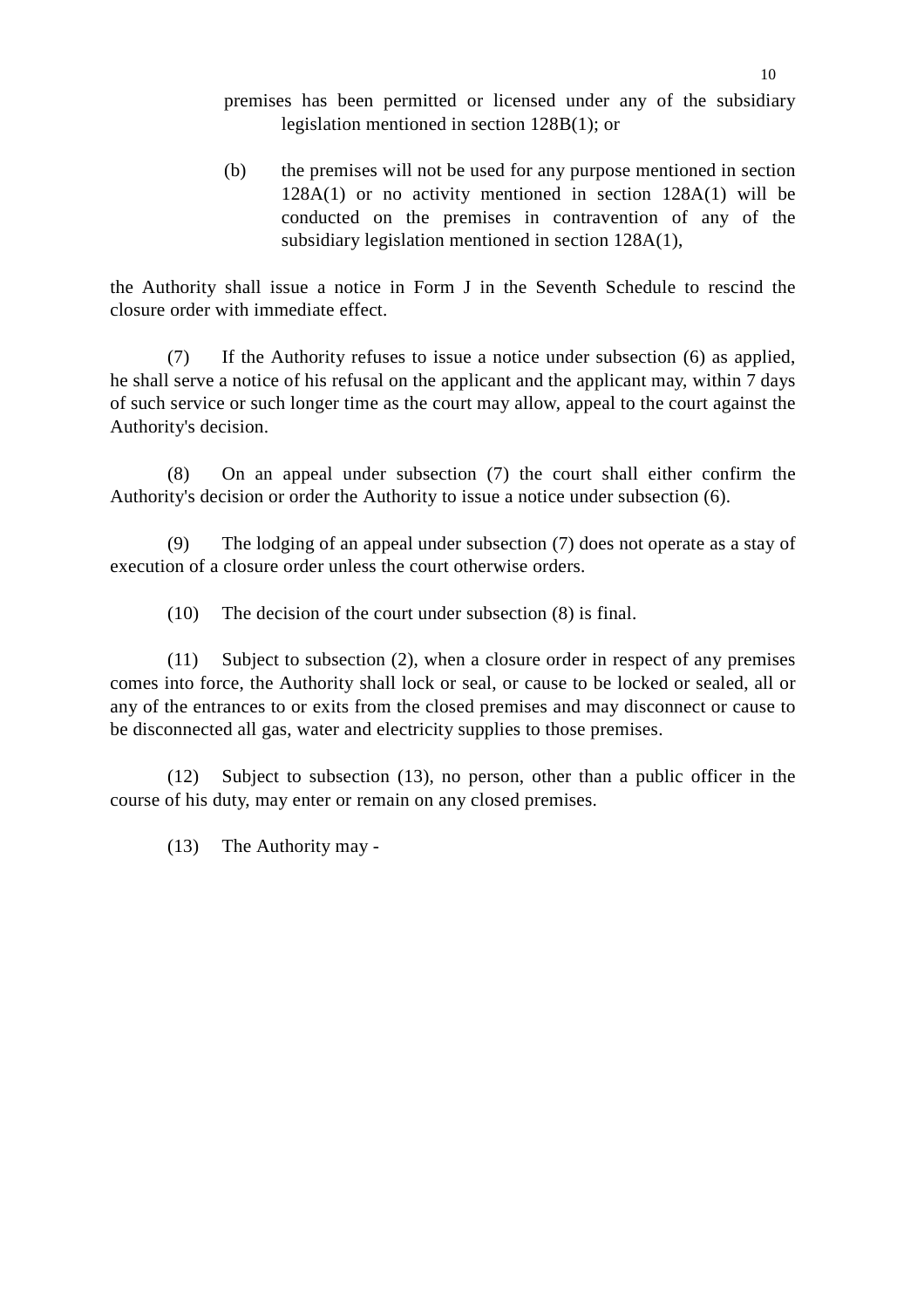- (a) permit in writing any person to enter and remain on any closed premises for such purpose as is specified in the permission;
- (b) impose such conditions on the permission as he thinks fit;
- (c) revoke the permission if he thinks that the purpose for which the permission was granted no longer exists or any condition imposed under paragraph (b) has been breached;
- (d) request any person found on any closed premises to leave the premises, and if the person refuses to leave, remove the person from the premises with or without the assistance of police officers and use such force as is reasonably necessary.
- (14) Any person who, without lawful authority or reasonable excuse
	- (a) removes or defaces any copy of a closure order affixed under subsection (3);
	- (b) breaks or interferes with any lock or seal made under subsection (11); or
	- (c) contravenes subsection (12),

commits an offence.

- (15) The Authority may
	- (a) dispose of
		- (i) any perishable food or any article or thing found on any closed premises that requires to be immediately disposed of as he thinks fit;
		- (ii) any live animal, bird or fish found on the premises as he thinks fit;
	- (b) remove -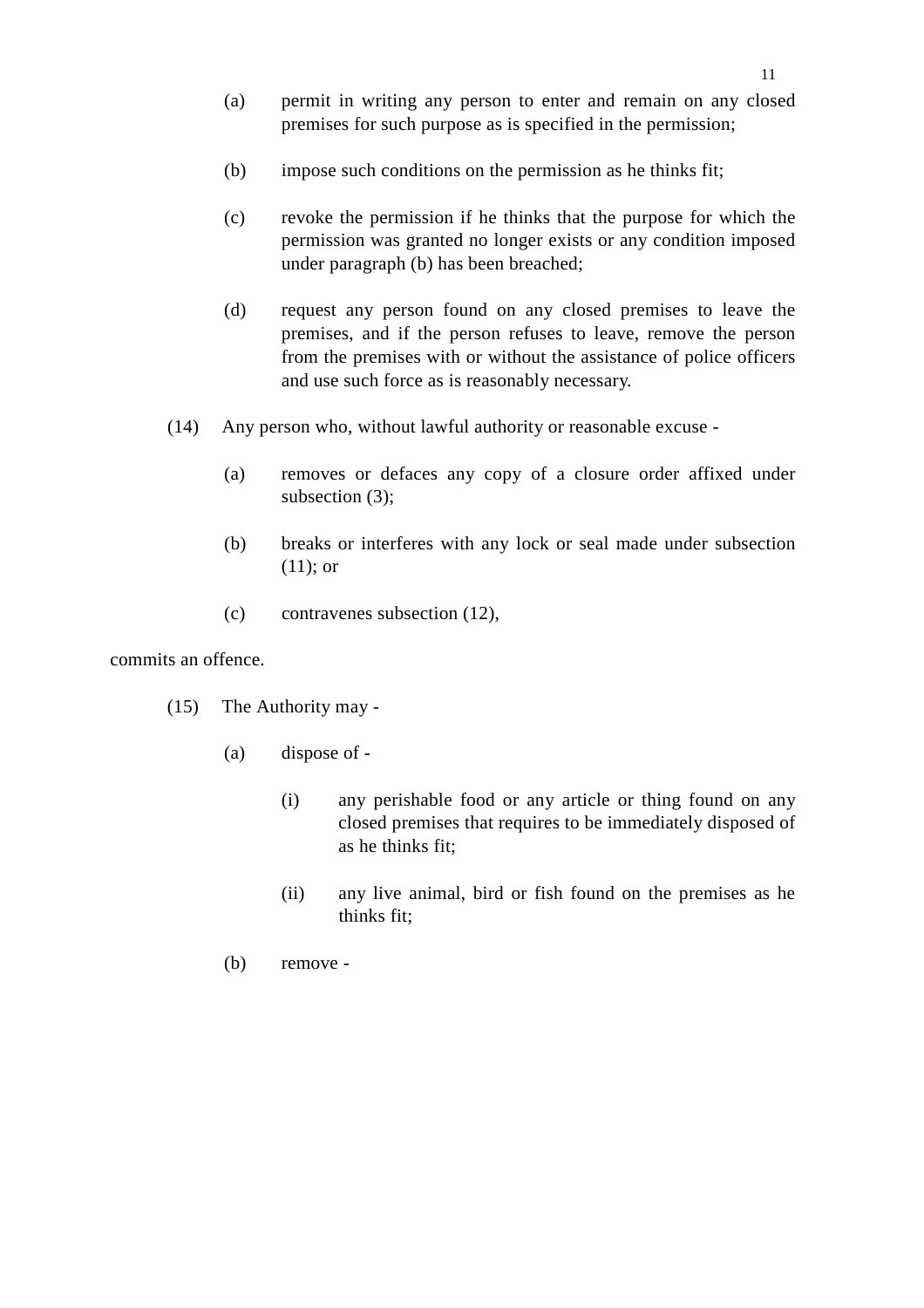- (i) any food, article or thing found on any closed premises that is likely to create a fire hazard or constitute a danger to life or health if left on them;
- (ii) any live animal, bird or fish found on the premises;
- (c) make such arrangements with regard to any live animal, bird or fish removed under paragraph (b) as he thinks fit;
- (d) affix a notice in both English and Chinese at a conspicuous place on the closed premises -
	- (i) setting out the details of any food, article, thing, live animal, bird or fish removed under paragraph (b) that he thinks can be returned; and
	- (ii) calling for the submission to him of any claim for the return of such food, article, thing, live animal, bird or fish within 7 days of the affixing of the notice.
- (16) Where a claim mentioned in subsection  $(15)(d)(ii)$  is made, the Authority -
	- (a) shall refuse to return the food, article, thing, live animal, bird or fish if he is not satisfied that the claimant is either the owner or a person entitled to the possession of it or the live animal, bird or fish is dead; or
	- (b) may return the food, article, thing, live animal, bird or fish as claimed and recover as a civil debt from a claimant to whom it is returned any expenses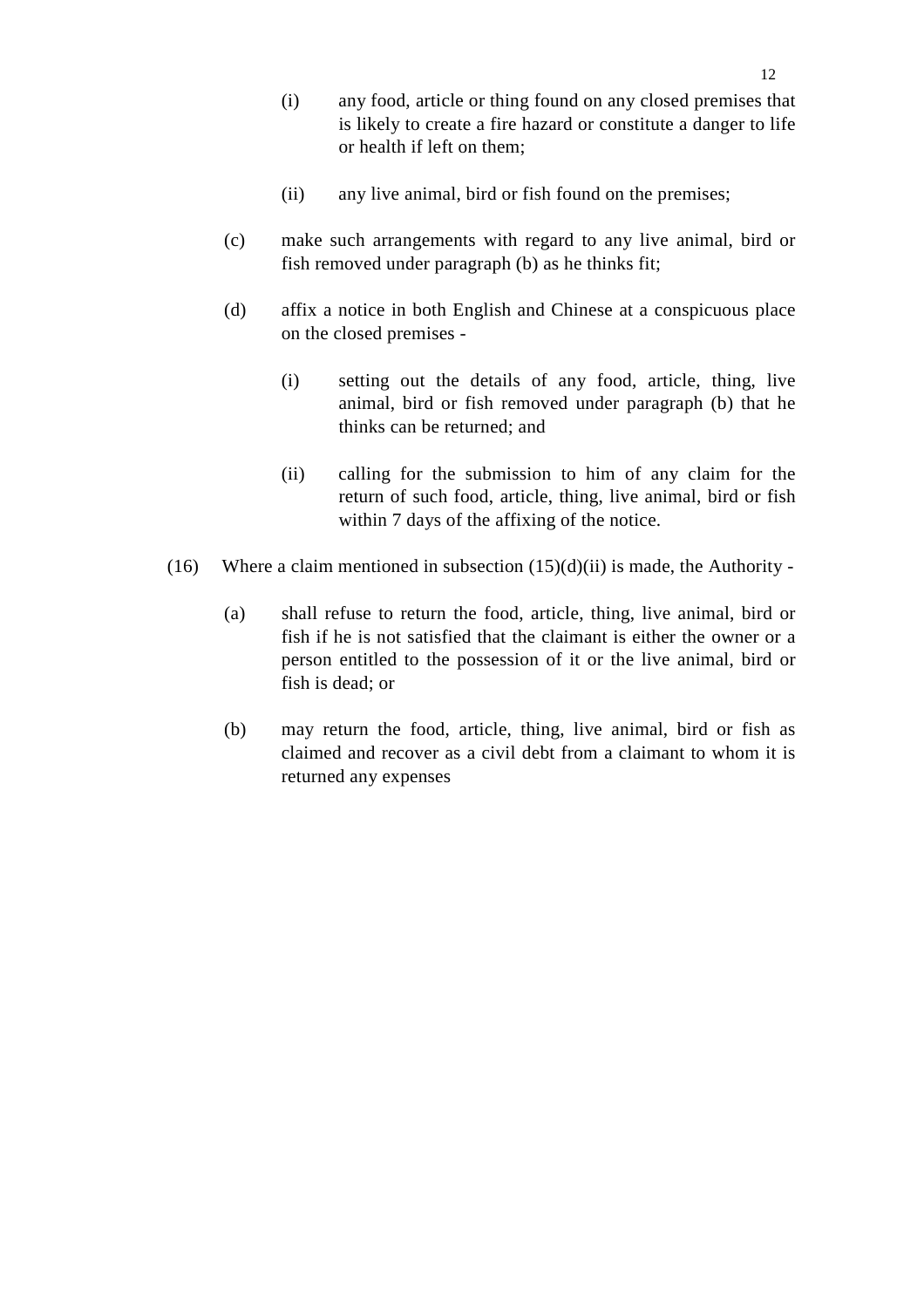incurred in the removal or storage of it or removal and attendance to it.

(17) Any food, article, thing, live animal, bird or fish removed by the Authority under subsection (15)(b) and not claimed within the time specified in subsection  $(15)(d)(ii)$ , or which the Authority refuses to return in accordance with subsection  $(16)(a)$ , may be sold by public auction or, upon the order of a court, otherwise sold or disposed of as the court directs, and any proceeds arising from the sale shall be retained by the Authority and applied in payment of any expenses incurred in connection with the enforcement of the closure order and the surplus (if any) paid, on demand made within 90 days of the sale, to the owner of the food, article, thing, live animal, bird or fish.

(18) Any surplus not demanded in accordance with subsection (17) shall be paid into the general revenue.

(19) The Authority may recover as a civil debt from the person having the management or control of any premises (or the master of the vessel if the premises are a vessel) immediately before the closure order in respect of the premises came into force the cost of -

- (a) any work carried out on the premises under subsection (11);
- (b) removing any food, article, thing, live animal, bird or fish from the closed premises under subsection (15)(b); and
- (c) any arrangements made under subsection (15)(c),

which is not met out of the proceeds of any sale under subsection  $(17)$ .

(20) A person who is aggrieved by an order made under subsection (1) may, within 7 days after the day on which the order was made or such longer time as the court may allow, appeal to the court against the Authority's decision.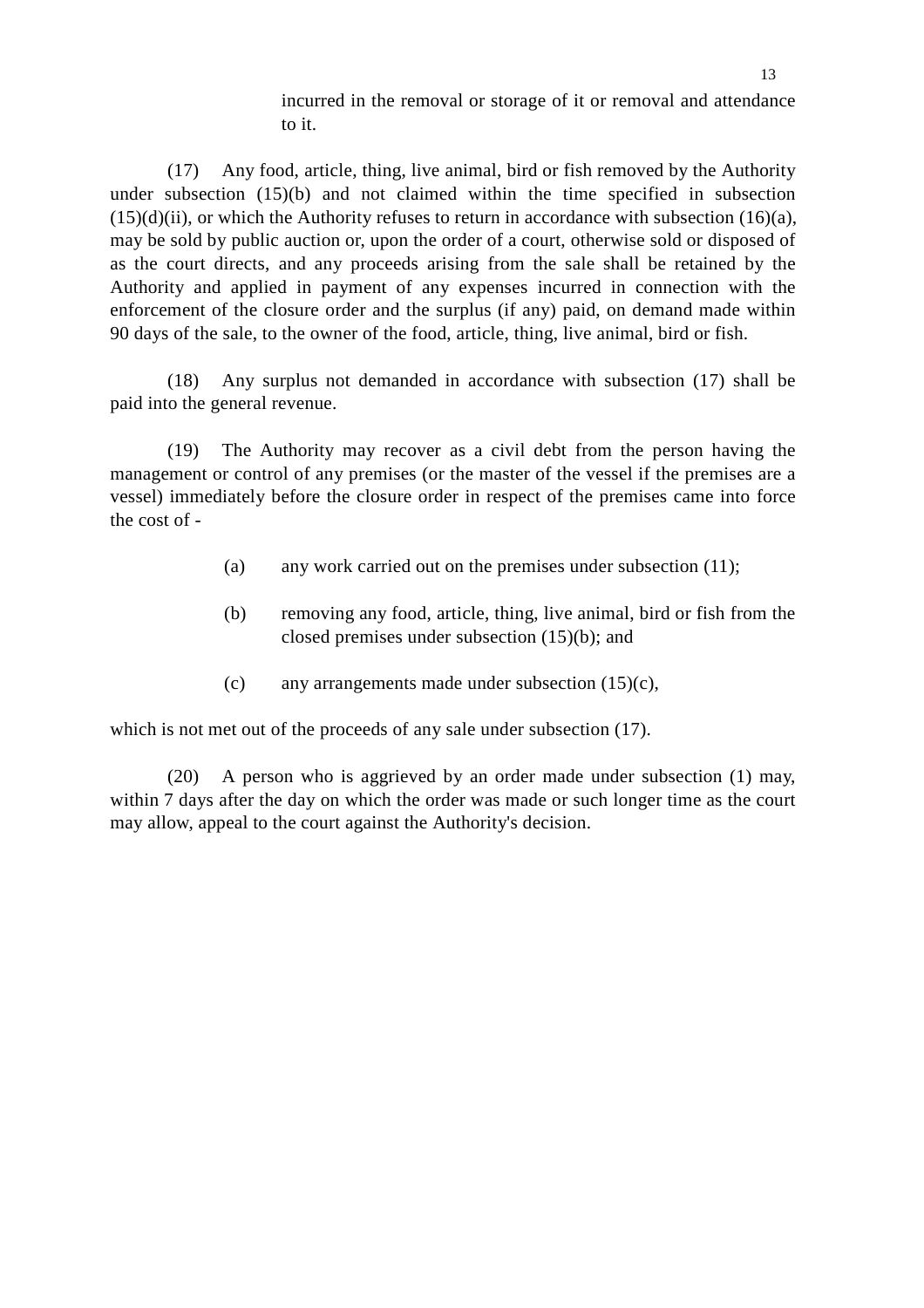(21) On an appeal made under subsection (20) the court may confirm, suspend or disallow the order.

(22) The lodging of an appeal under subsection (20) does not operate as a stay of execution of a closure order unless the court otherwise orders.

(23) The decision of the court under subsection (21) is final.".

#### **4. Designated Authorities**

| The Third Schedule is amended by adding - |                                              |
|-------------------------------------------|----------------------------------------------|
| "128B                                     | Director of Food and Environmental Hygiene   |
| 128C                                      | Director of Food and Environmental Hygiene". |

## **5. Names in which proceedings for offences may be brought under section 131(1)** The Sixth Schedule is amended by adding - "128B Director of Food and Environmental Hygiene 128C Director of Food and Environmental Hygiene".

#### **6. Forms**

The Seventh Schedule is amended by adding -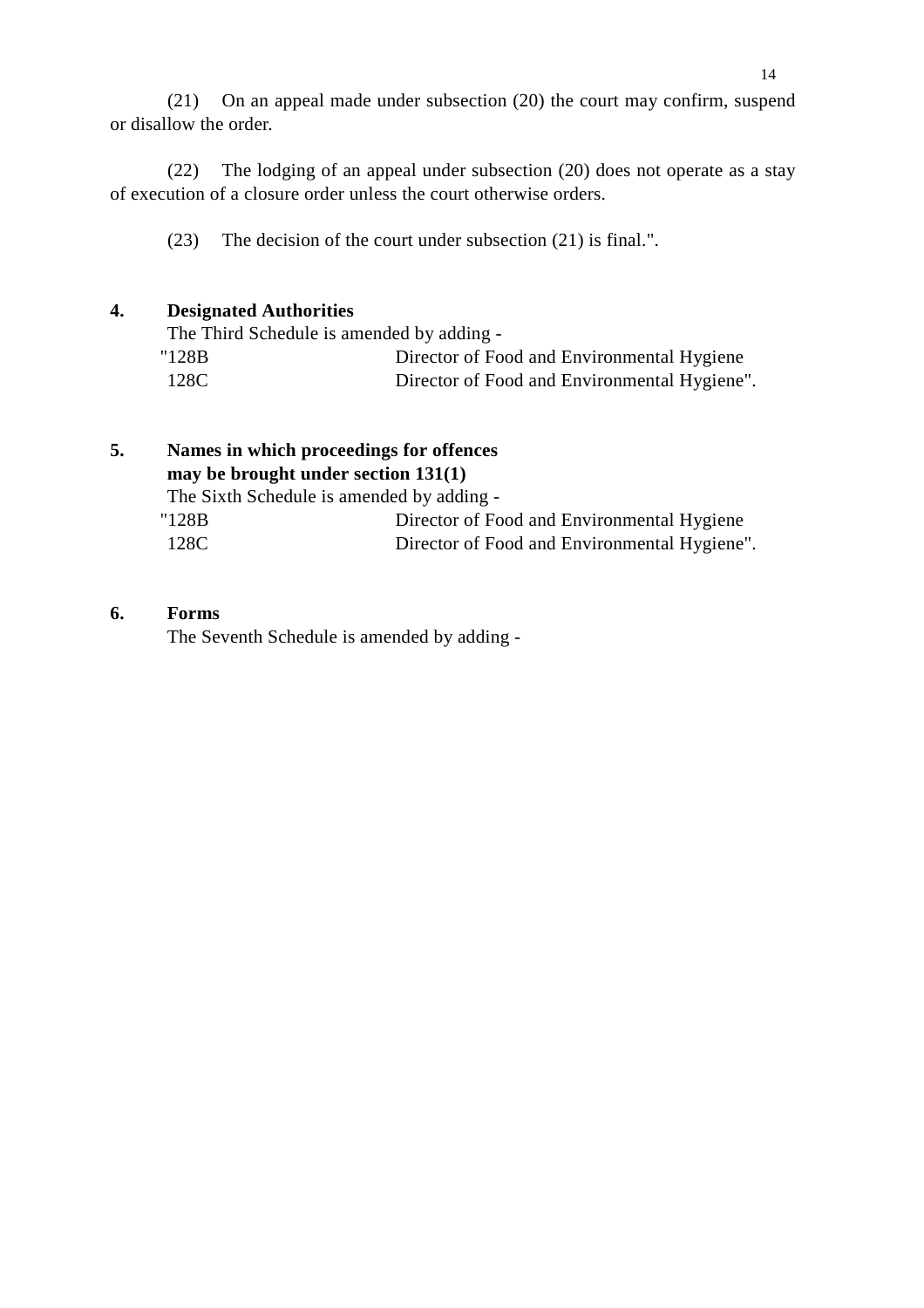"FORM H  $[s. 128B(1)]$ 

#### PUBLIC HEALTH AND MUNICIPAL SERVICES ORDINANCE

(Chapter 132)

 $\left( \text{section } 128B(1) \right)$ 

Closure Order

TO the Director of Food and Environmental Hygiene.

You have applied to me for a closure order in respect of the premises situated at ……………………………………………………………………. /vessel…………….. ………………………………\* on the ground that the premises are/vessel is\* used/certain activity is conducted on the premises/in the vessel\* without a licence, permit or permission under the Public Health and Municipal Services Ordinance (Cap. 132) ("the Ordinance"):

NOW on proof to my satisfaction of this ground and that a notice of intention to apply for this order was affixed at a conspicuous place on the premises/vessel\* as required by section 128B(2) of the Ordinance, I DO, in exercise of my powers under section 128B(1) of the Ordinance, authorize you, subject to the requirement of section 128B(5) of the Ordinance, to close the premises/vessel\* in the manner prescribed by the Ordinance.

Dated this……….day of……………………….,……………. [L. S.]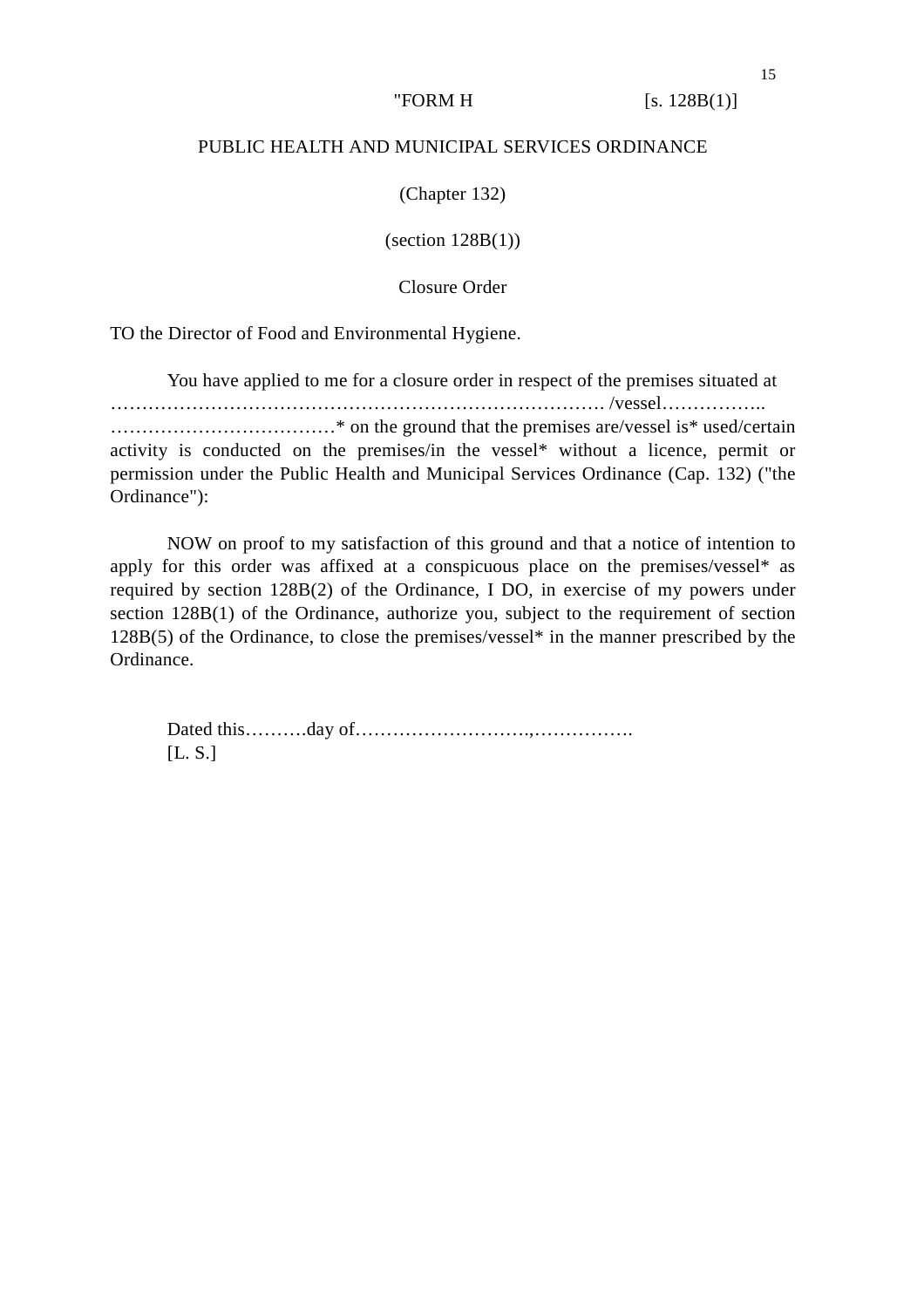(Signed) .................................... Magistrate.

- Note: 1. It is an offence for any unauthorized person to enter or remain on the premises/in the vessel\* to which this order relates after it has come into force. The penalties are a fine at level 6 and imprisonment for 12 months and a fine of \$1,750 for each day during which the offence continues.
	- 2. The penalties for removing or defacing a copy of this order affixed to any premises/vessel\* or for breaking or interfering with any lock or seal made or caused to be made by the Director on the premises/in the vessel\* without permission are a fine at level 4 and imprisonment for 6 months.

\* Delete as appropriate.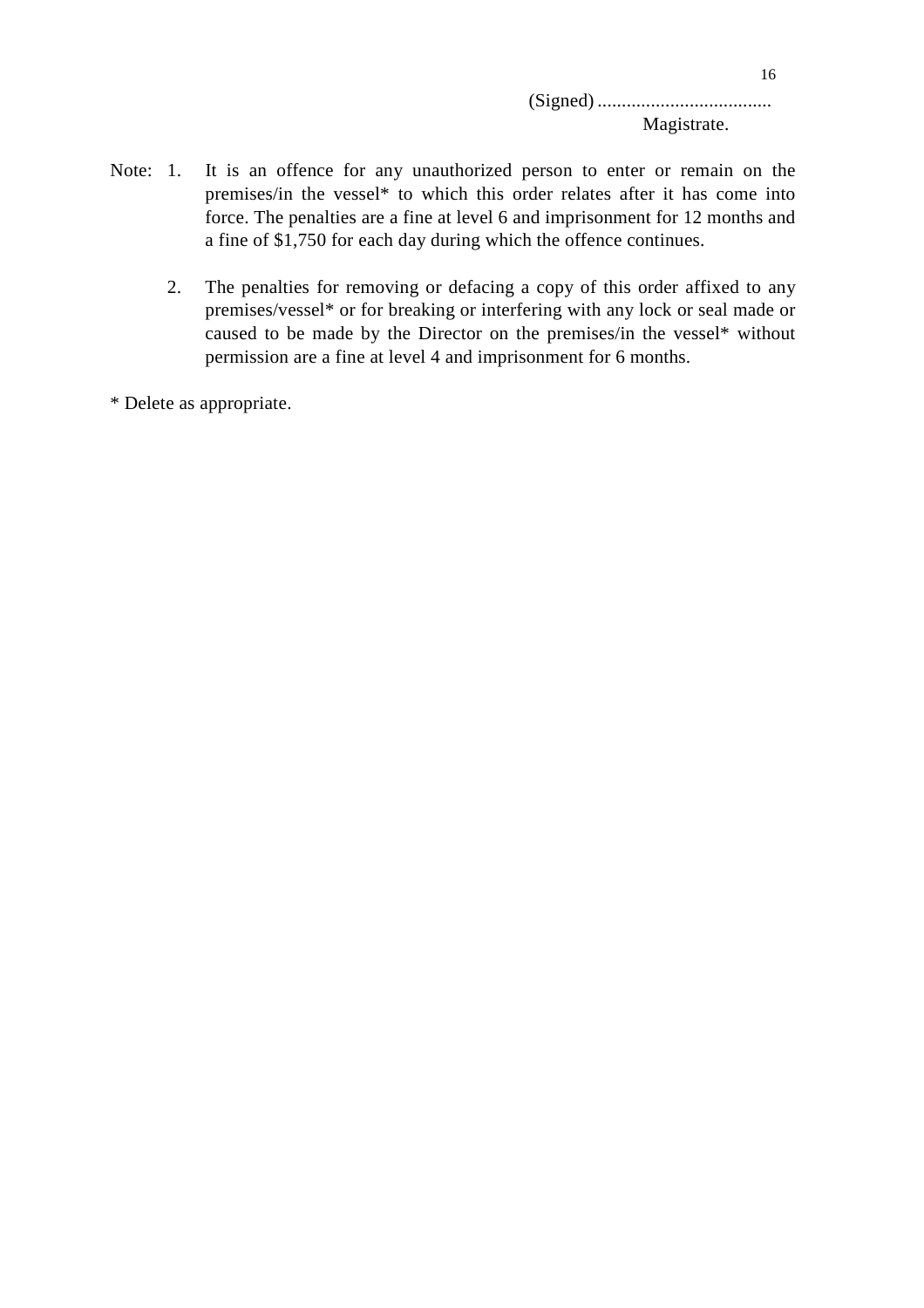### PUBLIC HEALTH AND MUNICIPAL SERVICES ORDINANCE

(Chapter 132)

(section  $128C(1)$ )

Closure Order

NOW on proof to my satisfaction that an immediate health hazard exists on the premises/in the vessel/in ...... of the vessel\*, I DO, in exercise of my powers under section 128C(1) of the Public Health and Municipal Services Ordinance (Cap. 132) ("the Ordinance"), order to close the premises/vessel/that part of the vessel\* with immediate effect in the manner prescribed by the Ordinance.

The details of the immediate health hazard are:

This order remains in force until a notice to rescind it is issued by me upon proof to my satisfaction that -

(a) the immediate health hazard on the premises/in the vessel/in that part of the vessel\* has been eliminated and the use of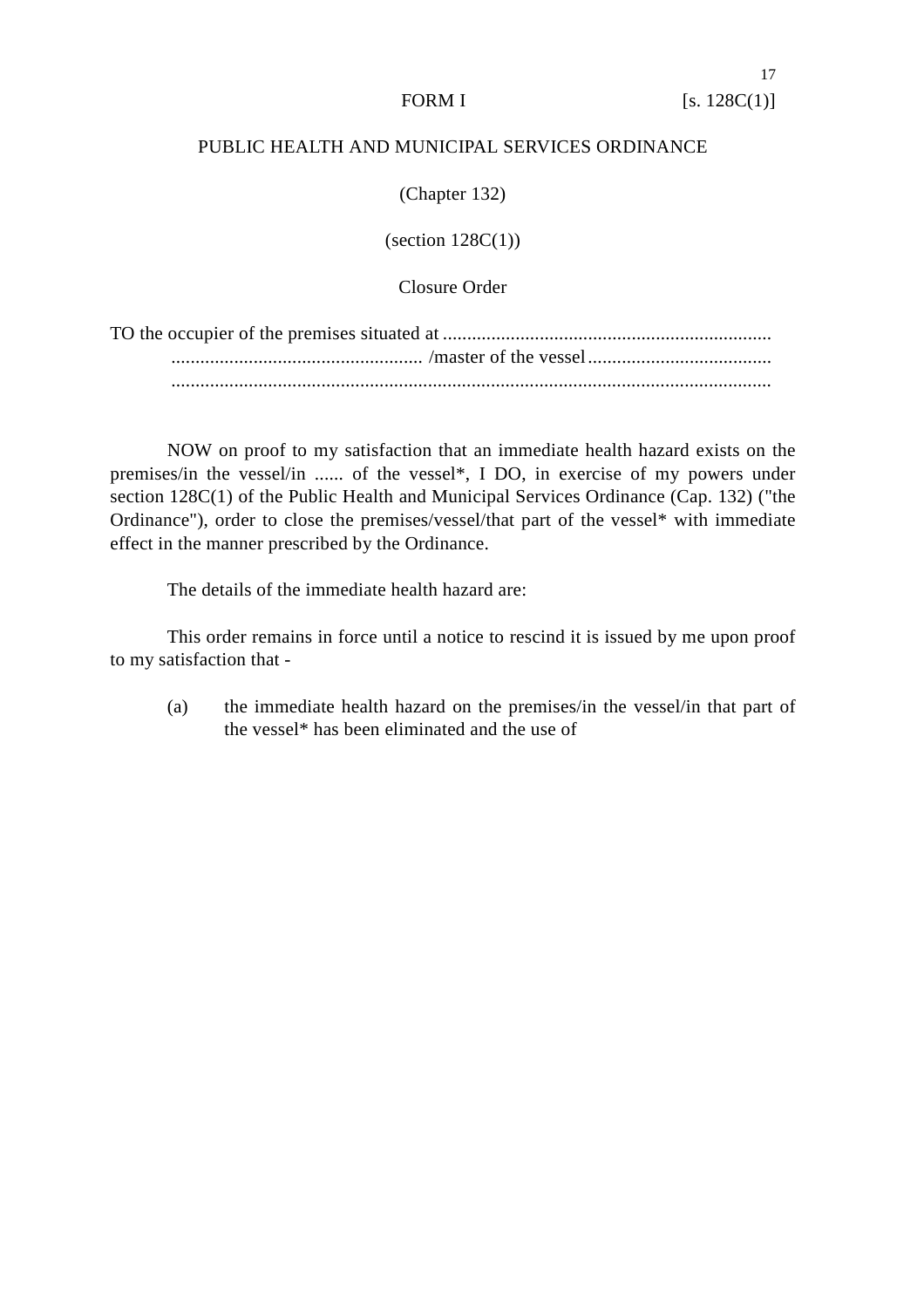the premises/vessel/that part of the vessel/the activity\* has been licensed or permitted; or

(b) the premises/vessel/that part of the vessel\* will not be used for a purpose that requires a licence, permit or permission under any subsidiary legislation mentioned in section 128A(1) and no activity mentioned in that section will be conducted on the premises\*.

Any person who feels aggrieved by this order may, within 7 days after the day on which this order was made or such longer time as the court may allow, appeal to the court to seek legal remedy.

Dated this……….day of……………………….,…………….

(Signed)............................................................................ Director of Food and Environmental Hygiene.

- Note: 1. It is an offence for any unauthorized person to enter or remain on the premises/in the vessel\* to which this order relates after it has come into force. The penalties are a fine at level 6 and imprisonment for 12 months and a fine of \$1,750 for each day during which the offence continues.
	- 2. The penalties for removing or defacing a copy of this order affixed to any premises/vessel\* or for breaking or interfering with any lock or seal made or caused to be made by the Director on the premises/in the vessel\* without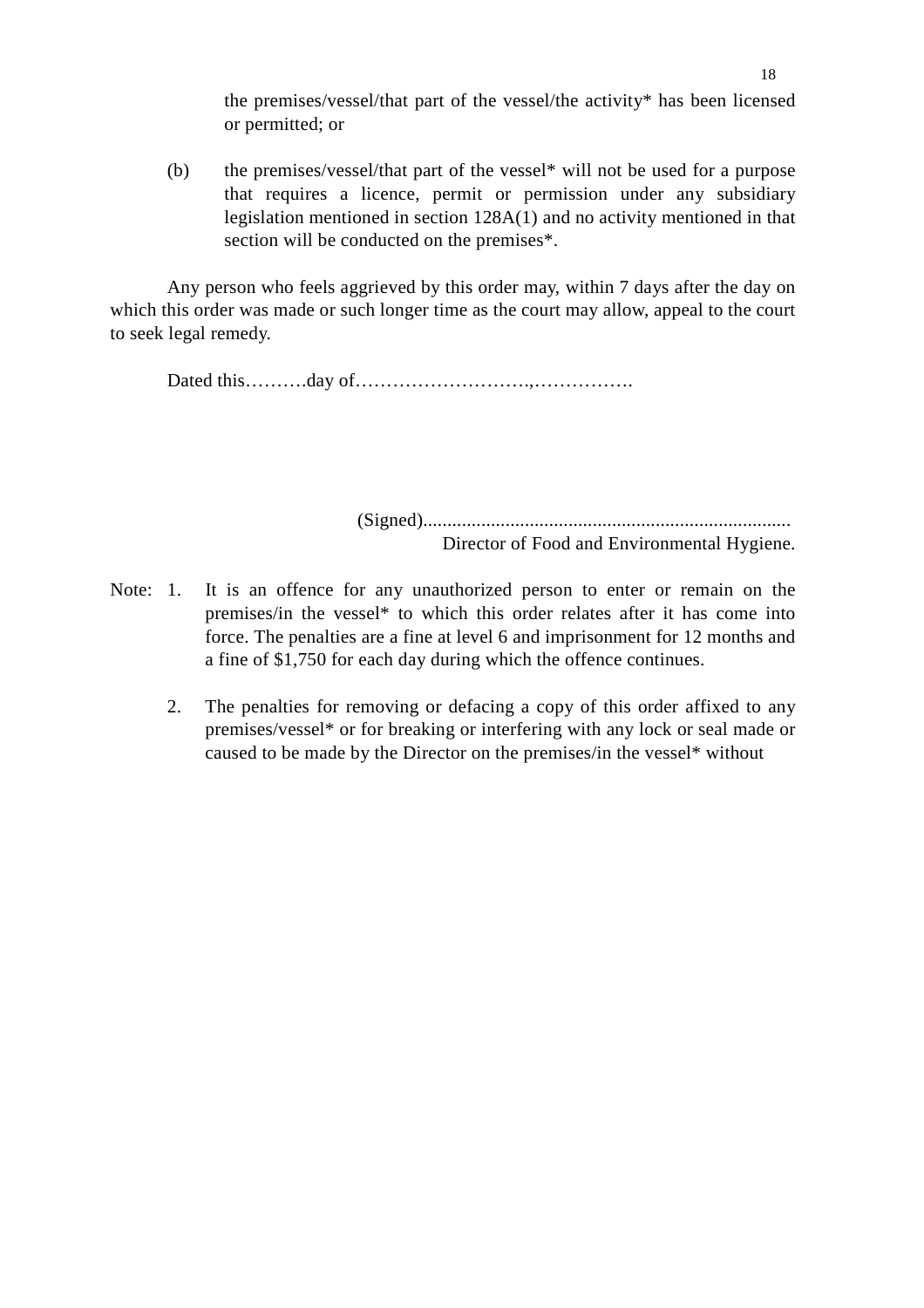permission are a fine at level 4 and imprisonment for 6 months.

\* Delete as appropriate.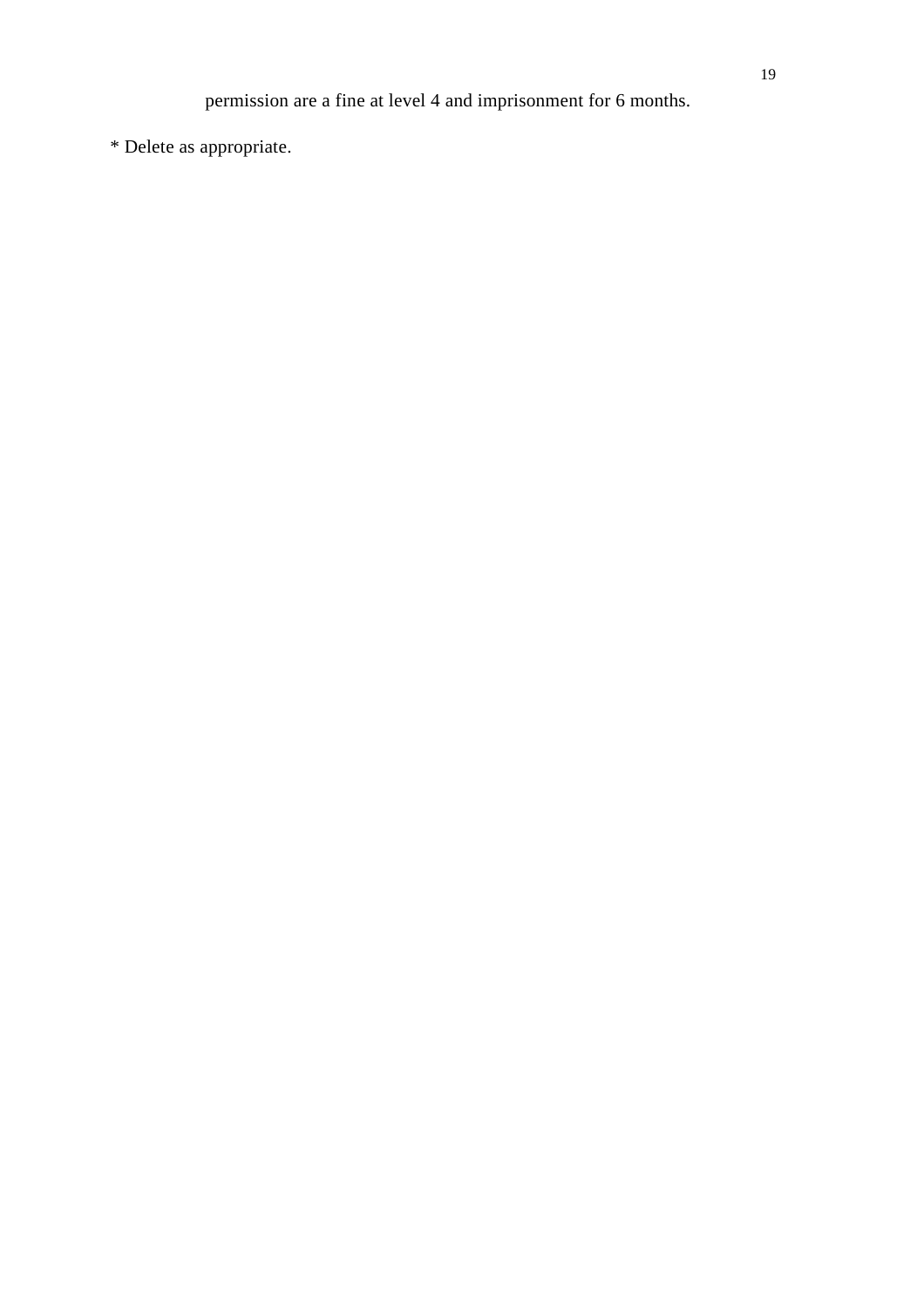#### PUBLIC HEALTH AND MUNICIPAL SERVICES ORDINANCE

(Chapter 132)

 $\left( \text{section } 128C(6) \right)$ 

### Notice of Rescission of Closure Order

NOW on proof to my satisfaction that -

- (a) the immediate health hazard on the premises/in the vessel/in the ........ of the vessel\* has been eliminated and the use of/activity conducted on\* the premises/vessel/that part of the vessel\* has been licensed or permitted; or
- (b) the premises/vessel/that part of the vessel\* will not be used for a purpose that requires a licence, permit or permission under any subsidiary legislation mentioned in section 128A(1) and no activity mentioned in that section will be conducted on the premises\*.

I DO, in exercise of my powers under section 128C(6) of the Public Health and Municipal Services Ordinance (Cap. 132), rescind the closure order in respect of the premises/vessel/that part of the vessel\* with immediate effect.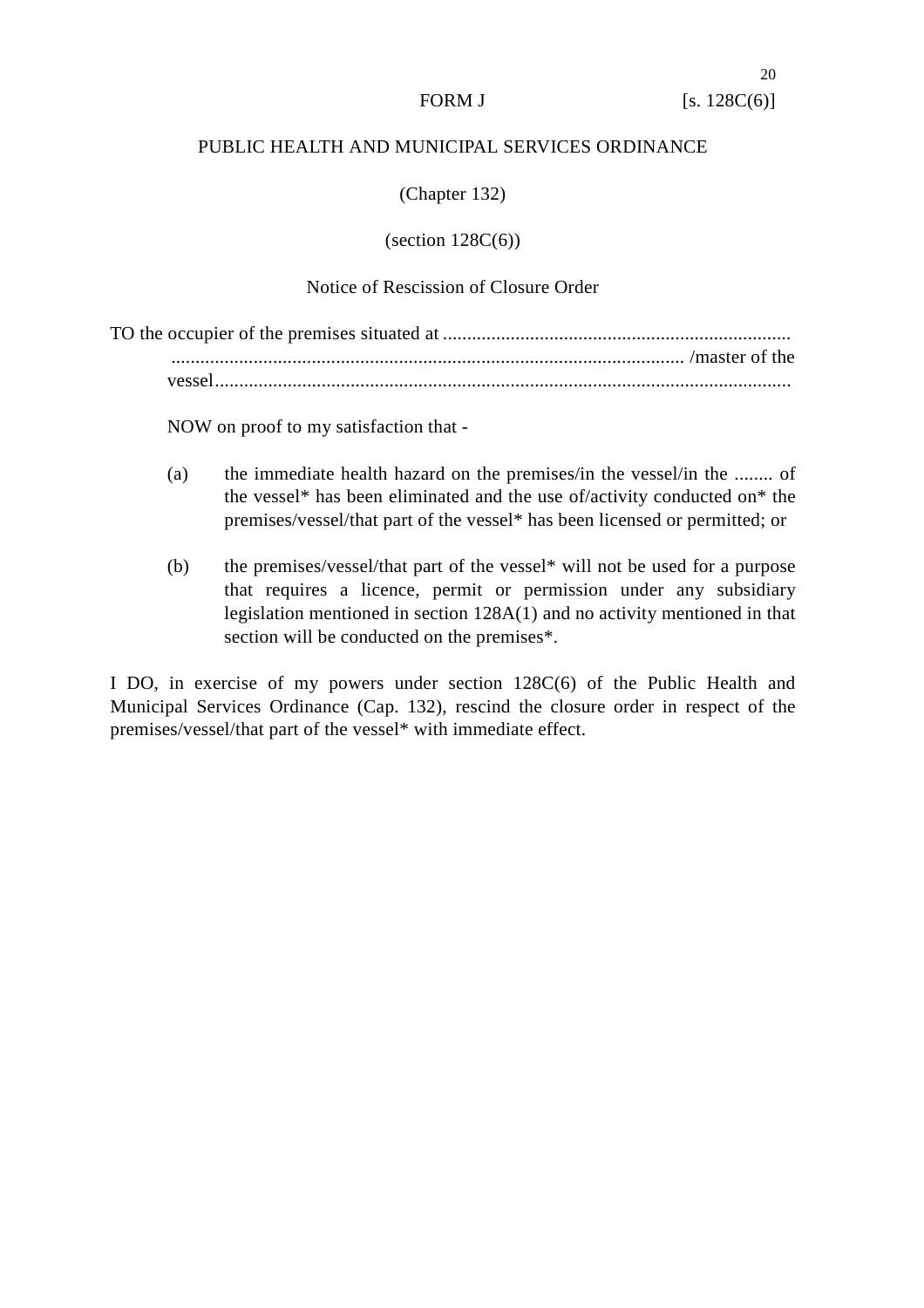Dated this……….day of……………………….,…………….

(Signed)............................................................................ Director of Food and Environmental Hygiene.

\* Delete as appropriate.".

# **7. Penalties** The Ninth Schedule is amended by adding -  $"128B(11)(c)$  and level 6 and 12 months \$1,750 fine 128C(14)(c) imprisonment  $128B(11)(a)$  and (b) and level 4 and 6 months - $128C(14)(a)$  and (b) imprisonment".

#### **8. Transitional**

(1) Any proceedings in respect of any offence under section 128 of the Public Health and Municipal Services Ordinance (Cap. 132) committed or alleged to have been committed immediately before the commencement of the Public Health and Municipal Services (Amendment) Ordinance 2001 ( of 2001) ("the amending Ordinance") may be instituted, continued or enforced, and any such penalty, forfeiture or punishment may be imposed, as if the amending Ordinance had not been enacted.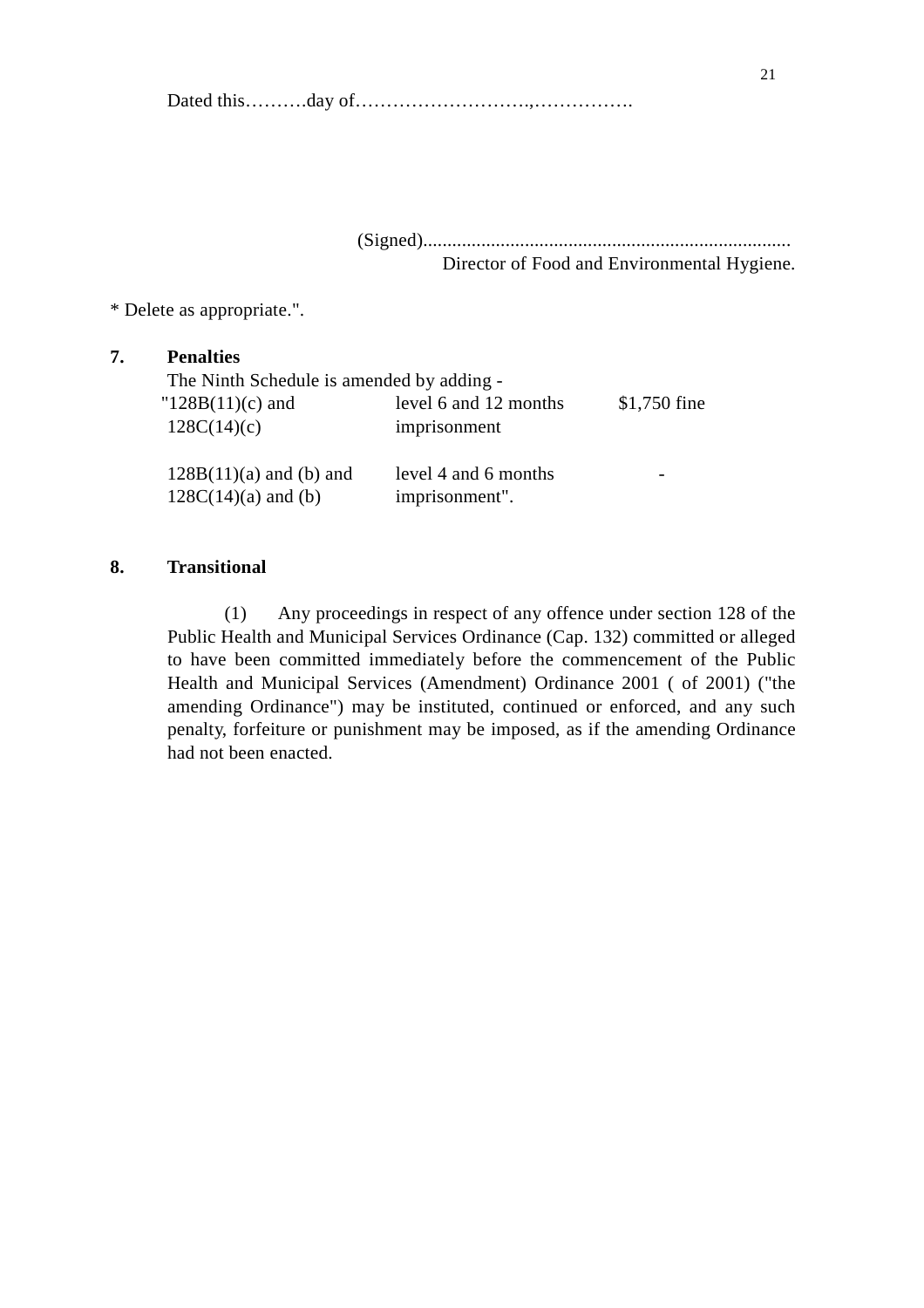(2) Nothing in the amending Ordinance affects the validity of a Closure Order issued under section 128 of the Public Health and Municipal Services Ordinance (Cap. 132) before the commencement of the amending Ordinance.

#### **Explanatory Memorandum**

The object of this Bill is to amend the Public Health and Municipal Services Ordinance (Cap. 132) ("the principal Ordinance") to provide for -

- (a) the making of closure orders in respect of premises used for certain food business purposes without licence, permit or permission;
- (b) an expedited procedure to make closure orders where the use of premises for certain food business purposes constitutes an immediate health hazard.
- 2. Clause 1 contains the short title of the Bill.

3. Clause 2 amends section 128 of the principal Ordinance to provide that that section shall not apply to premises to which this Ordinance applies.

4. Clause 3 adds 3 new sections to the principal Ordinance -

- (a) new section 128A defines the application of the new sections and contains certain definitions of expressions used in those sections;
- (b) new section 128B provides that where premises are used for certain food business purposes without the requisite licence, permit or permission, the court may, on the application of the Director of Food and Environmental Hygiene ("the Director"), make a closure order in respect of the premises. It also lays down the conditions and procedure leading to the making and rescission of a closure order, the powers of the Director and the disposal of things found on closed premises. This new section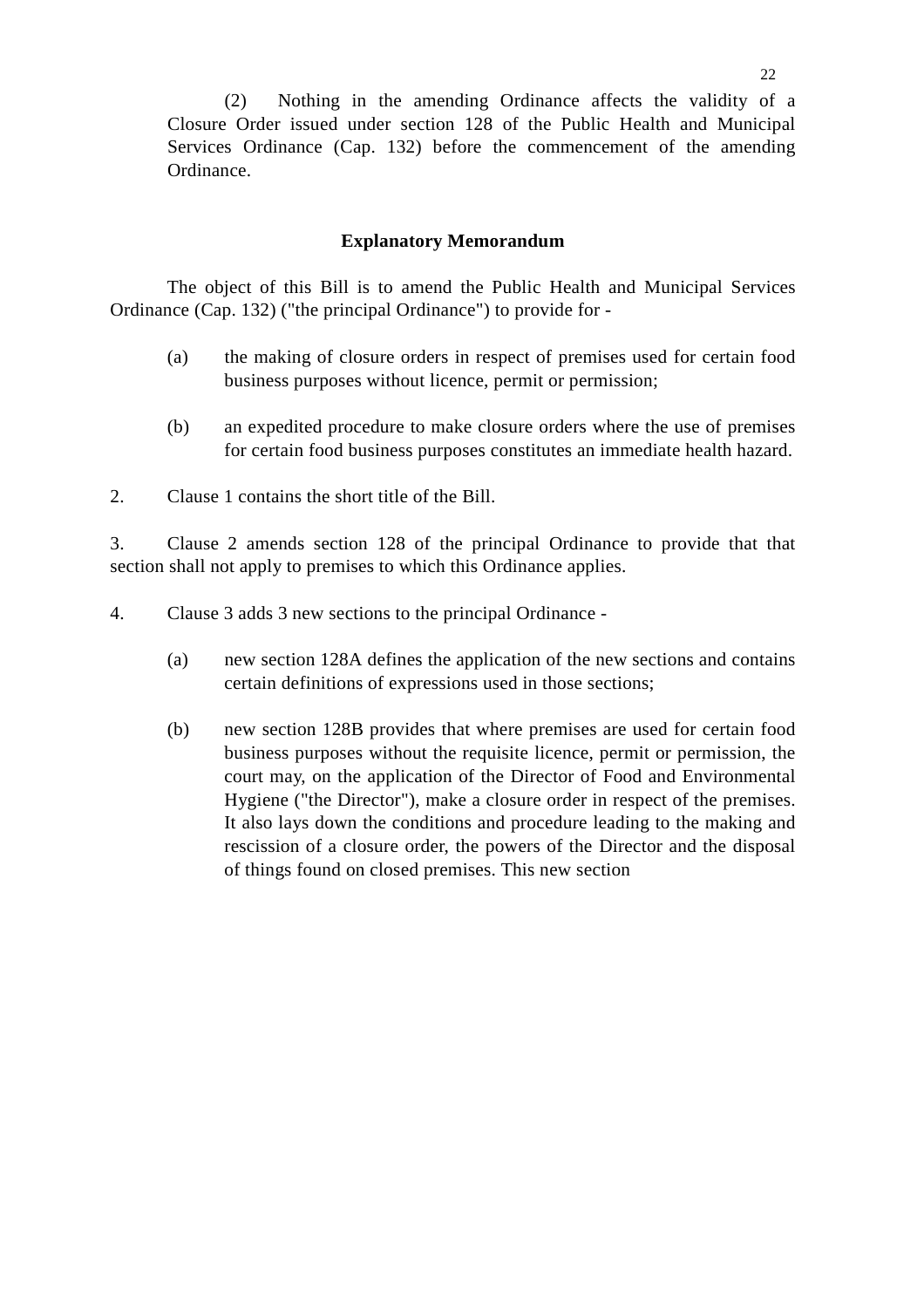also makes it an offence for any person who, without lawful authority or reasonable excuse, enters or remains on closed premises, breaks a lock or seal made to closed premises or removes or defaces any copy of a closure order affixed at closed premises;

(c) new section 128C empowers the Director to make an immediate closure order in respect of any premises the use of which for certain food business purposes constitutes an immediate health hazard. It also contains administrative and penal provisions similar to those of new section 128B. It also provides for appeal to the court against the Authority's decision.

5. Clause 4 amends the Third Schedule to the principal Ordinance to designate the Director as the Authority for the purpose of new sections 128B and 128C.

6. Clause 5 amends the Sixth Schedule to the principal Ordinance to enable proceedings for offences under new sections 128B and 128C to be brought in the name of the Director.

7. Clause 6 adds the necessary forms for the purposes of new sections 128B and 128C.

- 8. Clause 7 specifies the penalties for offences under the new sections.
- 9. Clause 8 contains 2 transitional provisions.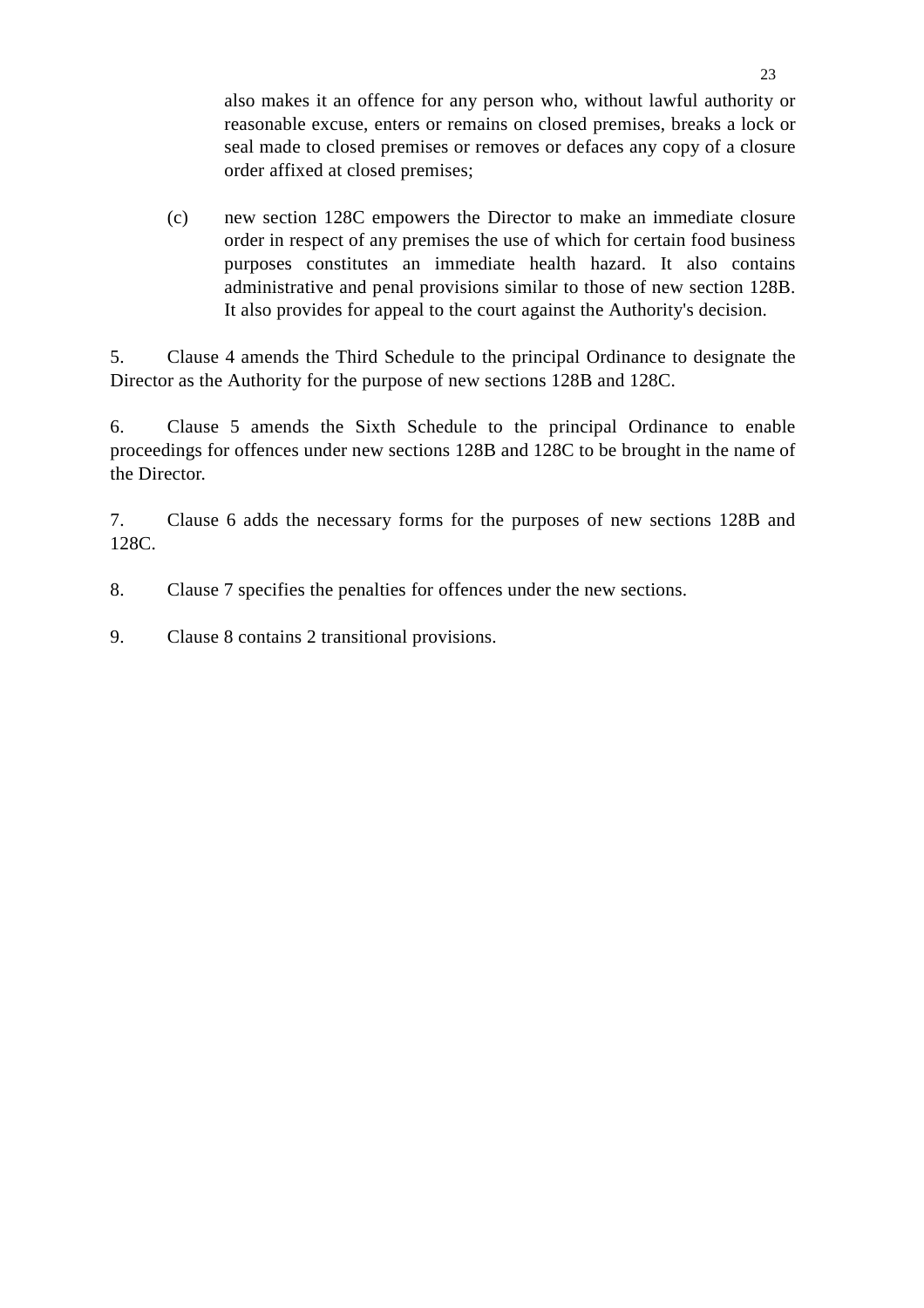# **Annex B**

# **Figures on Unlicensed/Unpermitted Food Establishment**

# **(1.1.2000 - 31.12.2000)**

| (a) | Estimated number of unlicensed food establishments under<br>application for licence as at 31.12.2000                       | 310                     |
|-----|----------------------------------------------------------------------------------------------------------------------------|-------------------------|
| (b) | Estimated number of unpermitted food establishment under<br>application for permit as at 31.12.2000                        | $\overline{\mathbf{4}}$ |
| (c) | Estimated number of unlicensed food establishments not under<br>application for licence as at 31.12.2000                   | 208                     |
| (d) | Estimated number of unpermitted food establishments not under<br>application for permit as at 31.12.2000                   | 2                       |
| (e) | Number of Prohibition Orders granted                                                                                       | 558                     |
| (f) | Number of closure Orders granted                                                                                           | $\mathbf{1}$            |
| (g) | Number of prosecutions for breach of Food Business Regulation<br>(carrying on a food business without a licence or permit) | 4228                    |
| (h) | Number of applications to the Court for a Prohibition Order                                                                | 704                     |
| (i) | Number of prosecutions for breach of Prohibition Order                                                                     | 541                     |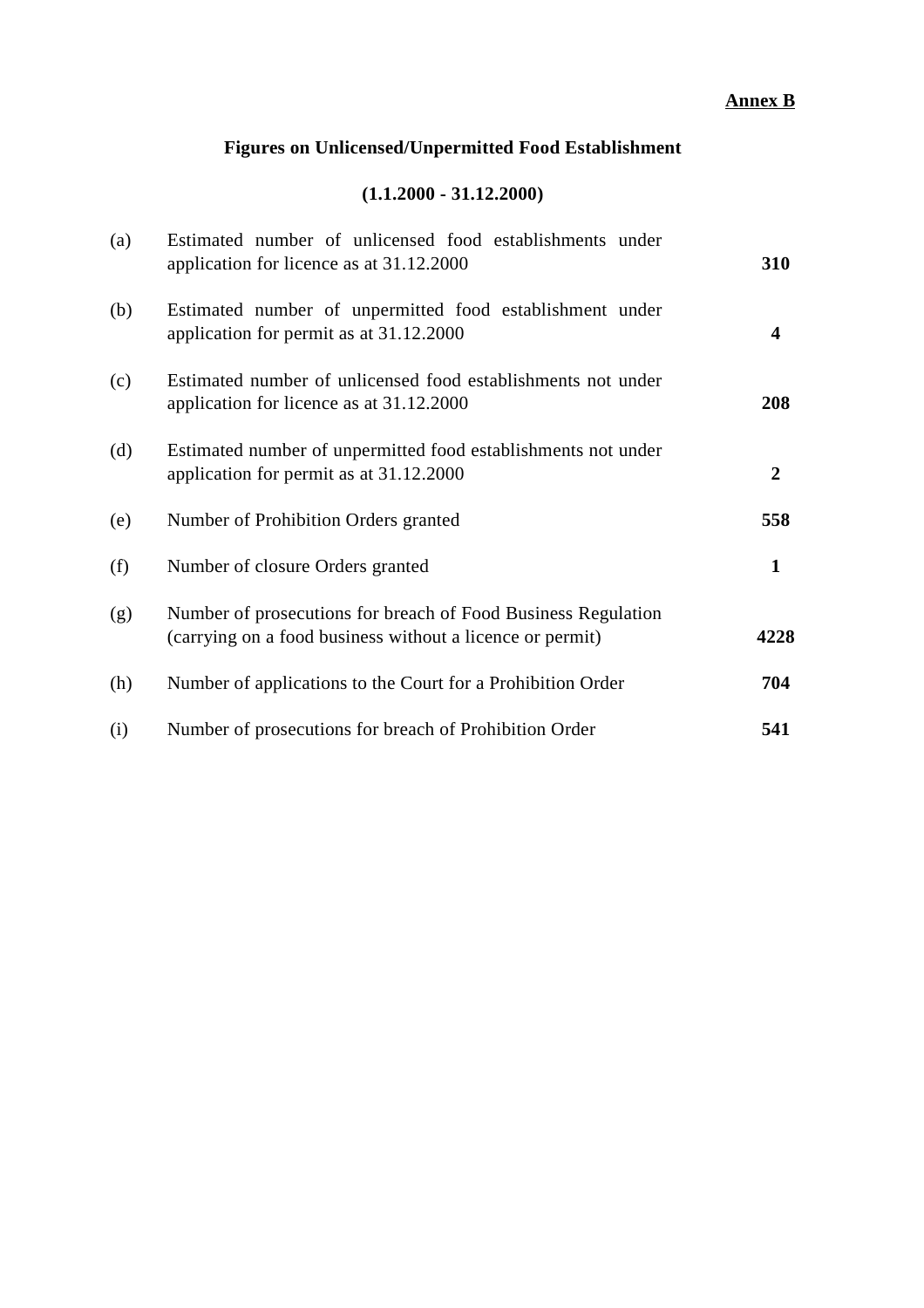Annex C

| Chapter: | 132        | Title:   | PUBLIC HEALTH AND         | Gazette Number: L.N. 320 of |            |
|----------|------------|----------|---------------------------|-----------------------------|------------|
|          |            |          | <b>MUNICIPAL SERVICES</b> |                             | 1999       |
|          |            |          | <b>ORDINANCE</b>          |                             |            |
| Section: | <b>128</b> | Heading: | Power to close premises   | Version Date:               | 01/01/2000 |
|          |            |          | used in contravention of  |                             |            |
|          |            |          | provisions of Ordinance   |                             |            |

(1) Where under this Ordinance, the use of any premises or vessel are or is required to be registered, licensed or permitted, the court on application by the public officer authorized to register, license or permit such use and on proof that-

- (a) the premises or vessel are or is used without registration, license or permit;
- (b) the premises or vessel have or has been used without registration, licence or permit and there is reasonable cause to believe that they or it will be so used again; or
- (c) the premises or vessel are or is used in contravention of a suspension of the registration, licence or permit or any provision of this Ordinance,

shall, subject to subsection (5), make an order in Form F in the Seventh Schedule ("Prohibition Order") prohibiting the use of the premises or vessel or a specified part of the premises or vessel ("specified part"), for all purposes or, for a purpose specified in the order, with effect from the 8th day after copies of the order have been served under subsection (6): (Replaced 78 of 1999 s. 7)

Provided that, where, at the date of the issue of a summons in respect of an application under this subsection, the premises or vessel are or is used for the purpose of human habitation, no such order shall be made so as to prevent such habitation by reason only of the user being without registration, licence or permit or in contravention of any of the requirements thereof or any suspension thereof. (Amended 61 of 1974 s. 11)

(1A) For the purposes or subsection (1), human habitation of premises or a vessel does not include habitation by a servant, watchman or caretaker employed by the person having the management or control of such premises or vessel. (Added 61 of 1974 s. 11)

(2) Any order made under the provisions of subsection (1) shall remain in force in respect of such premises or vessel until, on application by such public officer or by any person having an interest in such premises or vessel, the court is satisfied that either the use of such premises or vessel has been registered, licensed or permitted or such suspension has been cancelled or the provisions of this Ordinance have been complied with, as the case may be, or that such premises or vessel will be used in future for some other purpose.

(3) Any person who contravenes any order of the court made under the provisions of subsection (1) shall be guilty of an offence.

(4) Where a Prohibition Order in respect of premises, a vessel or a specified part to which regulations made under section 56 apply has been served under subsection (6) but has not been continuously complied with from the 8th day after such service, the court, upon application by the public officer upon whose application the order was made shall, without prejudice to any penalty which may be imposed under this section, but subject to subsection (5), make an order in Form G in the Seventh Schedule (in this section referred to as a "Closure Order"). (Added 76 of 1988 s. 3)

(5) A court shall not make a Prohibition Order or a Closure Order unless satisfied-

- (a) that at least 14 days' notice of intention to apply for the order has been served under subsection (6);
- (b) that such notice stated the time and place set for the hearing of the application and advised that any person having reasonable cause to be heard upon the application might request to be so heard; and
- (c) that every person having reasonable cause to be heard upon the application and requesting to be so has had an opportunity to be heard. (Added 76 of 1988 s. 3)

(6) Notice of intention to apply for a Prohibition Order or Closure Order in respect of any premises, vessel or specified part, and a copy of every such order when made, shall be in both English and Chinese and shall be served by affixing it to a conspicuous part of those premises, that vessel or that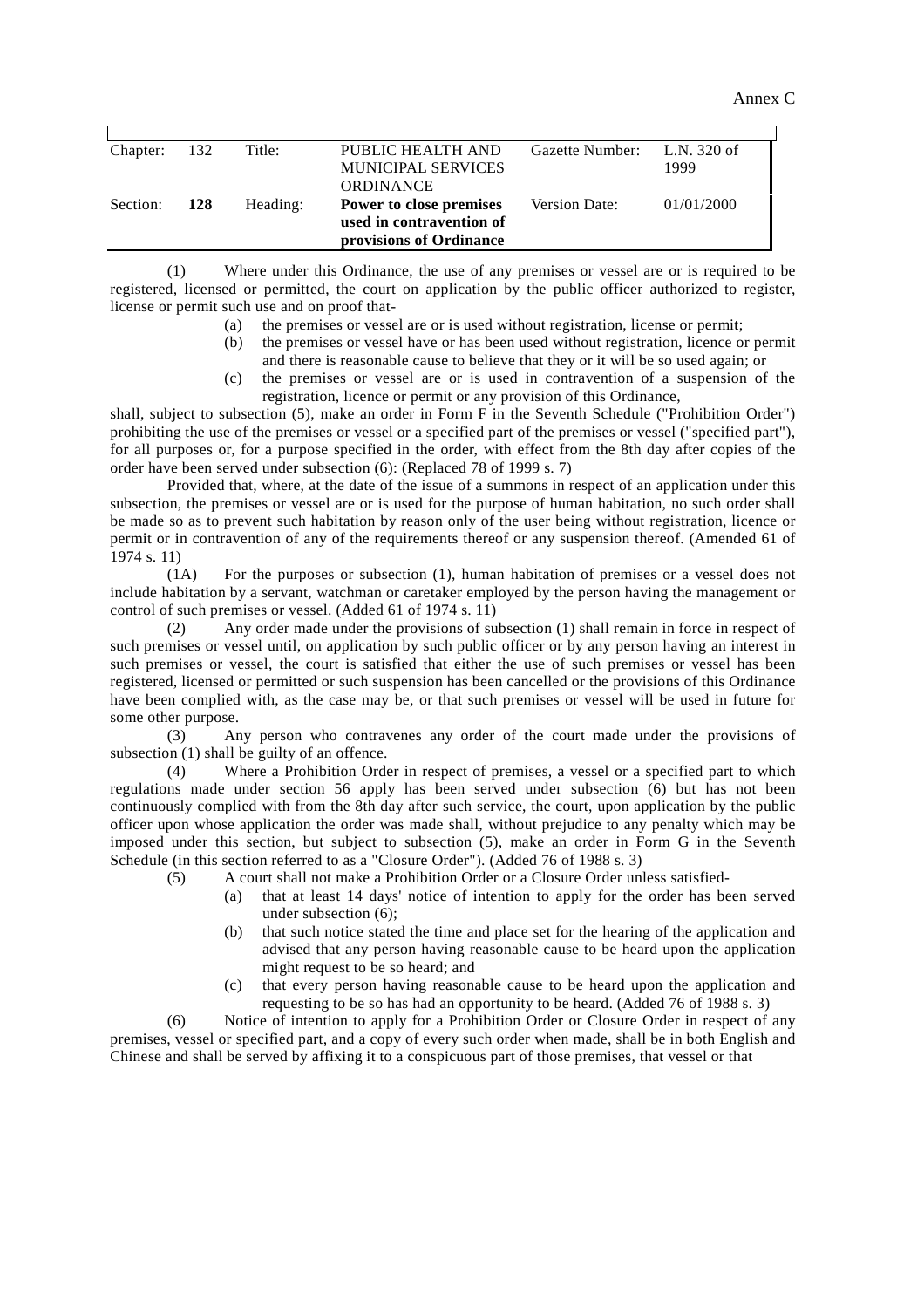specified part. (Added 76 of 1988 s. 3)

(7) A Closure Order made in respect of any premises, vessel or specified part shall come into force on the 8th day after it has been served under subsection (6) and shall remain in force for as long as the Prohibition Order made in respect of those premises, that vessel or that specified part remains in force. (Added 76 of 1988 s. 3)

(8) Upon the coming into force of a Closure Order in respect of any premises, vessel or specified part, the public officer upon whose application the order was made shall lock or seal, or cause to be locked or sealed, all or any of the entrances to or exits from the premises, vessel or specified part and may disconnect or cause to be disconnected all gas, water and electricity supplies thereto. (Added 76 of 1988 s. 3)

- (9) While a Closure Order is in force in respect of any premises, vessel or specified part-
	- (a) no person, except with the written permission of the public officer upon whose application the order was made, shall enter or remain in those premises, on that vessel or in or on that specified part;
	- (b) a person carrying written authority from the public officer to whom the order was directed may remove from the premises, vessel or specified part any person who fails to comply with paragraph (a), and in doing so may, with such assistance from police officers as may be necessary, use such force as is reasonably necessary. (Added 76 of 1988 s. 3)
- (10) Any person who, without lawful authority or excuse-
	- (a) enters or remains in any premises, on any vessel or in or on any specified part in contravention of subsection (9)(a);
	- (b) breaks or interferes with any lock or seal placed on any premises, vessel or specified part under subsection (8); or
	- (c) removes or defaces a document affixed to any premises, vessel or specified part for the purposes of this section,

shall be guilty of an offence. (Added 76 of 1988 s. 3)

(11) Where, immediately before any premises, vessel or specified part are or is closed under subsection (8), there is found therein or thereon any food, or any article or thing likely to create a fire hazard or constitute a danger to life or health if left in or on the premises, vessel or specified part, the public officer upon whose application the Closure Order was made shall-

- (a) take possession of such food, article or thing;
- (b) dispose as he thinks fit of any perishable food and of any article or thing which requires to be immediately disposed of; and
- (c) affix a notice in both English and Chinese to a conspicuous part of the premises, vessel or specified part setting out details of any food, article or thing still in his possession and calling upon persons to submit any claim for the return of such food, article or thing within 7 days after the day on which the notice was posted. (Added 76 of 1988 s. 3)

(12) Where a claim is made under subsection (11)(c) for the return of any food, article or thing, the public officer in possession thereof may-

- (a) refuse to return it unless satisfied that the claimant is the owner or otherwise entitled to possession of the food, article or thing; and
- (b) recover as a civil debt from a claimant to whom any food, article or thing is returned, any expenses incurred in the removal and storage of such food, article or thing. (Added 76 of 1988 s. 3)

(13) Any food, article or thing taken into the possession or a public officer under subsection  $(11)(a)$  and not claimed within the time referred to in subsection  $(11)(c)$ , or which the public officer refuses to return in accordance with subsection (12)(a), may be sold by public auction or, upon the order of a magistrate, otherwise sold or disposed of as the court thinks fit, and the money arising from the sale thereof shall be retained by the public officer and applied in payment of expenses incurred in connection with the enforcement of the Closure Order and the surplus (if any) paid, on demand, to the owner of the food, article or thing. (Added 76 of 1988 s. 3)

(14) A public officer upon whose application a Closure Order is made in respect of any premises,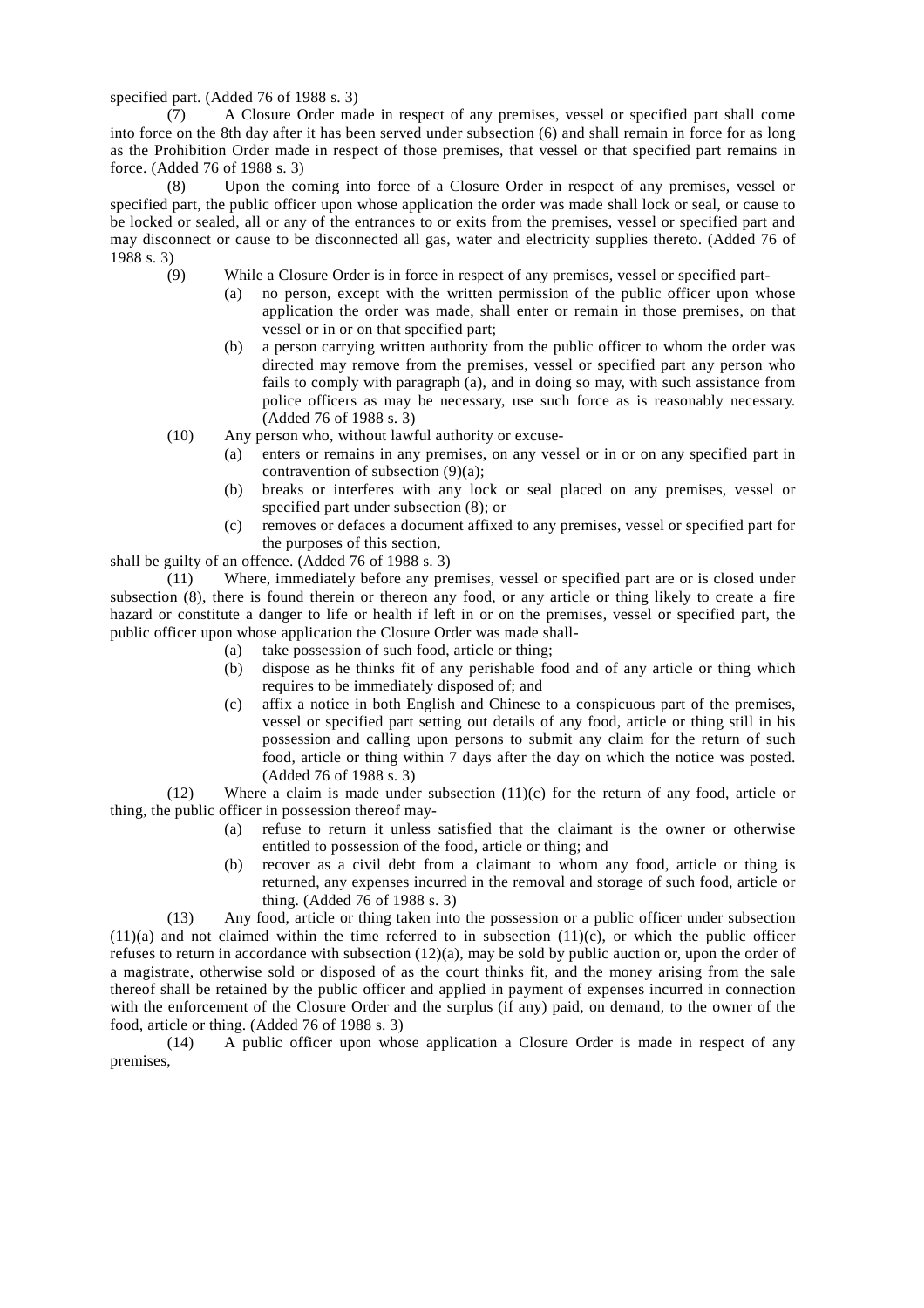vessel or specified part may recover as a civil debt from the occupier of the premises, master of the vessel, or occupier of the specified part the cost of any work carried out under subsection (8) and of taking possession of any food, article or thing under subsection (11) which is not met out of the proceeds of any sale under subsection (13). (Added 76 of 1988 s. 3)

(15) An order made under subsection (1) before 1 October 1988 and in force on that date shall remain in force after that date subject to subsection (2). (76 of 1988 s. 8(1) incorporated)

- (16) If an order made under subsection (1) before 1 October 1988-
	- (a) is in respect of premises, a vessel or a specified part to which regulations made under section 56 apply;
	- (b) is served on or after 1 October 1988 under subsection (6) as added by the Public Health and Municipal Services (Amendment) (No. 2) Ordinance 1988 (76 of 1988); and
	- (c) has not been continuously complied with from the 8th day after such service,

the public officer or public body upon whose application the order was made may apply for a Closure Order to be made in respect of those premises, that vessel or that specified part under subsection (4) as added by that Ordinance, whereupon the provisions of subsections  $(5)$  to  $(14)$  as so added shall apply. (76 of 1988 s. 8(2) incorporated)

(Amended 78 of 1999 s. 7)

| Chapter: | - 132 | Title:   | PUBLIC HEALTH AND  | Gazette Number: L.N. 320 of |            |
|----------|-------|----------|--------------------|-----------------------------|------------|
|          |       |          | MUNICIPAL SERVICES |                             | 1999       |
|          |       |          |                    |                             |            |
|          |       |          | <b>ORDINANCE</b>   |                             |            |
| Section: | - 3   | Heading: | <b>DESIGNATED</b>  | Version Date:               | 01/01/2000 |
|          |       |          | <b>AUTHORITIES</b> |                             |            |

[section 3]

#### Designated Authorities

| 4   | Director of Drainage Services              |
|-----|--------------------------------------------|
| 5   | Director of Drainage Services              |
| 6   | Director of Drainage Services              |
| 7   | Director of Drainage Services              |
| 9   | Director of Drainage Services              |
| 10  | Director of Drainage Services              |
| 13  | Director of Food and Environmental Hygiene |
| 14  | Director of Food and Environmental Hygiene |
| 15  | Secretary for the Environment and Food     |
| 20  | Director of Food and Environmental Hygiene |
| 22  | Director of Food and Environmental Hygiene |
| 22A | Director of Food and Environmental Hygiene |
| 23  | Director of Food and Environmental Hygiene |
| 23A | Director of Food and Environmental Hygiene |
| 24  | Director of Food and Environmental Hygiene |
| 26  | Secretary for the Environment and Food     |
| 27  | Director of Food and Environmental Hygiene |
| 28  | Secretary for the Environment and Food     |
| 29  | Secretary for the Environment and Food     |
| 30  | Director of Food and Environmental Hygiene |
|     |                                            |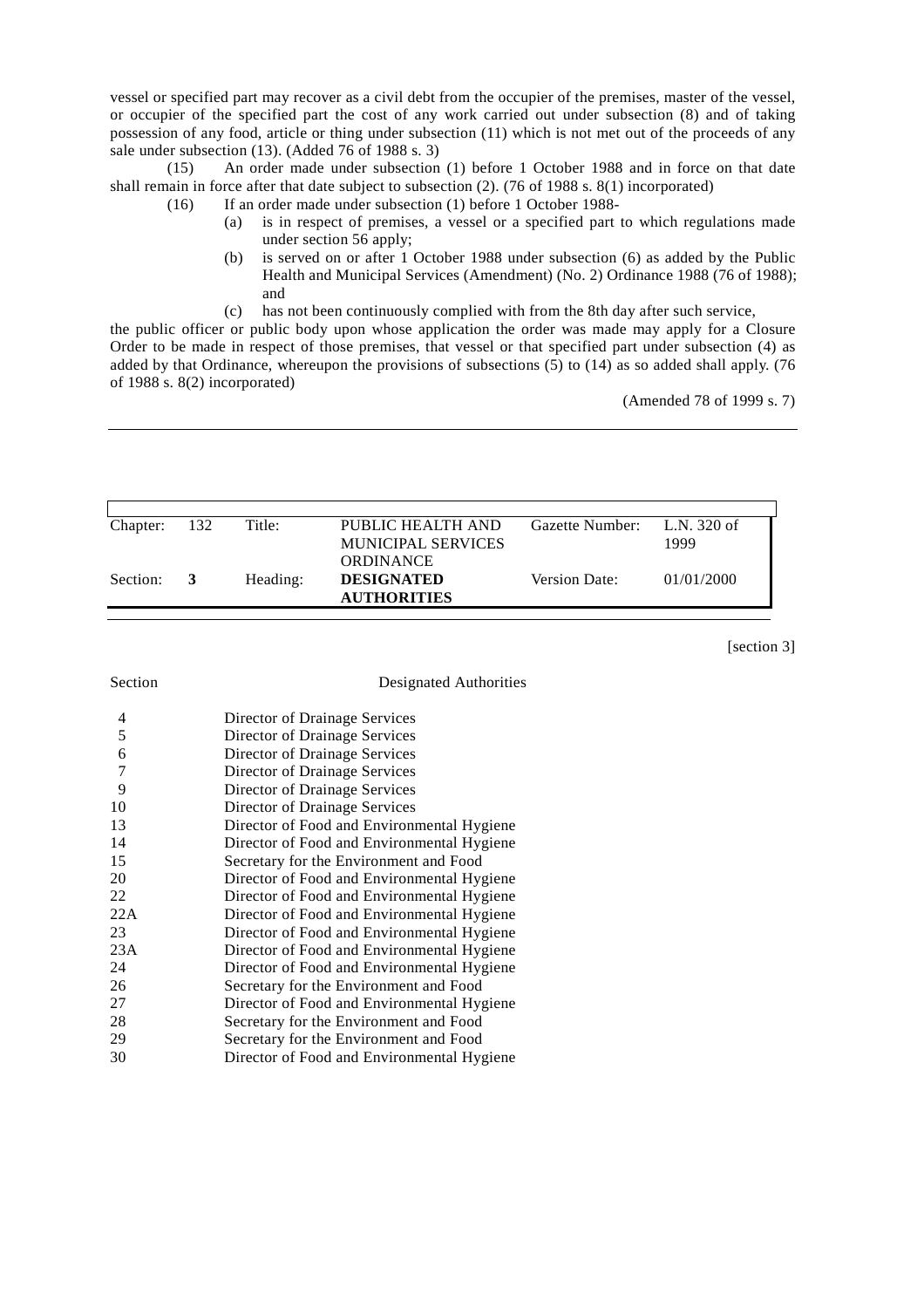| 32         | Director of Food and Environmental Hygiene                                              |
|------------|-----------------------------------------------------------------------------------------|
| 33         | Director of Food and Environmental Hygiene                                              |
| 34         | Director of Food and Environmental Hygiene                                              |
| 35         | Secretary for the Environment and Food                                                  |
| 36         | Director of Food and Environmental Hygiene                                              |
| 37         | Director of Food and Environmental Hygiene                                              |
| 38         | Director of Food and Environmental Hygiene                                              |
| 42         | Secretary for Home Affairs in respect of public swimming pools and the Secretary for    |
|            | the Environment and Food in respect of other swimming pools                             |
| 42A        | Director of Leisure and Cultural Services                                               |
| 42B        | Director of Leisure and Cultural Services                                               |
| 43         | Director of Leisure and Cultural Services                                               |
| 44         | Director of Leisure and Cultural Services                                               |
| 46         | Director of Food and Environmental Hygiene                                              |
| 47         | Director of Food and Environmental Hygiene                                              |
| 48         | Director of Food and Environmental Hygiene                                              |
| 49         | Secretary for the Environment and Food                                                  |
| 51A        | Director of Food and Environmental Hygiene                                              |
| 56         | Director of Food and Environmental Hygiene, but in respect of drugs, Director of Health |
| 56A        | Director of Health                                                                      |
| 58         | Director of Food and Environmental Hygiene, but in respect of drugs, Director of Health |
| 59         | Director of Food and Environmental Hygiene, but in respect of drugs, Director of Health |
| 62         | Director of Food and Environmental Hygiene, but in respect of drugs, Director of Health |
| 69         | Director of Food and Environmental Hygiene, but in respect of drugs, Director of Health |
| 70         | Director of Food and Environmental Hygiene, but in respect of drugs, Director of Health |
| 75         | Director of Food and Environmental Hygiene, but in respect of drugs, Director of Health |
| 76A        | Director of Food and Environmental Hygiene                                              |
| 76B        | Director of Food and Environmental Hygiene                                              |
| 77         | Secretary for the Environment and Food                                                  |
| 78         | Director of Food and Environmental Hygiene                                              |
| 79(1), (3) | Director of Food and Environmental Hygiene                                              |
| and $(5)$  |                                                                                         |
| 79A        | Director of Food and Environmental Hygiene                                              |
| 80         | Secretary for the Environment and Food                                                  |
| 81         | Director of Food and Environmental Hygiene                                              |
| 82         | Director of Food and Environmental Hygiene                                              |
| 83A        | Secretary for the Environment and Food, but the Director of Food and Environmental      |
|            | Hygiene for section $83A(1)(g)$ and (i)                                                 |
| 83B        | Director of Food and Environmental Hygiene                                              |
| 84         | Director of Food and Environmental Hygiene                                              |
| 86         | Director of Food and Environmental Hygiene                                              |
| 86B        | Director of Food and Environmental Hygiene                                              |
| 92A        | Director of Leisure and Cultural Services                                               |
| 92AA       | Secretary for Home Affairs                                                              |
| 92AB       | Director of Food and Environmental Hygiene                                              |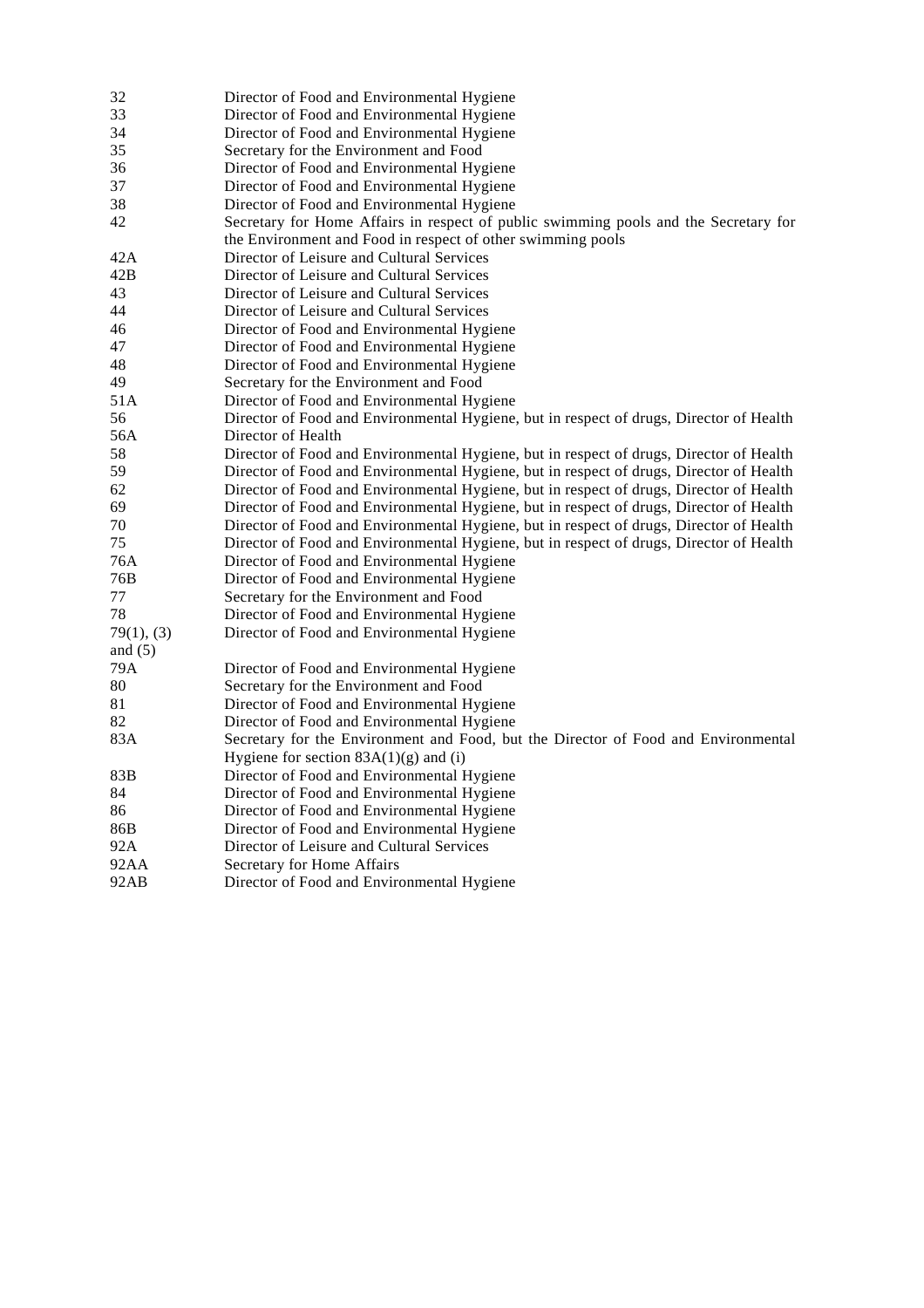| 92B                       | Secretary for Home Affairs in respect of any activity specified in the Eleventh Schedule<br>and the Secretary for the Environment and Food in respect of any activity specified in |
|---------------------------|------------------------------------------------------------------------------------------------------------------------------------------------------------------------------------|
|                           | Schedule 11A                                                                                                                                                                       |
| 93                        | Director of Food and Environmental Hygiene                                                                                                                                         |
| 94                        | Director of Food and Environmental Hygiene                                                                                                                                         |
| 94A<br>100                | Secretary for the Environment and Food                                                                                                                                             |
| 101                       | Director of Food and Environmental Hygiene                                                                                                                                         |
|                           | Director of Food and Environmental Hygiene                                                                                                                                         |
| 104<br>105                | Secretary for the Environment and Food<br>Director of Buildings                                                                                                                    |
| 105A                      | Director of Leisure and Cultural Services                                                                                                                                          |
| 105B                      | Director of Leisure and Cultural Services                                                                                                                                          |
| 105C                      | Director of Leisure and Cultural Services                                                                                                                                          |
|                           |                                                                                                                                                                                    |
| 105D                      | Secretary for Home Affairs<br>Director of Leisure and Cultural Services                                                                                                            |
| 105E                      |                                                                                                                                                                                    |
| 105G                      | Director of Leisure and Cultural Services                                                                                                                                          |
| 105H<br>105I              | Director of Leisure and Cultural Services                                                                                                                                          |
|                           | Secretary for Home Affairs                                                                                                                                                         |
| 105K                      | Director of Leisure and Cultural Services                                                                                                                                          |
| 105L                      | Secretary for Home Affairs                                                                                                                                                         |
| 105M                      | Director of Leisure and Cultural Services                                                                                                                                          |
| 105N<br>105O              | Director of Leisure and Cultural Services                                                                                                                                          |
| 105P                      | Secretary for Home Affairs<br>Director of Leisure and Cultural Services                                                                                                            |
|                           |                                                                                                                                                                                    |
| 105Q                      | Director of Leisure and Cultural Services                                                                                                                                          |
| $106(1)$ and $(6)$        | Director of Leisure and Cultural Services<br>Director of Lands                                                                                                                     |
| $106(3)$ and $(4)$<br>107 | Director of Leisure and Cultural Services                                                                                                                                          |
| 108                       | Director of Leisure and Cultural Services                                                                                                                                          |
| 109                       | Secretary for Home Affairs                                                                                                                                                         |
| 110                       | Director of Leisure and Cultural Services                                                                                                                                          |
| 111                       | Director of Leisure and Cultural Services                                                                                                                                          |
| 111B                      | Director of Lands                                                                                                                                                                  |
| 111C                      | Director of Lands                                                                                                                                                                  |
| 112                       |                                                                                                                                                                                    |
| 112A                      | Director of Food and Environmental Hygiene<br>Director of Food and Environmental Hygiene                                                                                           |
| 114                       |                                                                                                                                                                                    |
|                           | Director of Lands in respect of cemeteries specified in Parts I, II and IVA of the Fifth<br>Schedule                                                                               |
| 115                       |                                                                                                                                                                                    |
|                           | Director of Food and Environmental Hygiene in respect of cemeteries specified in Part I<br>of the Fifth Schedule                                                                   |
| 116                       | Secretary for the Environment and Food in respect of cemeteries specified in Parts I and                                                                                           |
|                           | II of the Fifth Schedule                                                                                                                                                           |
| 117                       | Director of Food and Environmental Hygiene                                                                                                                                         |
| $118(1)$ and $(4)$        | Director of Food and Environmental Hygiene                                                                                                                                         |
| 118(2)                    | Director of Food and Environmental Hygiene in respect of cemeteries specified in Parts I,                                                                                          |
|                           | II and IVA of the Fifth Schedule                                                                                                                                                   |
| 119A                      | Director of Food and Environmental Hygiene in respect of cemeteries specified in Part I                                                                                            |
|                           | of the Fifth Schedule                                                                                                                                                              |
| 121                       | Director of Food and Environmental Hygiene                                                                                                                                         |
|                           |                                                                                                                                                                                    |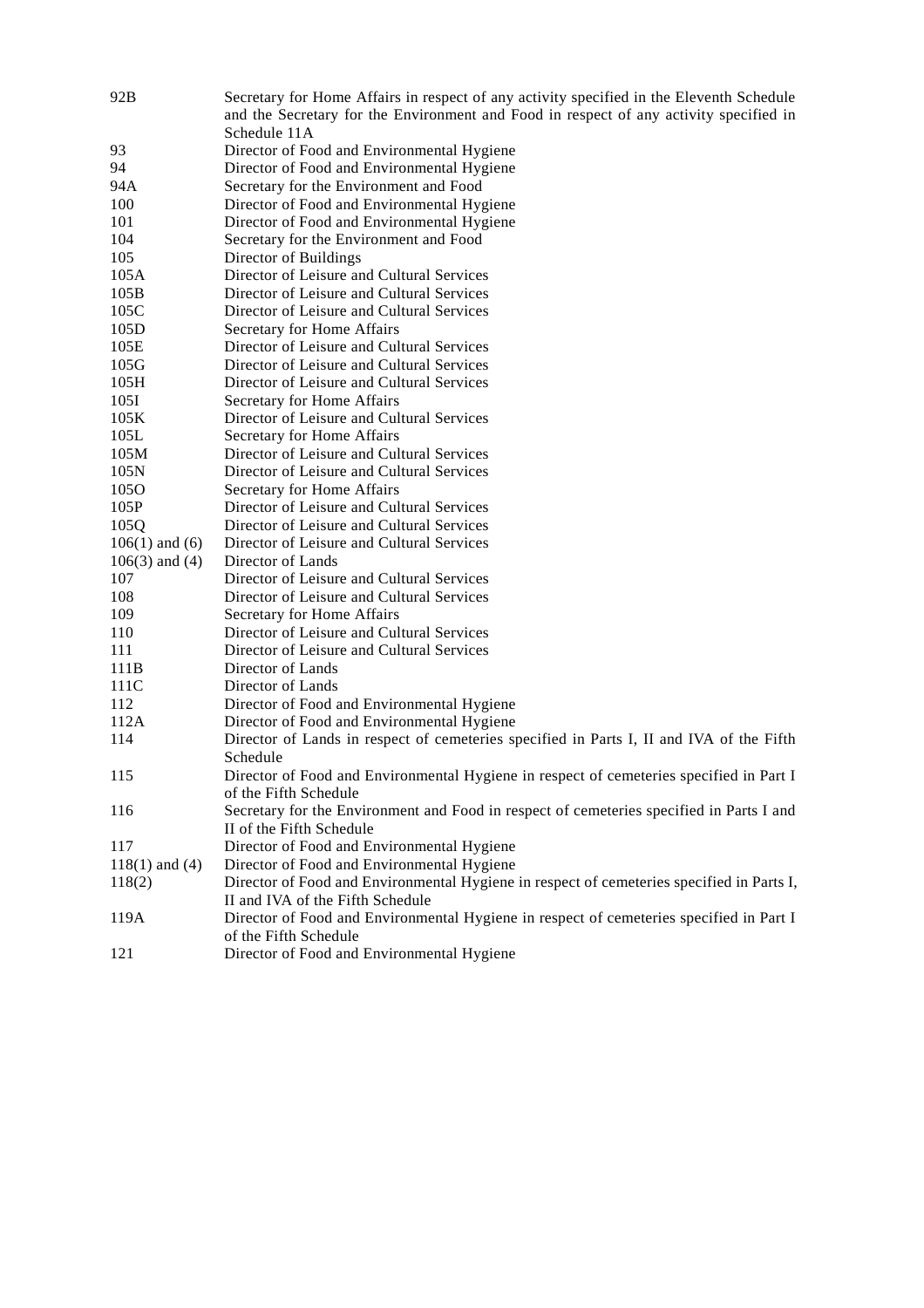| 123     | Secretary for the Environment and Food     |
|---------|--------------------------------------------|
| 123A    | Director of Food and Environmental Hygiene |
| 123B    | Director of Food and Environmental Hygiene |
| 123C    | Secretary for the Environment and Food     |
| 124     | Director of Food and Environmental Hygiene |
| 124A    | Director of Food and Environmental Hygiene |
| 124B    | Director of Food and Environmental Hygiene |
| 124C    | Director of Food and Environmental Hygiene |
| 124D    | Director of Food and Environmental Hygiene |
| 124E    | Secretary for the Environment and Food     |
| 124I    | Secretary for the Environment and Food     |
| 124J    | Secretary for Home Affairs                 |
| 124K(1) | Director of Leisure and Cultural Services  |
| 124K(3) | Director of Leisure and Cultural Services  |
| 124L    | Secretary for Home Affairs                 |
| 127     | Director of Food and Environmental Hygiene |
|         |                                            |

(Schedule 3 replaced 78 of 1999 s. 7)

| Chapter: | 132 | Title:   | PUBLIC HEALTH AND         | Gazette Number: | L.N. 320 of |
|----------|-----|----------|---------------------------|-----------------|-------------|
|          |     |          | <b>MUNICIPAL SERVICES</b> |                 | 1999        |
|          |     |          | <b>ORDINANCE</b>          |                 |             |
| Section: | 6   | Heading: | <b>NAMES IN WHICH</b>     | Version Date:   | 01/01/2000  |
|          |     |          | <b>PROCEEDINGS FOR</b>    |                 |             |
|          |     |          | <b>OFFENCES MAY BE</b>    |                 |             |
|          |     |          | <b>BROUGHT UNDER</b>      |                 |             |
|          |     |          | SECTION 131(1)            |                 |             |

[section 131]

| Section | Name in which proceedings for offences may be brought            |
|---------|------------------------------------------------------------------|
| 6       | Director of Drainage Services                                    |
|         | Director of Drainage Services                                    |
| 9       | Director of Drainage Services                                    |
| 10      | Director of Drainage Services                                    |
| 13      | Director of Food and Environmental Hygiene                       |
| 14      | Director of Food and Environmental Hygiene                       |
| 20      | Director of Food and Environmental Hygiene                       |
| 22      | Director of Food and Environmental Hygiene                       |
| 22A     | Director of Food and Environmental Hygiene                       |
| 24      | Director of Food and Environmental Hygiene                       |
| 25      | Director of Food and Environmental Hygiene                       |
| 27      | Director of Food and Environmental Hygiene or Director of Health |
| 30      | Director of Food and Environmental Hygiene                       |
| 31      | Director of Food and Environmental Hygiene                       |
| 32      | Director of Food and Environmental Hygiene                       |
| 33      | Director of Food and Environmental Hygiene                       |
| 34      | Director of Food and Environmental Hygiene                       |
|         |                                                                  |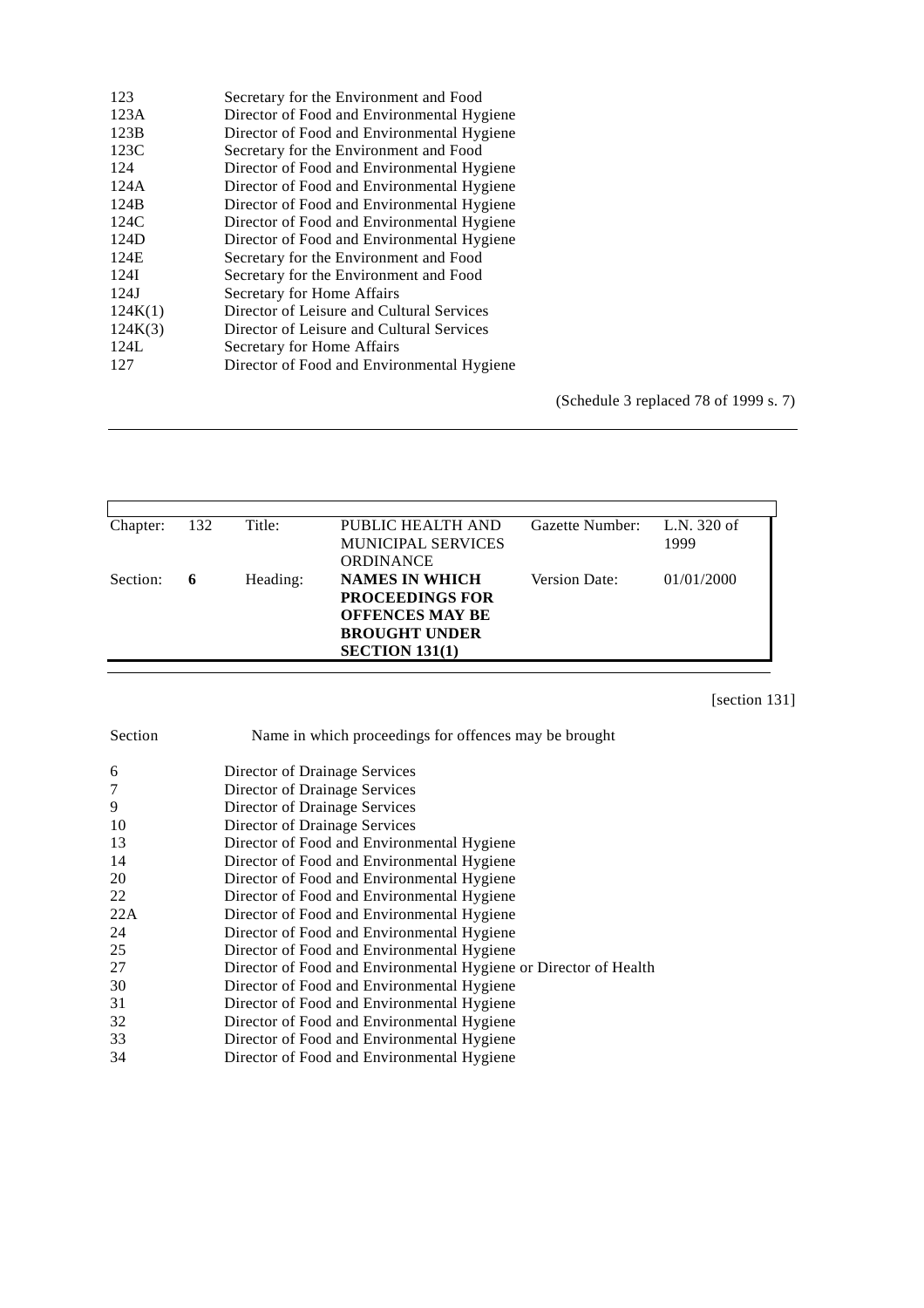| 36   | Director of Food and Environmental Hygiene                                               |
|------|------------------------------------------------------------------------------------------|
| 43   | Director of Leisure and Cultural Services                                                |
| 47   | Director of Food and Environmental Hygiene                                               |
| 50   | Director of Food and Environmental Hygiene where the offence committed is in respect     |
|      | of food.                                                                                 |
|      | Director of Health where the offence committed is in respect of drugs.                   |
| 51   | Director of Food and Environmental Hygiene                                               |
| 51A  | Director of Food and Environmental Hygiene                                               |
| 52   | Director of Food and Environmental Hygiene where the offence committed is in respect     |
|      | of food.                                                                                 |
|      | Director of Health where the offence committed is in respect of drugs.                   |
| 54   | Director of Food and Environmental Hygiene where the offence committed is in respect     |
|      | of food.                                                                                 |
|      | Director of Health where the offence committed is in respect of drugs.                   |
| 59   | Director of Food and Environmental Hygiene where the offence committed is in respect     |
|      | of food.                                                                                 |
|      | Director of Health where the offence committed is in respect of drugs.                   |
| 61   | Director of Food and Environmental Hygiene where the offence committed is in respect     |
|      | of food.                                                                                 |
|      | Director of Health where the offence committed is in respect of drugs.                   |
| 62   | Director of Food and Environmental Hygiene where the demand or requisition relates to    |
|      | food.                                                                                    |
|      | Director of Health where the demand or requisition relates to drugs.                     |
| 63   | Director of Food and Environmental Hygiene where the certificate relates to food.        |
|      | Director of Health where the certificate relates to drugs.                               |
| 68   | Director of Food and Environmental Hygiene or Director of Health                         |
| 69   | Director of Food and Environmental Hygiene where the direction is given by him or a      |
|      | public officer authorized by him and the notification is given in relation to food.      |
|      | Director of Health where the direction is given by him or a public officer authorized by |
|      | him and the notification is given in relation to drugs.                                  |
| 72   | Director of Food and Environmental Hygiene where the offence committed is in respect     |
|      | of food.                                                                                 |
|      | Director of Health where the offence committed is in respect of drugs.                   |
| 81   | Director of Food and Environmental Hygiene                                               |
| 83B  | Director of Food and Environmental Hygiene                                               |
| 92C  | Director of Leisure and Cultural Services in respect of section 92A and Director of Food |
|      | and Environmental Hygiene in respect of section 92AB                                     |
| 93   | Director of Food and Environmental Hygiene                                               |
| 94   | Director of Food and Environmental Hygiene                                               |
| 101  | Director of Food and Environmental Hygiene                                               |
| 105  | Director of Buildings                                                                    |
| 110  | Director of Leisure and Cultural Services                                                |
| 111D | Director of Lands                                                                        |
| 112  | Director of Food and Environmental Hygiene                                               |
| 112A | Director of Food and Environmental Hygiene                                               |
| 115  | Director of Food and Environmental Hygiene                                               |
| 117  | Director of Food and Environmental Hygiene                                               |
| 118  | Director of Food and Environmental Hygiene                                               |
| 124  | Director of Food and Environmental Hygiene                                               |
| 124F | Director of Food and Environmental Hygiene                                               |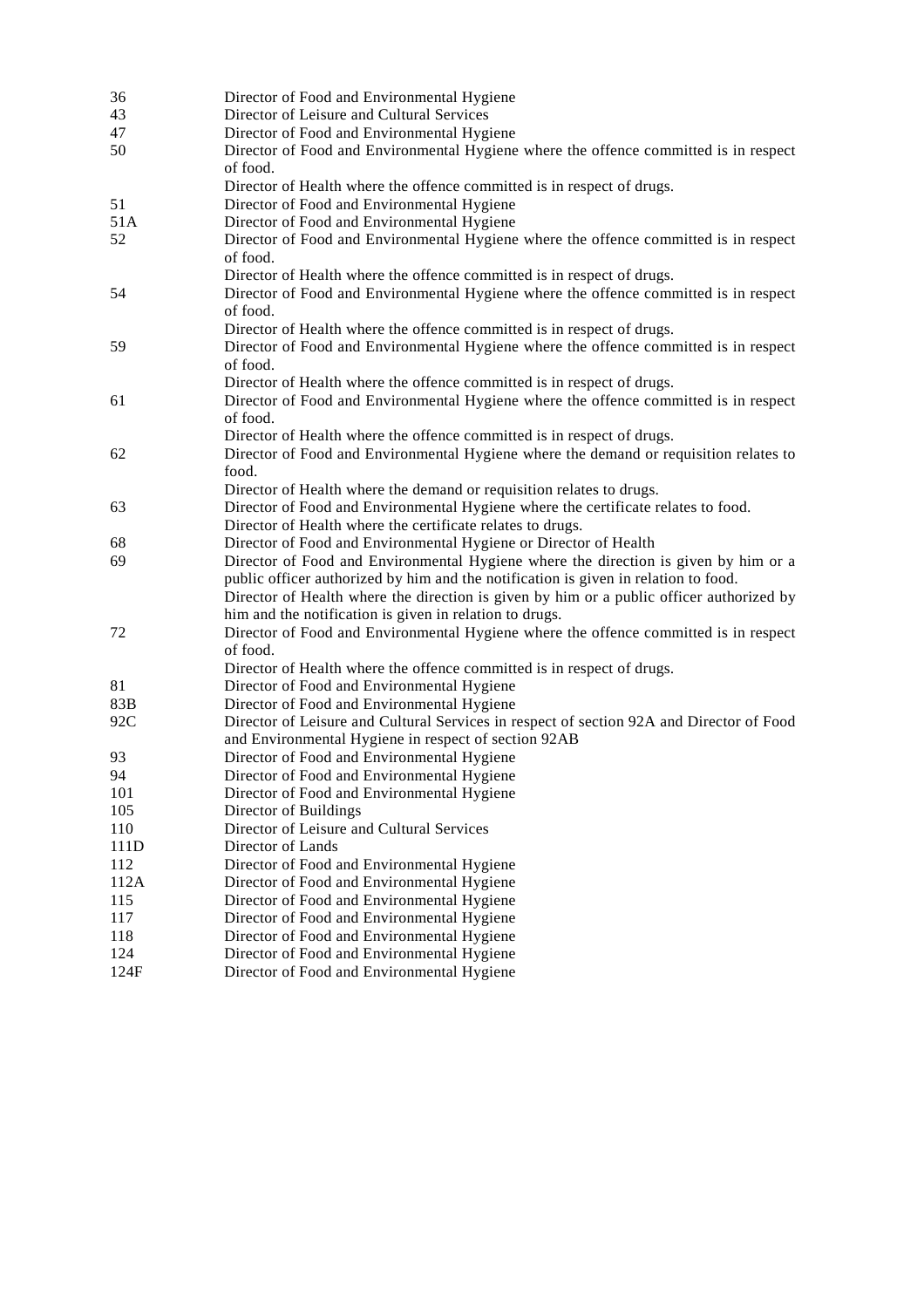| 127 | Director of Food and Environmental Hygiene |  |
|-----|--------------------------------------------|--|
| 128 | Director of Food and Environmental Hygiene |  |

(Sixth schedule replaced 78 of 1999 s. 7)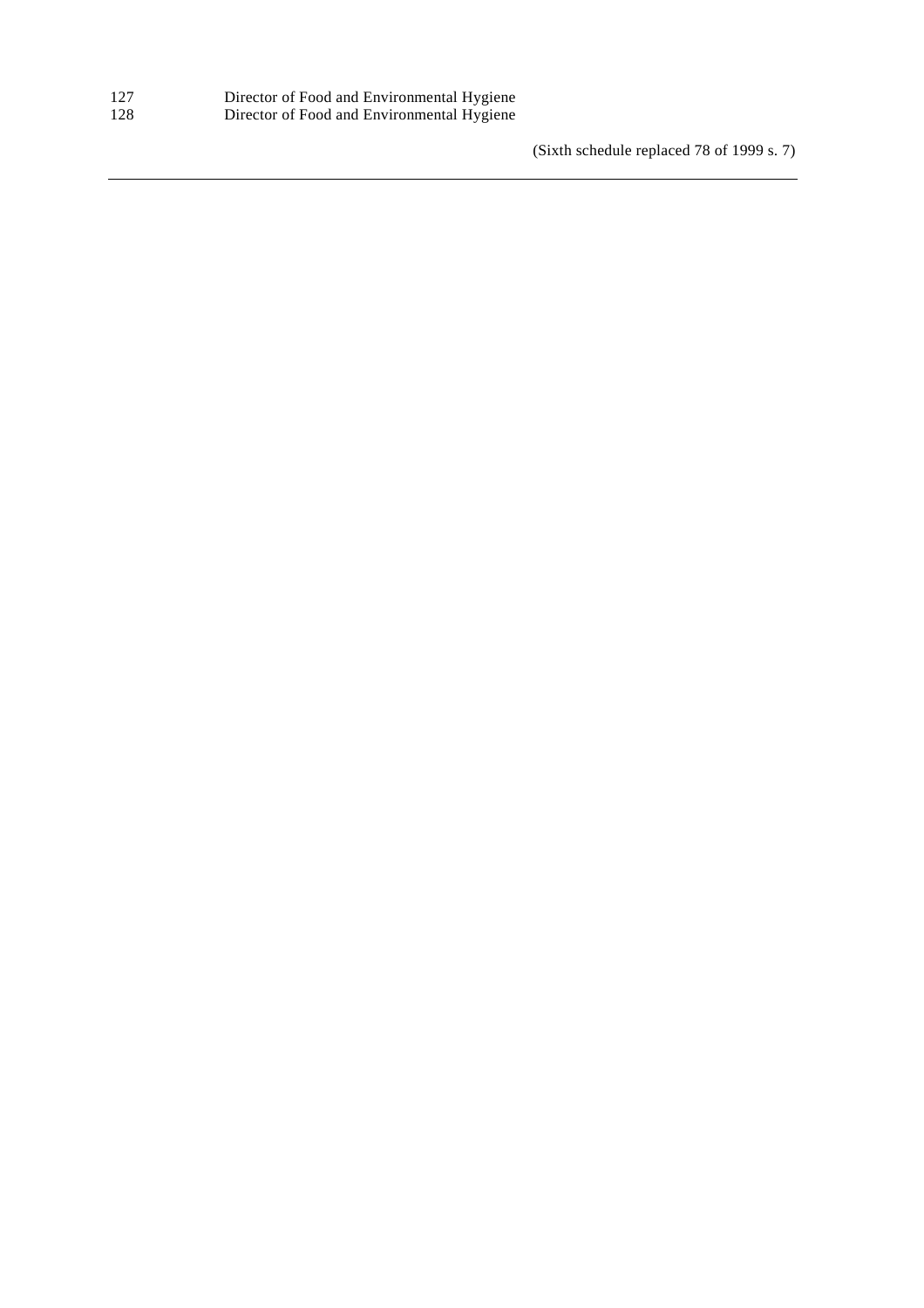| Chapter:                   | 132 | Title:                 | PUBLIC HEALTH AND<br>MUNICIPAL SERVICES                                                                                                                                                                                                                                          | Gazette Number:                             | L.N. 320 of<br>1999      |
|----------------------------|-----|------------------------|----------------------------------------------------------------------------------------------------------------------------------------------------------------------------------------------------------------------------------------------------------------------------------|---------------------------------------------|--------------------------|
| Section:                   | 7   | Heading:               | ORDINANCE<br><b>FORMS</b>                                                                                                                                                                                                                                                        | Version Date:                               | 01/01/2000               |
|                            |     |                        |                                                                                                                                                                                                                                                                                  |                                             |                          |
|                            |     |                        | FORM A                                                                                                                                                                                                                                                                           |                                             | [sections 64(1) & 65(1)] |
|                            |     |                        | PUBLIC HEALTH AND MUNICIPAL SERVICES ORDINANCE<br>(Chapter 132)                                                                                                                                                                                                                  |                                             |                          |
|                            |     |                        | Certificate of analysis                                                                                                                                                                                                                                                          |                                             |                          |
|                            |     |                        |                                                                                                                                                                                                                                                                                  |                                             |                          |
| analysis to be as follows. |     |                        | I, the undersigned, being a public analyst for the purposes of the Public Health and Municipal<br>of , 19froma sealed packed markedsaid to contain a sample of ,<br>that I found the seals intact and have analysed the contents of the said packet and declare the result of my |                                             |                          |
|                            |     |                        |                                                                                                                                                                                                                                                                                  |                                             |                          |
|                            |     |                        |                                                                                                                                                                                                                                                                                  |                                             |                          |
|                            |     |                        | or                                                                                                                                                                                                                                                                               |                                             |                          |
| under                      |     |                        | I am of opinion that the said sample contained the parts as under or the foreign ingredients as                                                                                                                                                                                  |                                             |                          |
|                            |     |                        | Observations                                                                                                                                                                                                                                                                     |                                             |                          |
|                            |     |                        |                                                                                                                                                                                                                                                                                  |                                             |                          |
|                            |     |                        |                                                                                                                                                                                                                                                                                  |                                             |                          |
|                            |     |                        |                                                                                                                                                                                                                                                                                  | Government Chemist.<br>(or as case may be). |                          |
|                            |     | percentages by weight. | Note: All percentages given in definitions or standards prescribed are, unless otherwise specified,                                                                                                                                                                              |                                             |                          |
|                            |     |                        | <b>FORM B</b>                                                                                                                                                                                                                                                                    |                                             | [section $126(2)$ ]      |
|                            |     |                        | PUBLIC HEALTH AND MUNICIPAL SERVICES ORDINANCE<br>(Chapter 132)<br>(section $126(2)$ )                                                                                                                                                                                           |                                             |                          |
|                            |     |                        | Warrant to effect entry into premises                                                                                                                                                                                                                                            |                                             |                          |

WHEREAS application has been made by A.B. to me, C.D., a magistrate of Hong Kong, to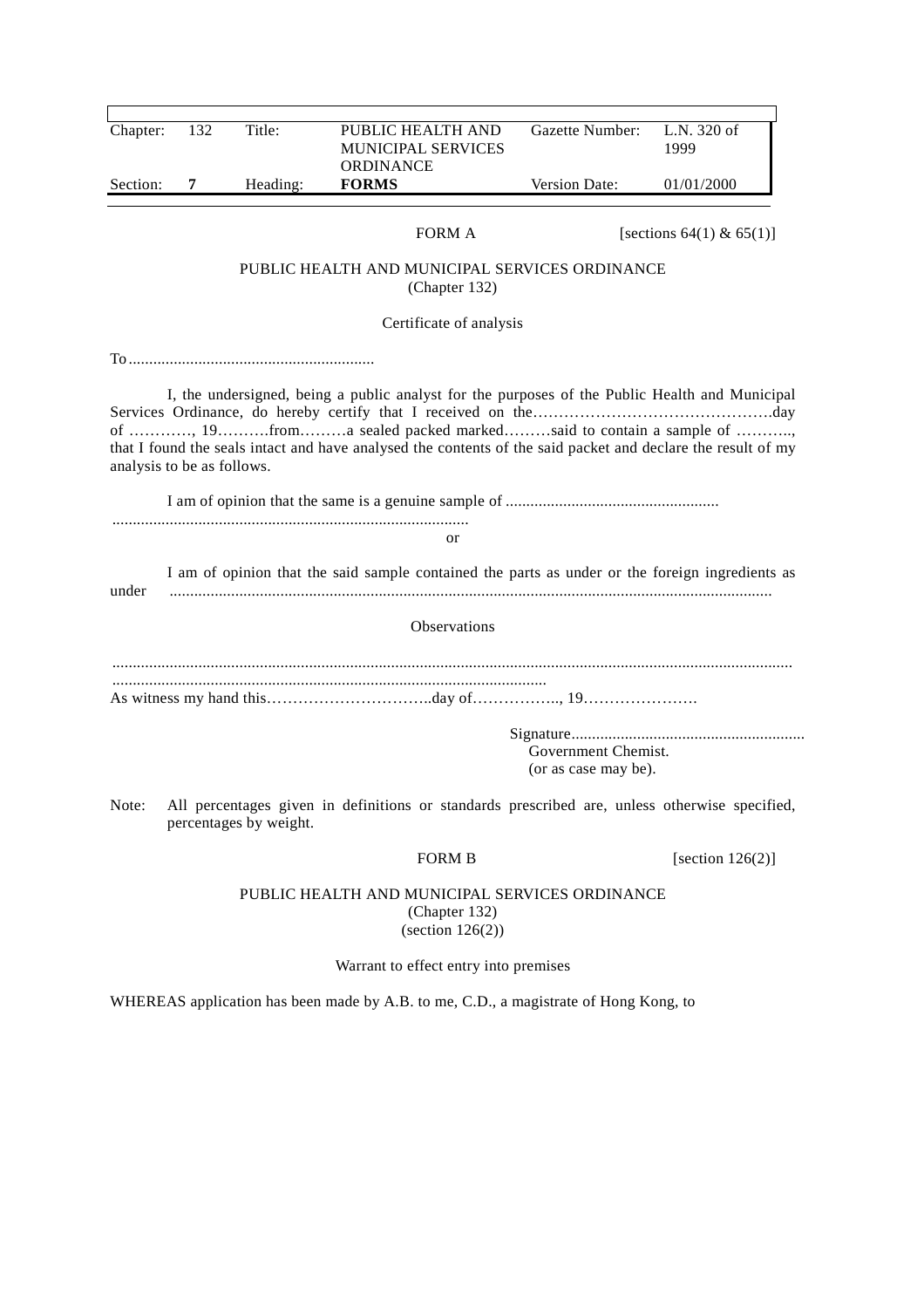authorize the said A.B. to enter certain premises………………………………………..(here insert description of premises), and whereas I, C.D., am satisfied by information on oath that there is reasonable ground for entry to such premises and that…………………………………………………. (here insert ground on which warrant is issued).

Now, therefore, I, the said C.D., do hereby authorize the said A.B. to enter the said premises, if need be by force, with such assistants as he may require, and there execute his duties under the said Ordinance.

Dated this………day of………, 19………  $[$ L.S. $]$ 

> (Signed).............................................. Magistrate. (Amended 47 of 1997 s. 10)

FORM C [section  $127(1)$ ]

#### PUBLIC HEALTH AND MUNICIPAL SERVICES ORDINANCE (Chapter 132)  $\text{(section 127(1))}$

#### Nuisance notice

To ……………………………………….(person by reason of whose act, default or sufferance the nuisance arose or exists, or owner or occupier of the premises at which the nuisance exists, as the case may be).

1. Take notice that under the provisions of the Public Health and Municipal Services Ordinance, the…………………………………………………..(specify the Authority), being satisfied of the existence at………………………………………………………………………………………(describe premises where nuisance exists) of a nuisance, being……………………………………………… (describe the nuisance), do hereby require you, within………………………………..(specify the time) from the service of this notice, to abate the nuisance, and for that purpose to…………………………………………… ………………….. (specify any works to be executed) [and the said …………………………..(Authority) do hereby require you within the said period to do what is necessary for preventing the recurrence of the nuisance and for this purpose to…………………………………………………………… (specify any works to be executed)].

Where the nuisance has been abated but is likely to recur, say………………………… being satisfied that at………………………….(describe premises where nuisances existed) there existed recently, namely, on or about the ………………………………….(specify the date), the following nuisance, namely, ……………………………………..(describe the nuisance), and that although the said nuisance has since the last mentioned day been abated, the nuisance is likely to recur at the said premises, do hereby require you, within……………..(specify the time) from the service of this notice, to do what is necessary for preventing the recurrence of the nuisance, and for that purpose to………………………………….. …………………………………………………………………………………….(specify any works to be executed).

2. If you make default in complying with the requirements of this notice (or if the said nuisance, though abated, is likely to recur) application will be made to a Magistrate's Court for a summons to be issued requiring your attendance before such court to answer a complaint which will be made for the purpose of enforcing the abatement of the nuisance and/or prohibiting the recurrence thereof, or both, and for recovering the costs and penalities that may incurred thereby.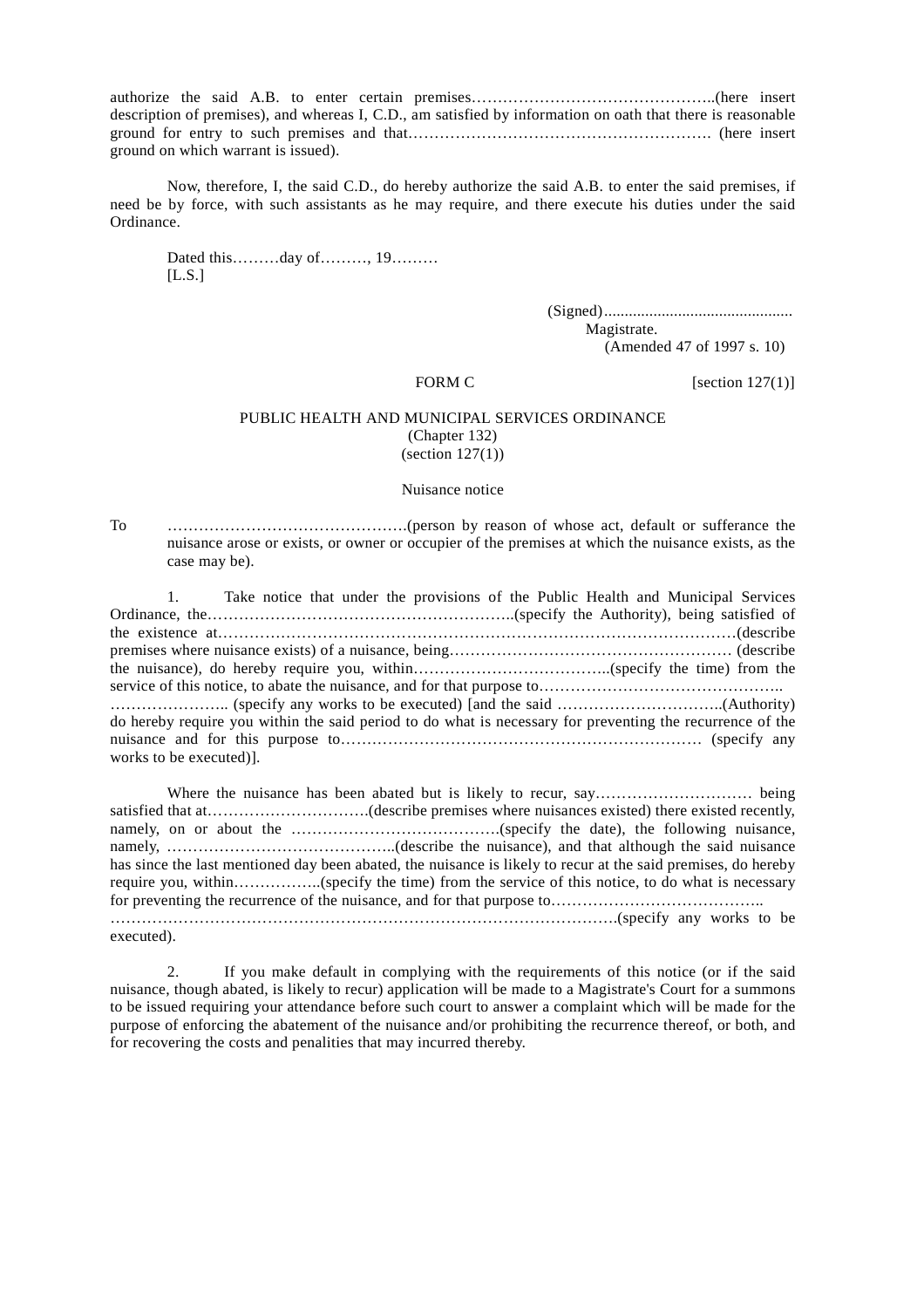Dated this………day of………, 19………

Signature........................................

FORM D [section  $127(4)$ ]

#### PUBLIC HEALTH AND MUNICIPAL SERVICES ORDINANCE (Chapter 132)  $(section 127(4))$

#### Nuisance Order

To A.B., of………………………………………………………………………….(or to the owner or occupier of) (describe premises) situated (insert such description of the situation as may be sufficient to identify the premises), WHEREAS the said A.B. (or the owner or occupier, namely ………………………………………………………………………of the said premises within the meaning of the Public Health and Municipal Services Ordinance has this day appeared before me (or us, describing the court) to answer the matter of a complaint made by &c. that at &c. (follow the words of complaint in summons) (or in case the party charged do not appear, say WHEREAS it has been now proved to my (or our) satisfaction that a summons has been duly served according to the Public Health and Municipal Services Ordinance, requiring the said A.B. (or the owner or occupier of the said premises) to appear this day before me (or us) to answer the matter of a complaint made by &c. that at  $&c$ .):

(Any of the following orders may be made or a combination of any of them, as the case seems to require).

#### Abatement order

Now on proof here had before me (or us) that the nuisance so complained of does exist at the said premises (add, where the order is made on the person causing the nuisance, and that the nuisance is caused by the act, default or suffering of A.B.), I (or we), in pursuance of the Public Health and Municipal Services Ordinance, do order the said A.B. (or the said owner or occupier) within (specify the time) from the service of this order according to the said Ordinance to (here specify the nuisance to be abated).

#### Prohibition Order No. 1

And I (or we) being satisfied that, notwithstanding that the said nuisance may be temporarily abated under this order, the nuisance is likely to recur, do therefore prohibit the said A.B. (or the said owner or occupier) from allowing the recurrence of the said or like nuisance (and for that purpose I or we direct the said A.B. or the said owner or occupier [here specify any works to be executed]).

#### Prohibition Order No. 2

Now, on proof here had before me (or us) that at or recently before the time of making the said complaint, to wit, on………………………………………………………………….the nuisance so complained of did exist at the said premises, but that the nuisance has since been abated (add where the order is made on the person causing the nuisance, and that the nuisance was caused by the act, default or sufference of A.B.), yet, notwithstanding the abatement, I (or we) being satisfied that it is likely that the same or the like nuisance will recur at the said premises, do therefore prohibit (continue as in Prohibition Order No. 1).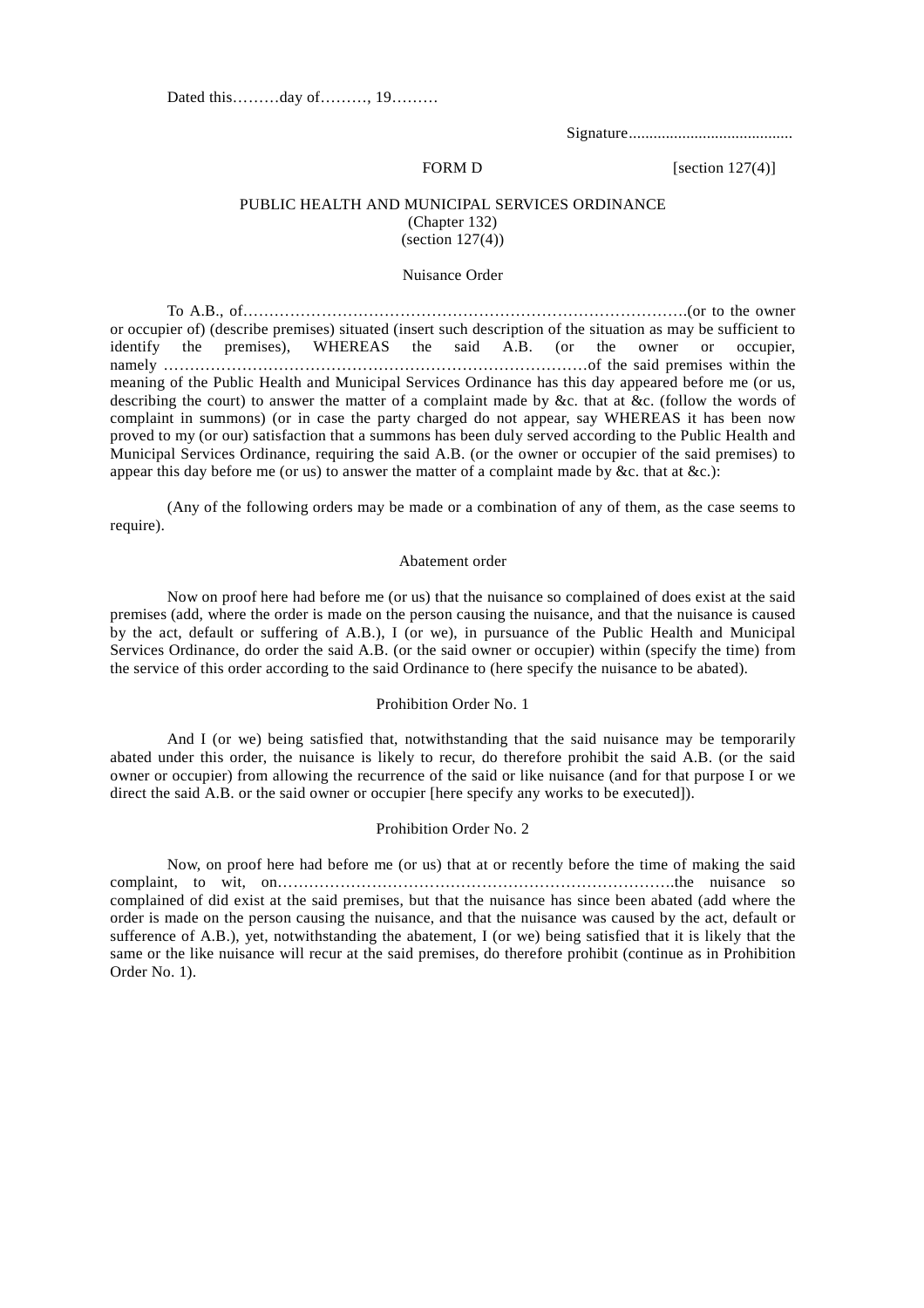#### Closing order

Now, on proof here had before me (or us) that the nuisance is such as to render the dwellinghouse (describe the house) situated at (insert such a description of the situation as may be sufficient to identify the dwelling-house) unfit in my (or our) judgment for human habitation, I (or we) in pursuance of the Public Health and Municipal Services Ordinance, do hereby prohibit the use of the said dwelling-house for human habitation.

Dated this………day of………, 19………  $[L.S.]$ 

> (Signed) ......................................... Magistrate. (Amended 32 of 1963 s. 17; 47 of 1997 s. 10)

FORM E [section  $112A(1)(a)$ ]

#### PUBLIC HEALTH AND MUNICIPAL SERVICES ORDINANCE (Chapter 132)  $(section 112A(1))$

Notice to bury or cremate human remains

To ........................................................................................................................................... (person who has the right to effect the disposal of the remains of the deceased). WHEREAS…………………………………………………………………………………(specify name of deceased), hereinafter referred to as "the deceased", died at………………………………………………………………………………….(specify place of death………………………………………………………………………………………on or about ……………………day of………….19……………...(specify date of death): AND WHEREAS- (a) a certificate of registration of such death was issued under section 17(1) of the Births and Deaths Registration Ordinance (Cap 174) on the……………………………………day of …………..19………….(specify date of issue); or (b) an order under section 17(1) of the Births and Deaths Registration Ordinance to bury or cremate the body of the deceased was obtained from………………………………………………………………………………………… ………………………………………………………………….. (specify name of person making order), a coroner, on the…………………day of ………….19………….(specify date of order); or (c) written sanction/direction\* to bury the body of the deceased was given under section 16(1) of the Births and Deaths Registration Ordinance by…………………………………………………………………………………………… …………………………………………….. (specify name of person making order), Registrar of Births and Deaths/deputy registrar of births and deaths/district registrar of births and deaths\*, on the………………………………day of………………19…………. (specify date of order); or (d) a permit to bury the body of deceased was issued under section 16(1) of the Births and Deaths Registration Ordinance by……………………………………………………… ……………………………………………… (specify name of inspector or other officer in charge the issued permit) of the…………………………………………….. police station (specify name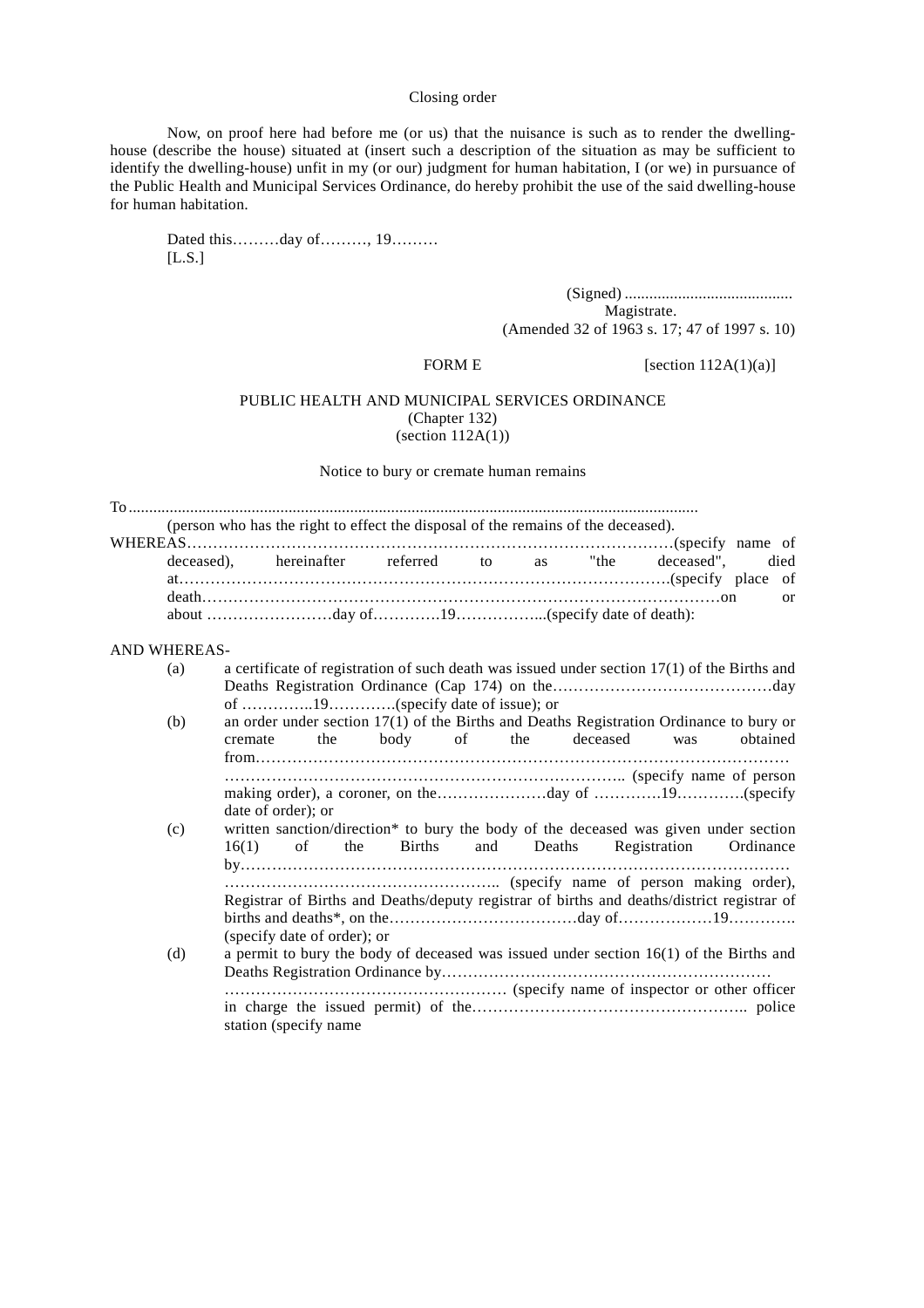of police station at which the application for a permit was made) on the…………………………day of……………..19………………(specify date of issue):

(complete whichever of paragraphs (a), (b), (c) or (d) is applicable and delete other paragraphs) NOW TAKE NOTICE that under the provisions of the Public Health and Municipal Services Ordinance, the……………………………………………………………………………………..(specify the Authority) hereby requires you to cause the remains of the deceased to be lawfully buried or cremated within ……………………………………………………………….(specify period) from the date of service of this notice on you.

IF you fail to comply with the requirements of this notice, the……………………………………………… ……………………………………. (specify the Authority) may take possession of such remains and arrange for their disposal in any manner it/he\* may think fit. You will also be guilty of an offence.

THIS notice does not exempt you from any provision in any other enactment governing the burial or cremation of human remains. In particular, if you wish to cremate the remains of the deceased, you must comply with the provisions of sections 124C, 124D, 124E and 124F. Dated this………day of………, 19………

Signature .................................................

Note: \*Delete whichever is inapplicable.

(Added 48 of 1969 s. 12. Amended 21 of 1973 s. 17; 10 of 1986 s. 29)

FORM F  $[section 128(1)]$ 

#### PUBLIC HEALTH AND MUNICIPAL SERVICES ORDINANCE

(Chapter 132)

(section 128(1))

Prohibition Order

CONCERNING the premises/vessel known as…………………………………………………..situated at .......................................................................................................

........................................................................................................................

TO the occupier of the said premises/master of the said vessel OR to the occupier of part thereof, namely…………………………………………………………………

........................................................................................................................

(specify part the subject of the application).

WHEREAS application has been made to me by.................................................................................. ..........................................................................................................................................

(public officer making the application) for an order prohibiting the use of the above premises/vessel/specified part as……………………………………………………..(specify use to be prohibited) on the grounds that the said premises are/vessel is/specified part is being used without registration/licence/permit OR in contravention of a suspension of registration/licence/permit OR in contravention of the provisions of the Public Health and Municipal Services Ordinance, namely………… .......................................................................................

........................................................................................................ (specify the contravention):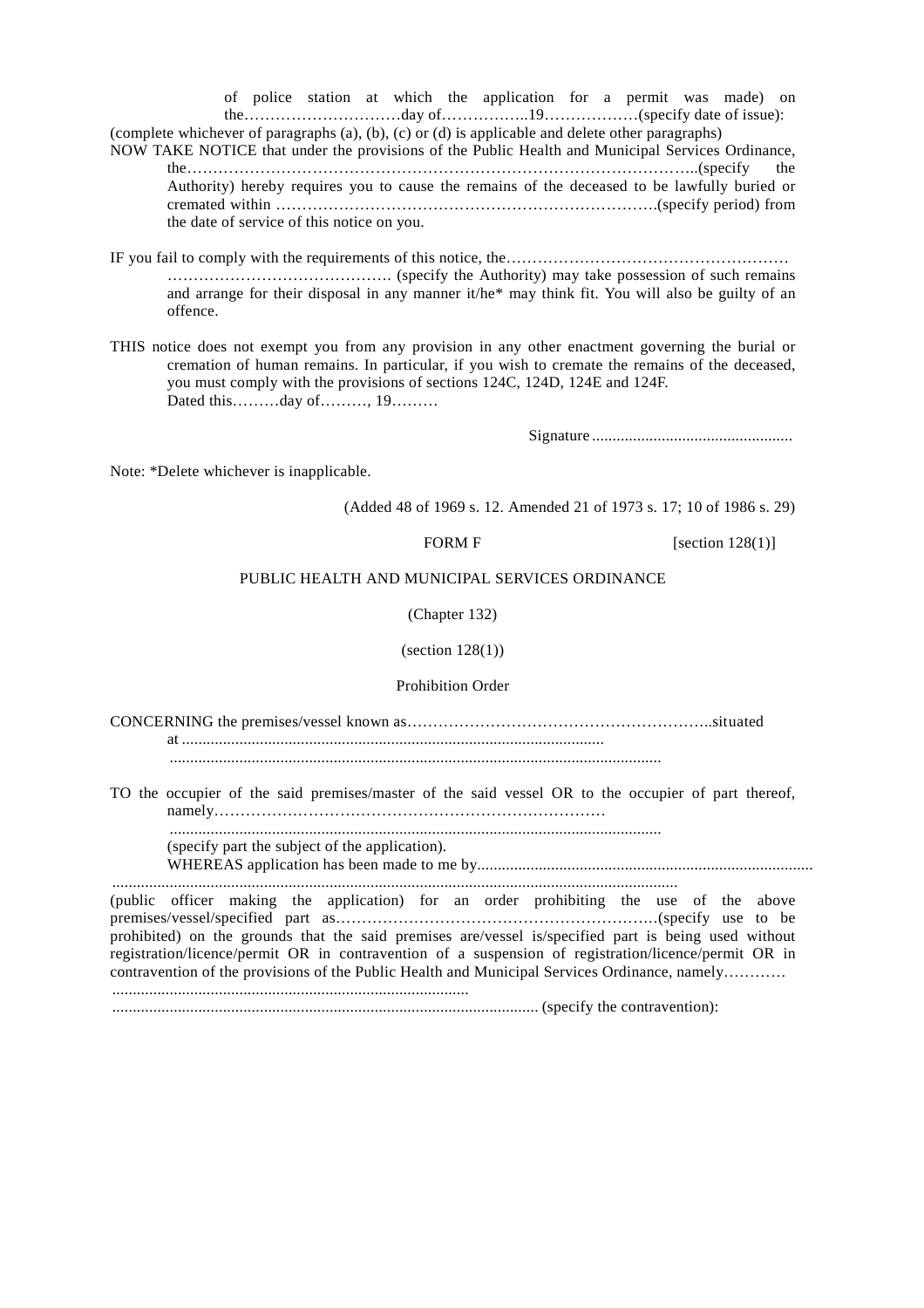NOW on proof to my satisfaction of the said grounds and that at least 14 days' notice of intention to apply for this Order has been given as required by law, I DO, in exercise of my powers under section 128(1) of the Public Health and Municipal Services Ordinance-

- (a) order that a copy of this Order, in English and Chinese, be served by affixing it to a conspicuous part of the said premises/vessel/specified part;
- (b) prohibit the use of the said premises/vessel/specified part thereof as/for…………… …………………………. (specify use prohibited) from the 8th day after copies of this Order have been so served until such time as this Order may be rescinded in accordance with section 128(2) of the Public Health and Municipal Services Ordinance.

Dated this………day of………, 19………  $[$ L.S. $]$ 

> (Signed).......................................... Magistrate.

- Note: 1. The penalties for a breach of this Order are a fine at level 6 and imprisonment for 12 months and a fine of \$1750 for each day during which the offence continues.
	- 2. If this Order relates to premises, a vessel or a specified part to which regulations made under section 56 of the Public Health and Municipal Services Ordinance apply, failure to comply with it continuously from the 8th day after service of this Order may result in a Closure Order being made in respect of the premises/vessel/specified part.
	- 3. The penalty for removing or defacing a copy of this Order affixed to any premises, vessel or specified part is a fine at level 4 and imprisonment for 6 months.

(Added 76 of 1988 s. 6. Amended L.N. 164 of 1996; 78 of 1999 s. 7)

#### FORM G  $[section 128(4)]$

#### PUBLIC HEALTH AND MUNICIPAL SERVICES ORDINANCE

#### (Chapter 132)

(section 128(4))

Closure Order

| (public officer making the application). |  |
|------------------------------------------|--|
|                                          |  |
|                                          |  |
|                                          |  |
|                                          |  |
|                                          |  |
|                                          |  |
| prohibited);                             |  |

AND WHEREAS application has been made to me for a Closure Order in respect of those premises/that vessel/that part, being premises/a vessel/a part to which regulations made under section 56 of the above Ordinance apply:

NOW on proof to my satisfaction that the Prohibition Order has not been continuously complied with from the 8th day after it was served and that at least 14 days' notice of intention to apply for this Order has been given as required by law, I DO, in exercise of my powers under section 128(4) of the Public Health and Municipal Services Ordinance, authorize you,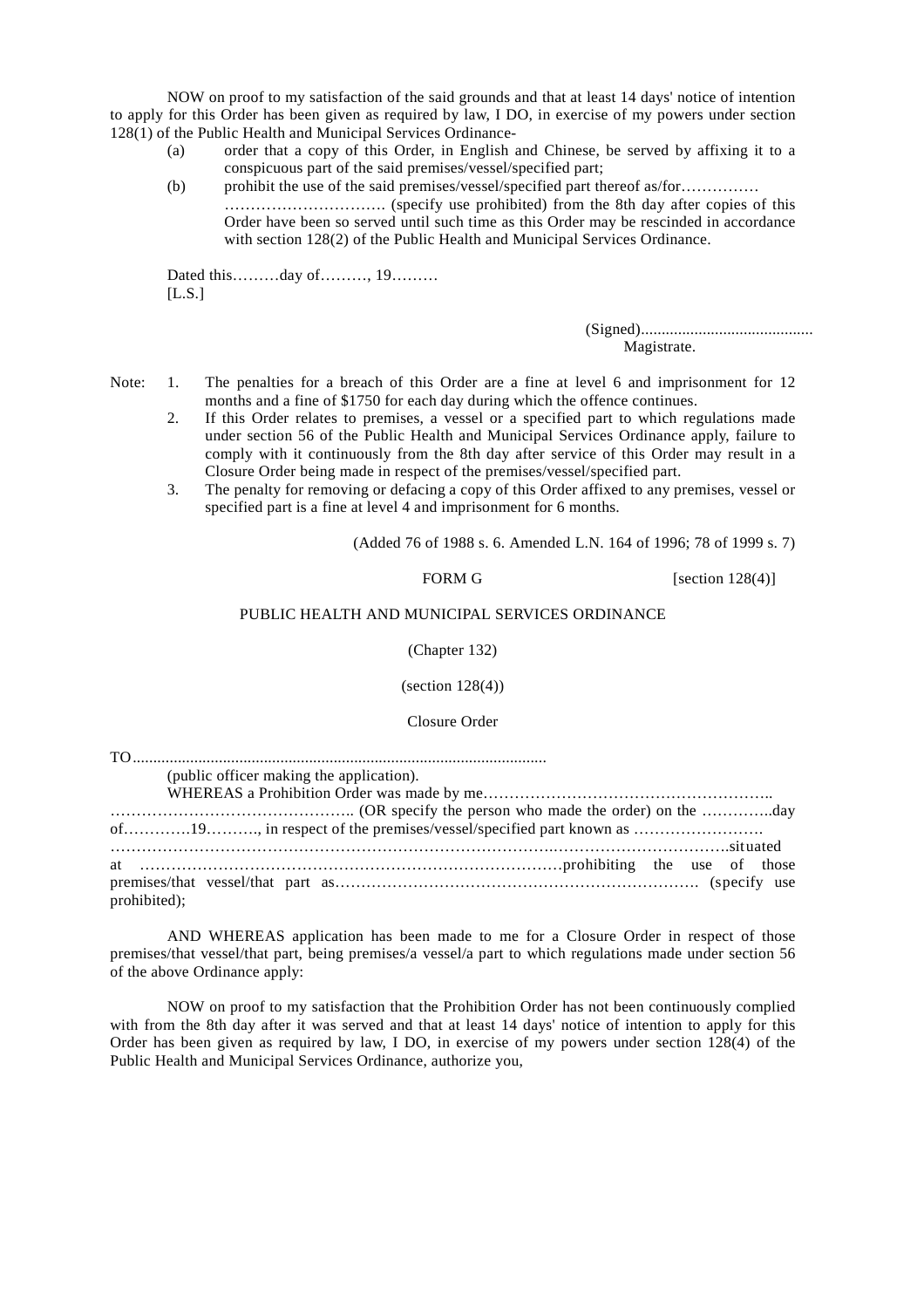#### ………………………………………………………………………………………...(public officer applying

- for the Closure Order)-
	- (a) to serve a copy of this Order by affixing it to a conspicuous part of the said premises/vessel/specified part;
	- (b) on the 8th day thereafter to close the said premises/vessel/specified part in the manner prescribed by law.

Dated this………day of………, 19………  $[LL.S.]$ 

> (Signed)..................................... Magistrate.

- Note: 1. It is an offence for any unauthorized person to enter or remain in or on the premises, vessel or specified part to which this Order relates after it has been served. The penalties are a fine at level 6 and imprisonment for 12 months and a fine of \$1750 for each day during which the offence continues.
	- 2. The penalty for removing or defacing a copy of this Order affixed to any premises, vessel or specified part or for breaking or interfering with any lock or seal placed on any premises, vessel or specified part is a fine at level 4 and imprisonment for 6 months.

(Added 76 of 1988 s. 6. Amended L.N. 164 of 1996; 78 of 1999 s. 7)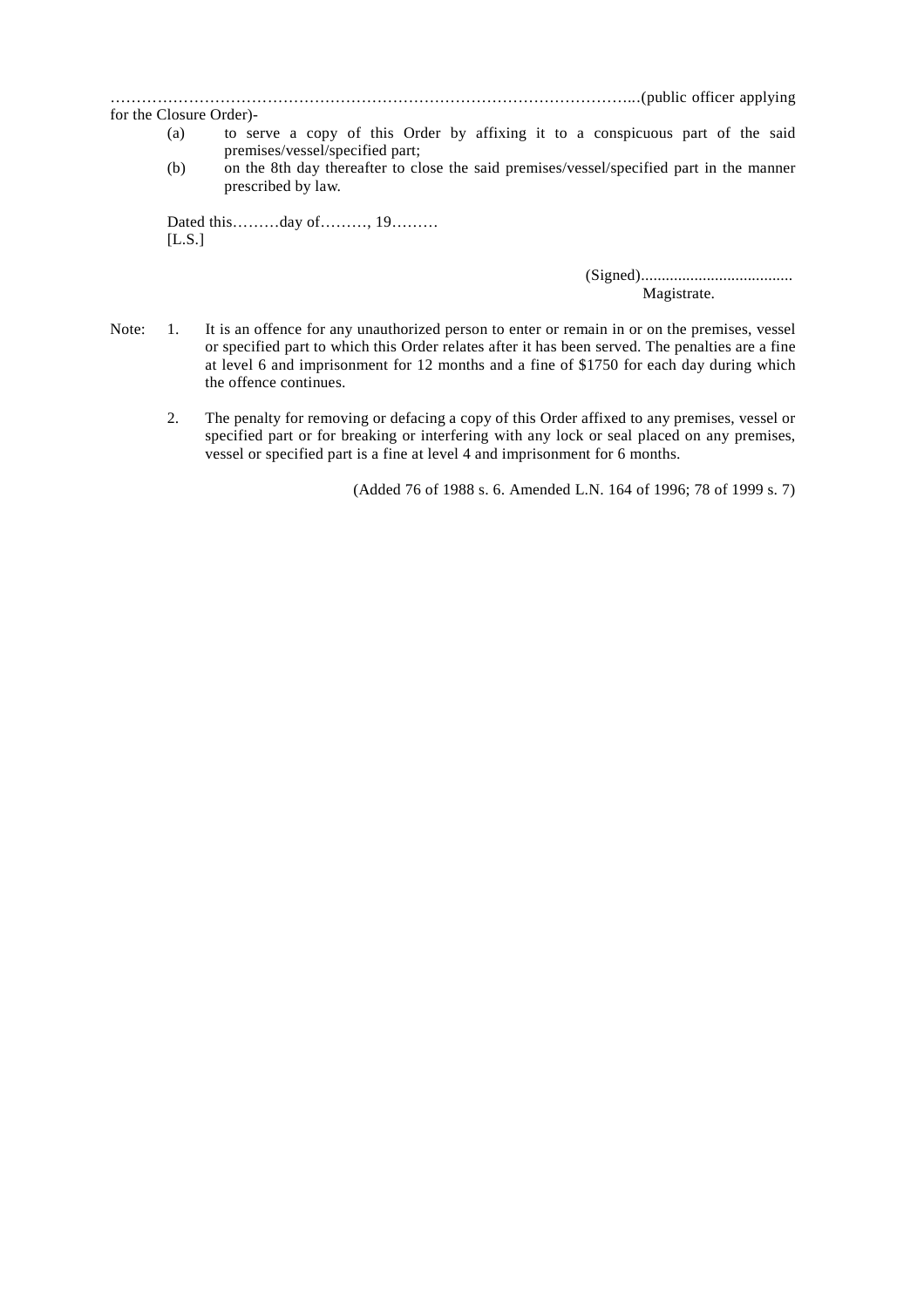| Chapter:               | 132     | Title:             | PUBLIC HEALTH AND<br>MUNICIPAL SERVICES                                                                        | Gazette Number: | L.N. 320 of<br>1999      |
|------------------------|---------|--------------------|----------------------------------------------------------------------------------------------------------------|-----------------|--------------------------|
| Section:               | 9       | Heading:           | ORDINANCE<br><b>PENALTIES</b>                                                                                  | Version Date:   | 01/01/2000               |
|                        |         |                    |                                                                                                                |                 | [section 150]            |
|                        | Section |                    | Penalty                                                                                                        |                 | Daily penalty            |
| $6(1)(a)$ , (b) or (c) |         | level 5            |                                                                                                                |                 |                          |
| $6(1)(d)$ or (e)       |         | level 5            |                                                                                                                |                 |                          |
| 7(2)                   |         | level 5            |                                                                                                                |                 |                          |
| 9(a)                   |         | level 2            |                                                                                                                |                 |                          |
| 9(b)                   |         | level 4            |                                                                                                                |                 |                          |
| 10(3)                  |         | level 2            |                                                                                                                |                 |                          |
| 13(2)(a)               |         | level 2            |                                                                                                                |                 | \$100 fine               |
| 13(5)                  |         | level 1            |                                                                                                                |                 | \$50 fine                |
| 14(2)(a)               |         | level 2            |                                                                                                                |                 | \$50 fine                |
| 20(3)(b)               |         | level 2            |                                                                                                                |                 | \$300 fine               |
| 22(1)(a)               |         | level 2            |                                                                                                                |                 | \$50 fine                |
| 22A(1)(b)              |         | level 2            |                                                                                                                |                 | \$100 fine               |
| 24(2)(a)               |         | level 2            |                                                                                                                |                 | \$50 fine                |
| 25(a)                  |         | level 1            |                                                                                                                |                 |                          |
| 25(b)                  |         | level 2            |                                                                                                                |                 |                          |
| $27(2)(a)$ or $(3)$    |         | level 4            |                                                                                                                |                 | \$450 fine               |
| 30(2)(a)<br>31         |         | level 2<br>level 1 |                                                                                                                |                 | \$100 fine               |
| 32(2)(a)               |         | level 2            |                                                                                                                |                 | \$100 fine               |
| 33(3)(a)               |         | level 2            |                                                                                                                |                 | \$100 fine               |
| $34(a)$ or $(b)$       |         | level 1            |                                                                                                                |                 |                          |
| 36(2)                  |         | level 2            |                                                                                                                |                 | \$100 fine               |
| 43(2)                  |         | level 1            |                                                                                                                |                 |                          |
| 47(2)(a)               |         | level 2            |                                                                                                                |                 | \$100 fine               |
| 47(5)                  |         | level 1            |                                                                                                                |                 |                          |
| 50(4)                  |         |                    | level 3 and 3 months imprisonment                                                                              |                 |                          |
| 51(5)                  |         |                    | level 3 and 3 months imprisonment                                                                              |                 |                          |
| $51A(4)$ or $(5)$      |         |                    | level 3 and 3 months imprisonment                                                                              |                 |                          |
| $52(1)$ or $(2)$       |         |                    | level 3 and 3 months imprisonment                                                                              |                 |                          |
| $54(1)$ or $(2)$       |         |                    | level 5 and 6 months imprisonment                                                                              |                 |                          |
| $58(4)$ or $(5)$       |         |                    | level 3 and 3 months imprisonment                                                                              |                 |                          |
| $59(1A)$ or $(3)$      |         |                    | level 5 and 6 months imprisonment                                                                              |                 |                          |
| $61(1)$ or $(2)$       |         |                    | level 5 and 6 months imprisonment                                                                              |                 |                          |
| 62(4)                  |         | level 2            |                                                                                                                |                 |                          |
| 63(9)                  |         | level 2            |                                                                                                                |                 |                          |
| 68(3)                  |         | level 1            |                                                                                                                |                 |                          |
| 69(2)                  |         |                    | level 3 and 3 months imprisonment                                                                              |                 |                          |
| $72(1)$ or $(2)$       |         |                    | level 5 and 6 months imprisonment                                                                              |                 |                          |
| 81(2)                  |         | level 1            |                                                                                                                |                 |                          |
| 83B(3)                 |         | conviction)        | level 2 and 1 month imprisonment (first conviction)<br>level 3 and 6 months imprisonment (second or subsequent |                 | \$300 fine<br>\$300 fine |
| 92C(1)                 |         |                    | level 2 and 6 months imprisonment                                                                              |                 |                          |